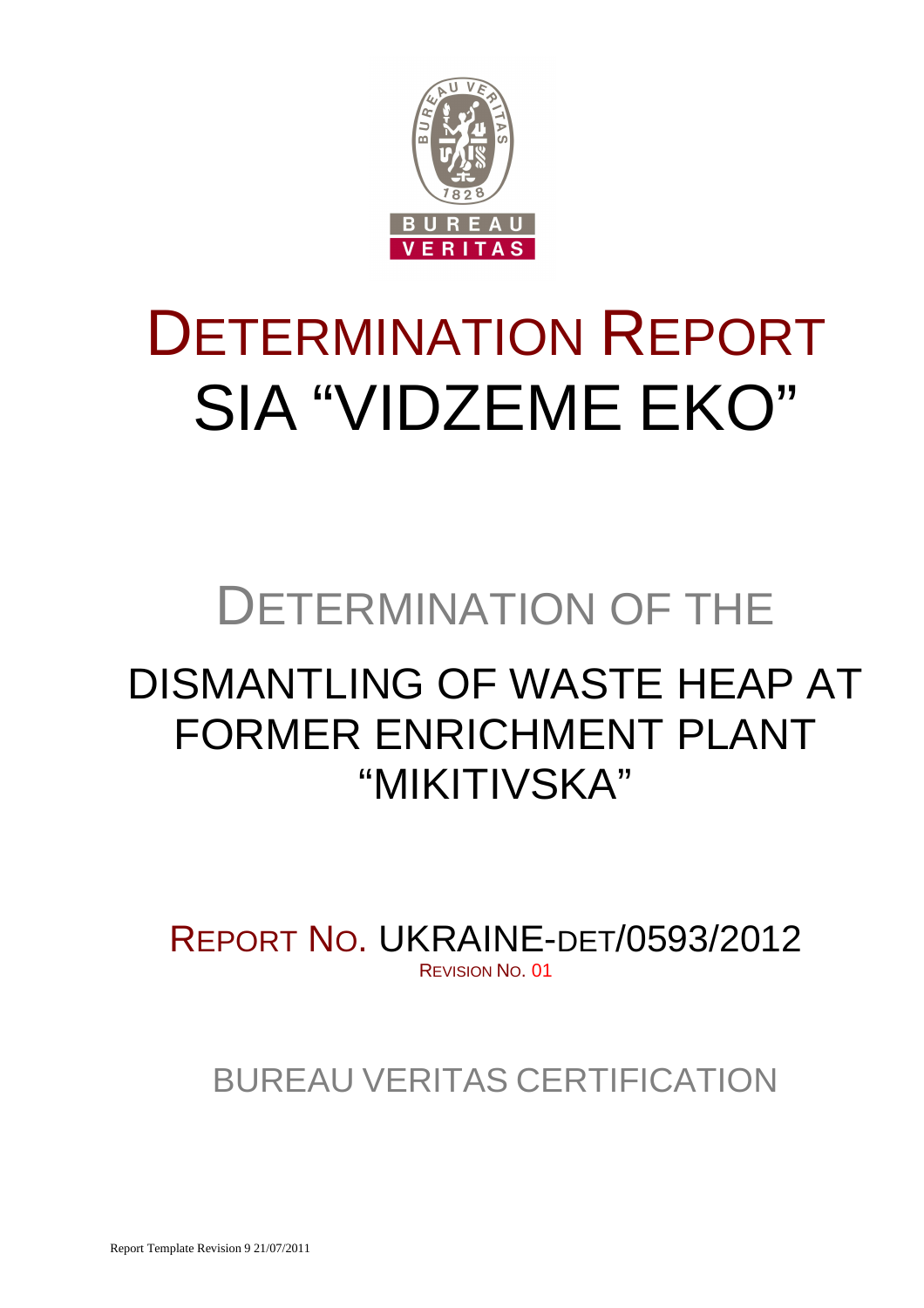# BUREAU<br><mark>VERITAS</mark>

| Report No: UKRAINE-det/0593/2012                                     |  |
|----------------------------------------------------------------------|--|
| Determination Report: Dismantling Of Waste Heap At Former Enrichment |  |
| Plant "Mikitivska"                                                   |  |

| Date of first issue:<br>23/07/2012                                                                                                                        | Organizational unit:<br><b>Bureau Veritas Certification</b><br><b>Holding SAS</b>                                                                                                                                                                                                                                                                                                                                                                                                                                                                                          |
|-----------------------------------------------------------------------------------------------------------------------------------------------------------|----------------------------------------------------------------------------------------------------------------------------------------------------------------------------------------------------------------------------------------------------------------------------------------------------------------------------------------------------------------------------------------------------------------------------------------------------------------------------------------------------------------------------------------------------------------------------|
| Client:<br>SIA "Vidzeme Eko"                                                                                                                              | Client ref.:<br>Victor Tkachenko                                                                                                                                                                                                                                                                                                                                                                                                                                                                                                                                           |
| Summary:<br>as the host country criteria.                                                                                                                 | Bureau Veritas Certification has made the determination of the "Dismantling of waste heap at former<br>enrichment plant "Mikitivska" project of SIA "Vidzeme Eko" located in Gorlivka town, Donetsk Region,<br>Ukraine on the basis of UNFCCC criteria for the JI, as well as criteria given to provide for consistent<br>project operations, monitoring and reporting. UNFCCC criteria refer to Article 6 of the Kyoto Protocol,<br>the JI rules and modalities and the subsequent decisions by the JI Supervisory Committee, as well                                     |
| conducted using Bureau Veritas Certification internal procedures.                                                                                         | The determination scope is defined as an independent and objective review of the project design document,<br>the project's baseline study, monitoring plan and other relevant documents, and consisted of the following<br>three phases: i) desk review of the project design and the baseline and monitoring plan; ii) follow-up interviews<br>with project stakeholders; iii) resolution of outstanding issues and the issuance of the final determination report<br>and opinion. The overall determination, from Contract Review to Determination Report & Opinion, was |
| design document.                                                                                                                                          | The first output of the determination process is a list of Clarification and Corrective Action Requests (CL and<br>CAR), presented in Appendix A. Taking into account this output, the project proponent revised its project                                                                                                                                                                                                                                                                                                                                               |
| country criteria.                                                                                                                                         | In summary, it is Bureau Veritas Certification's opinion that the project correctly applies Guidance on criteria for<br>baseline setting and monitoring and meets the relevant UNFCCC requirements for the JI and the relevant host                                                                                                                                                                                                                                                                                                                                        |
| Report No.<br>Subject Group<br>UKRAINE-det/0593/2012<br>JI                                                                                                | Indexing terms                                                                                                                                                                                                                                                                                                                                                                                                                                                                                                                                                             |
| Project title:<br>Dismantling of waste heap at former enrichment<br>plant "Mikitivska"                                                                    |                                                                                                                                                                                                                                                                                                                                                                                                                                                                                                                                                                            |
| Work carried out by<br>Vyacheslav Yeriomin - Team Leader, Lead<br>verifier<br>Serhiy Verteletskiy - Team Member. Verifier                                 | $ \times $<br>No distribution without permission from the<br>Client or responsible organizational unit                                                                                                                                                                                                                                                                                                                                                                                                                                                                     |
| Work reviewed by<br>Ivan Sokolov - Internal Technical Reviewe<br>Nikolay Chekhmestrenko - technica/socciats<br>Bureau Veritas Certifi<br>Work approved by | Limited distribution<br>auon                                                                                                                                                                                                                                                                                                                                                                                                                                                                                                                                               |
| Ivan Sokolov - Operational Manding SA<br>Rev No<br>Date of this revision<br>53<br>24/07/2012<br>01                                                        | Unrestricted distribution<br>Number of pages                                                                                                                                                                                                                                                                                                                                                                                                                                                                                                                               |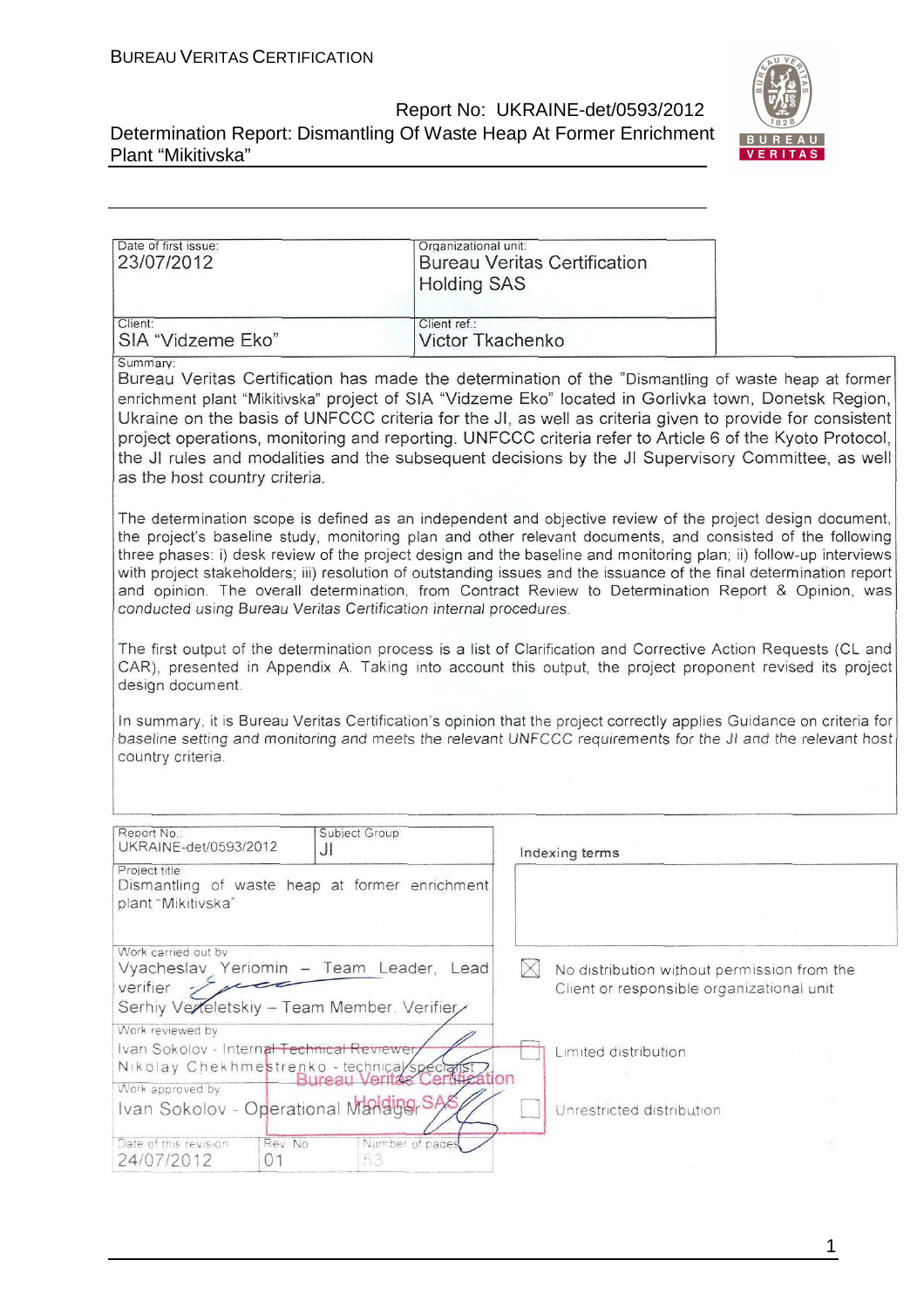## **Table of Contents Page 2018**

| $\mathbf{1}$   |                                                                                     |                |
|----------------|-------------------------------------------------------------------------------------|----------------|
| 1.1            | Objective                                                                           | 3              |
| 1.2            | Scope                                                                               | 3              |
| 1.3            | Determination team                                                                  | 3              |
| $\overline{2}$ |                                                                                     | $\overline{4}$ |
| 2.1            | <b>Review of Documents</b>                                                          | $\overline{4}$ |
| 2.2            | Follow-up Interviews                                                                | 5              |
| 2.3            | <b>Resolution of Clarification and Corrective Action Requests</b>                   | 5              |
| 3              |                                                                                     |                |
| $\overline{4}$ |                                                                                     |                |
| 4.1            | Project approvals by Parties involved (19-20)                                       | 8              |
| 4.2            | Authorization of project participants by Parties involved (21)                      | 8              |
| 4.3            | Baseline setting (22-26)                                                            | 8              |
| 4.4            | Additionality (27-31)                                                               | 11             |
| 4.5            | Project boundary (32-33)                                                            | 12             |
| 4.6            | Crediting period (34)                                                               | 13             |
| 4.7            | Monitoring plan (35-39)                                                             | 14             |
| 4.8            | Leakage (40-41)                                                                     | 19             |
| 4.9            | Estimation of emission reductions or enhancements of net removals<br>$(42 - 47)$    | 20             |
| 4.10           | Environmental impacts (48)                                                          | 22             |
| 4.11           | Stakeholder consultation (49)                                                       | 22             |
| 4.12           | Determination regarding small scale projects (50-57)                                | 22             |
| 4.13           | Determination regarding land use, land-use change and forestry                      |                |
|                | (LULUCF) projects (58-64)                                                           | 22             |
| 4.14           | Determination regarding programmes of activities (65-73)                            | 22             |
| 5              | SUMMARY AND REPORT OF HOW DUE ACCOUNT WAS<br>TAKEN OF COMMENTS RECEIVED PURSUANT TO |                |
| 6              |                                                                                     |                |
| $\overline{7}$ |                                                                                     |                |
|                |                                                                                     |                |

2

BUR VERITAS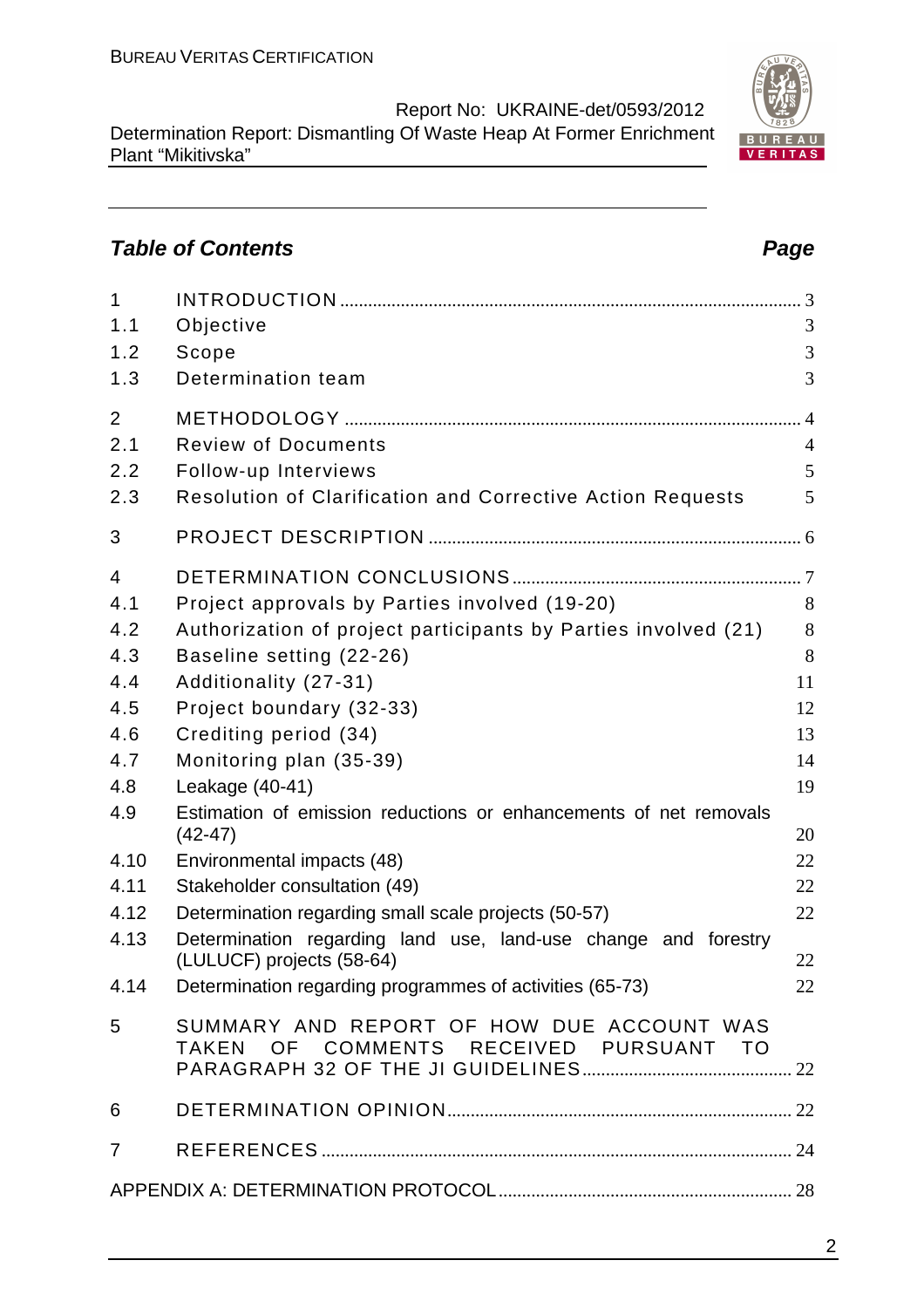

#### **1 INTRODUCTION**

SIA "Vidzeme Eko" has commissioned Bureau Veritas Certification to determine its JI project "Dismantling of waste heap at former enrichment plant "Mikitivska"" (hereafter called "the project") at Gorlivka town, Donetsk Region, Ukraine.

This report summarizes the findings of the determination of the project, performed on the basis of UNFCCC criteria, as well as criteria given to provide for consistent project operations, monitoring and reporting.

#### **1.1 Objective**

The determination serves as project design verification and is a requirement of all projects. The determination is an independent third party assessment of the project design. In particular, the project's baseline, the monitoring plan (MP), and the project's compliance with relevant UNFCCC and host country criteria are determined in order to confirm that the project design, as documented, is sound and reasonable, and meets the stated requirements and identified criteria. Determination is a requirement for all JI projects and is seen as necessary to provide assurance to stakeholders of the quality of the project and its intended generation of emission reduction units (ERUs).

UNFCCC criteria refer to Article 6 of the Kyoto Protocol, the JI rules and modalities and the subsequent decisions by the JI Supervisory Committee, as well as the host country criteria.

#### **1.2 Scope**

The determination scope is defined as an independent and objective review of the project design document, the project's baseline study and monitoring plan and other relevant documents. The information in these documents is reviewed against Kyoto Protocol requirements, UNFCCC rules and associated interpretations.

The determination is not meant to provide any consulting towards the Client. However, stated requests for clarifications and/or corrective actions may provide input for improvement of the project design.

#### **1.3 Determination team**

The determination team consists of the following personnel:

#### Vyacheslav Yeriomin

Bureau Veritas Certification Team Leader, Climate Change Verifier

Serhiy Verteletskiy

Bureau Veritas Certification Climate Change Verifier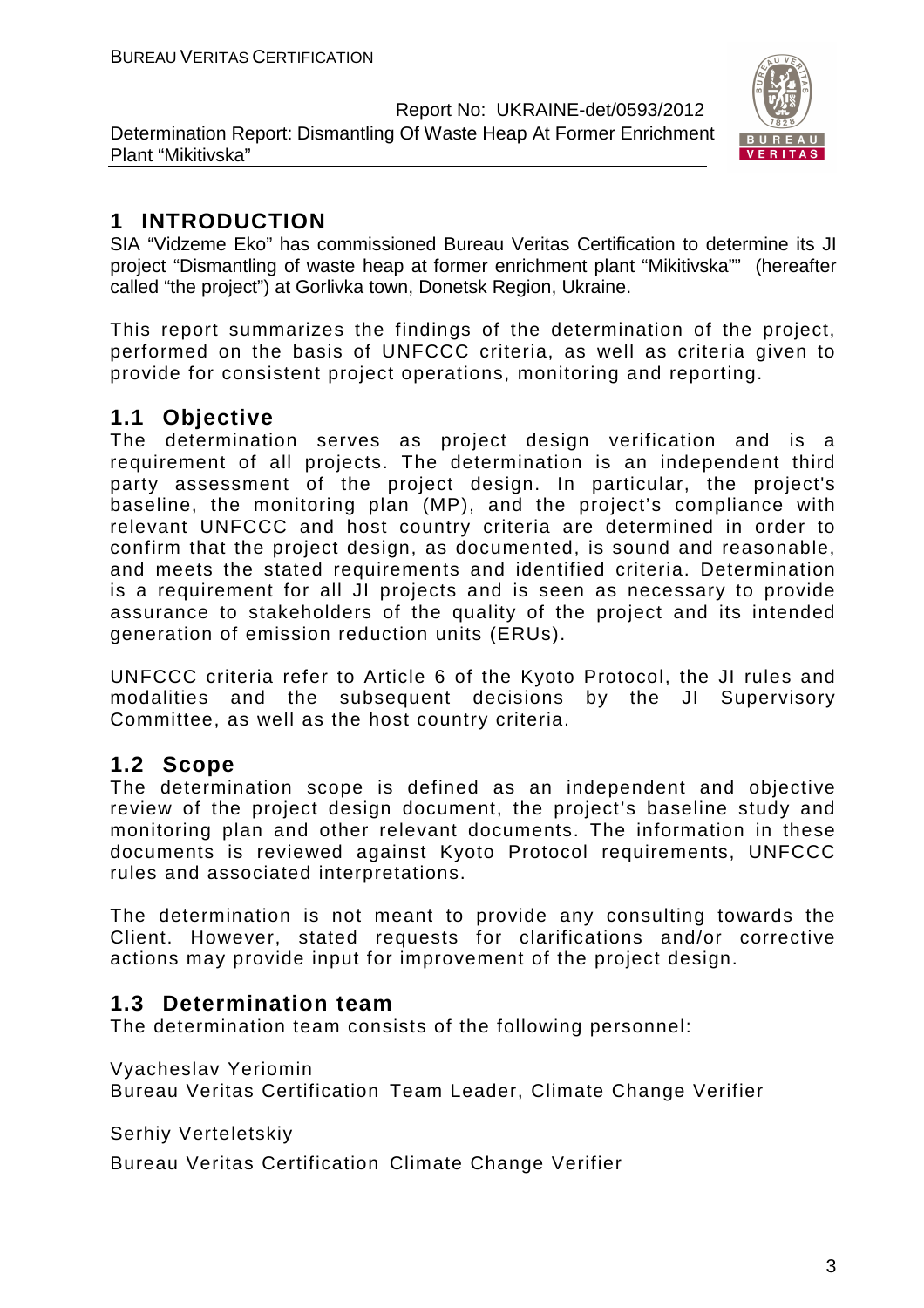Determination Report: Dismantling Of Waste Heap At Former Enrichment Plant "Mikitivska"



This determination report was reviewed by:

Ivan Sokolov Bureau Veritas Certification, Internal reviewer

Nikolay Chekhmestrenko

Bureau Veritas Certification, technical specialist

#### **2 METHODOLOGY**

The overall determination, from Contract Review to Determination Report & Opinion, was conducted using Bureau Veritas Certification internal procedures.

In order to ensure transparency, a determination protocol was customized for the project, according to the version 01 of the Joint Implementation Determination and Verification Manual, issued by the Joint Implementation Supervisory Committee at its 19 meeting on 04/12/2009. The protocol shows, in a transparent manner, criteria (requirements), means of determination and the results from determining the identified criteria. The determination protocol serves the following purposes:

- It organizes, details and clarifies the requirements a JI project is expected to meet;
- It ensures a transparent determination process where the determiner will document how a particular requirement has been determined and the result of the determination.

The completed determination protocol is enclosed in Appendix A to this report.

#### **2.1 Review of Documents**

The Project Design Document (PDD) submitted by SIA "Vidzeme Eko" and additional background documents related to the project design and baseline, i.e. country Law, Guidelines for users of the joint implementation project design document form, Approved CDM methodology and/or Guidance on criteria for baseline setting and monitoring, Kyoto Protocol, Clarifications on Determination Requirements to be Checked by an Accredited Independent Entity were reviewed.

To address Bureau Veritas Certification corrective action and clarification requests, SIA "Vidzeme Eko" revised the PDD and resubmitted it on 24/07/2012.

The determination findings presented in this report relate to the project as described in the PDD version(s) 2.0.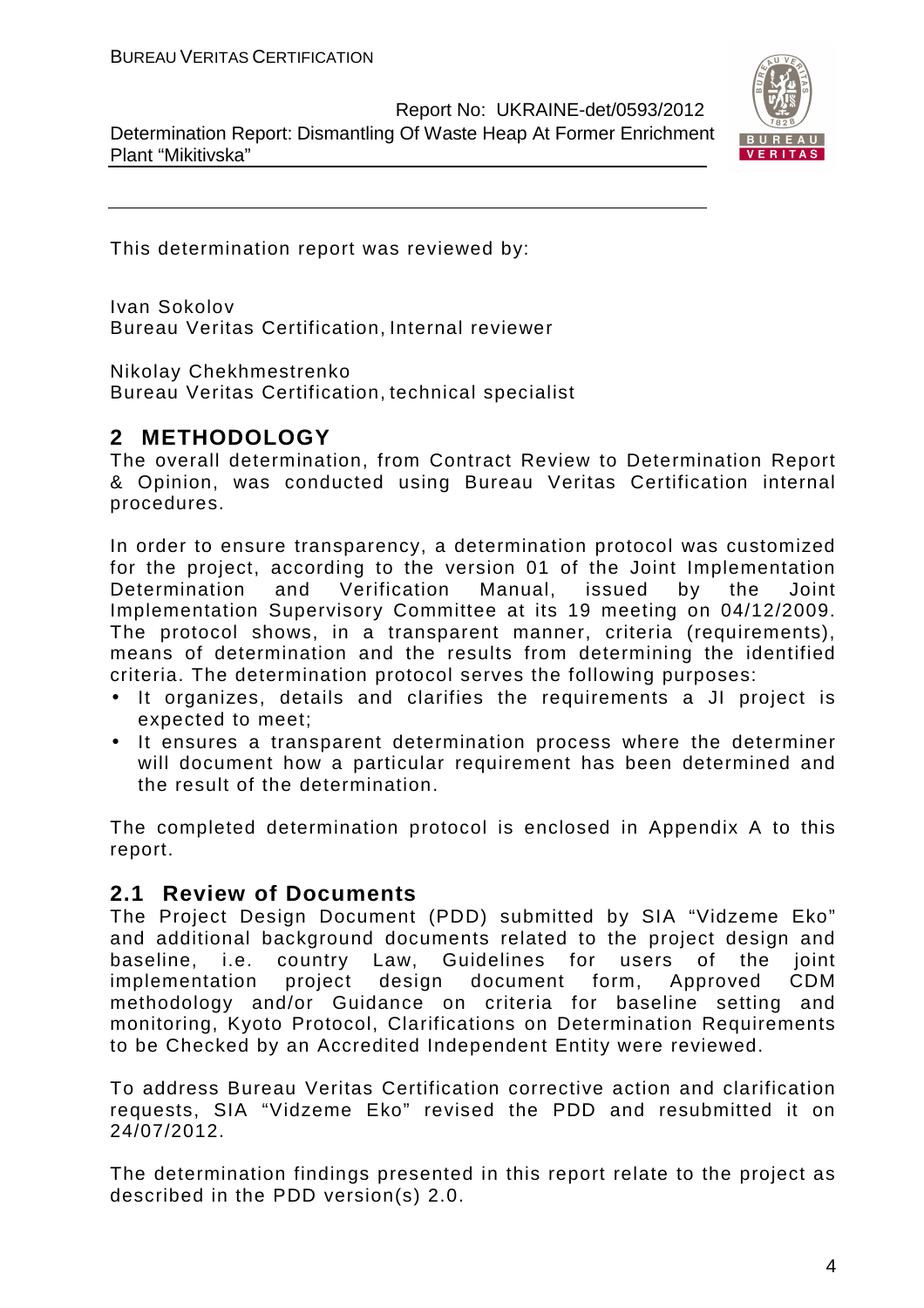

#### **2.2 Follow-up Interviews**

On 23/07/2012 Bureau Veritas Certification performed on-site interviews with project stakeholders to confirm selected information and to resolve issues identified in the document review. Representatives of PE PCF "ALTAIR 2007" and SIA "Vidzeme Eko" were interviewed (see References). The main topics of the interviews are summarized in Table 1.

| <b>Interviewed</b>   | <b>Interview topics</b>                                    |
|----------------------|------------------------------------------------------------|
| organization         |                                                            |
| PE PCF "ALTAIR 2007" | <b>Project History</b><br>⋗                                |
|                      | Project Approach                                           |
|                      | Project boundary                                           |
|                      | <b>Implementation Schedule</b>                             |
|                      | Organization structure                                     |
|                      | Authorities and responsibilities                           |
|                      | Training of personnel                                      |
|                      | Quality management procedures and technologies             |
|                      | Records on rehabilitation/implementation of equipment<br>➤ |
|                      | Metering equipment control                                 |
|                      | Metering record keeping system, database                   |
|                      | Technical documentation                                    |
|                      | Monitoring plan and procedures                             |
|                      | Permits and licenses                                       |
| <b>CONSULTANT</b>    | Baseline methodology<br>➤                                  |
| SIA "Vidzeme Eko"    | Monitoring plan                                            |
|                      | Additionality proofs                                       |
|                      | Calculation of emission reductions                         |

#### **Table 1 Interview topics**

#### **2.3 Resolution of Clarification and Corrective Action Requests**

The objective of this phase of the determination is to raise the requests for corrective actions and clarification and any other outstanding issues that needed to be clarified for Bureau Veritas Certification positive conclusion on the project design.

If the determination team, in assessing the PDD and supporting documents, identifies issues that need to be corrected, clarified or improved with regard to JI project requirements, it will raise these issues and inform the project participants of these issues in the form of:

(a) Corrective action request (CAR), requesting the project participants to correct a mistake in the published PDD that is not in accordance with the (technical) process used for the project or relevant JI project requirement or that shows any other logical flaw;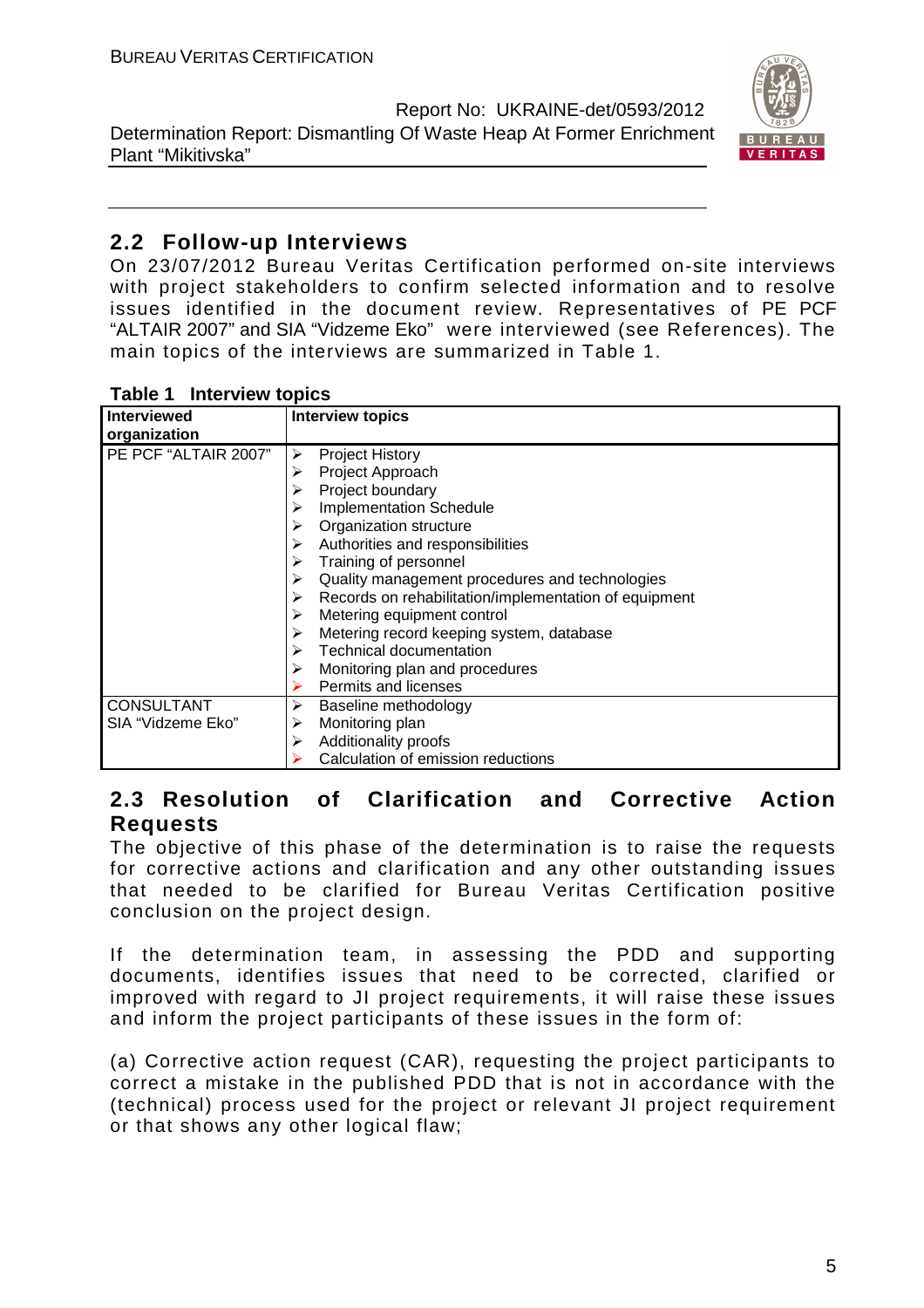

(b) Clarification request (CL), requesting the project participants to provide additional information for the determination team to assess compliance with the JI project requirement in question;

(c) Forward action request (FAR), informing the project participants of an issue, relating to project implementation but not project design, that needs to be reviewed during the first verification of the project.

The determination team will make an objective assessment as to whether the actions taken by the project participants, if any, satisfactorily resolve the issues raised, if any, and should conclude its findings of the determination.

To guarantee the transparency of the verification process, the concerns raised are documented in more detail in the determination protocol in Appendix A.

#### **3 PROJECT DESCRIPTION**

Proposed project provides complete dismantling of the dump at the former enrichment plant "Mikitivska" with further reclamation of the area by restoring its fertile layer. During dismantling of the dump, the rocks will be divided into fractions, which will be used for blending with steam coal and subsequently supplied to heat power plants and boiler houses for burning as fuel. After sorting, the large fractions will be used for building and repairing of roads. As the result, rock mass of the dump will be fully utilized, and the received coal will replace coal, which otherwise would have had to be mined. As the result of the project, the opportunity of selfignition of heap will be eliminated. An important component of the project is its second phase – complex reclamation of the area by restoring its fertile layer and full restoration of natural ecological community. This part of the project is required, but totally expensive, due to this mechanism of joint implementation was one of the prominent factors of the project from the beginning, and financial benefits as part of this mechanism considered one of the reasons of the project implementation.

The project provides the assemblage and installation of sorting rock mass complex of dump of former enrichment plant "Mikitivska" consisting of :

- Point of loading rock mass on Conveyor SP-202MS5;
- -Point of sorting rock mass in classes 0-30 mm and 30 mm (vibrating inertial sifter GIL-52);
	- Point of storage class 0-30 mm (sheds).

Class +30 mm is expected (as required under discharging tray of sifter) to be loaded in transports and delivered to customers for building and repairing of category 4-5 roads. Class 0-30 mm is expected to be loaded in transports, undergoes a mandatory procedure of weighting and is sent to the consumer (SPC "Oblpalyvo") for blending and subsequent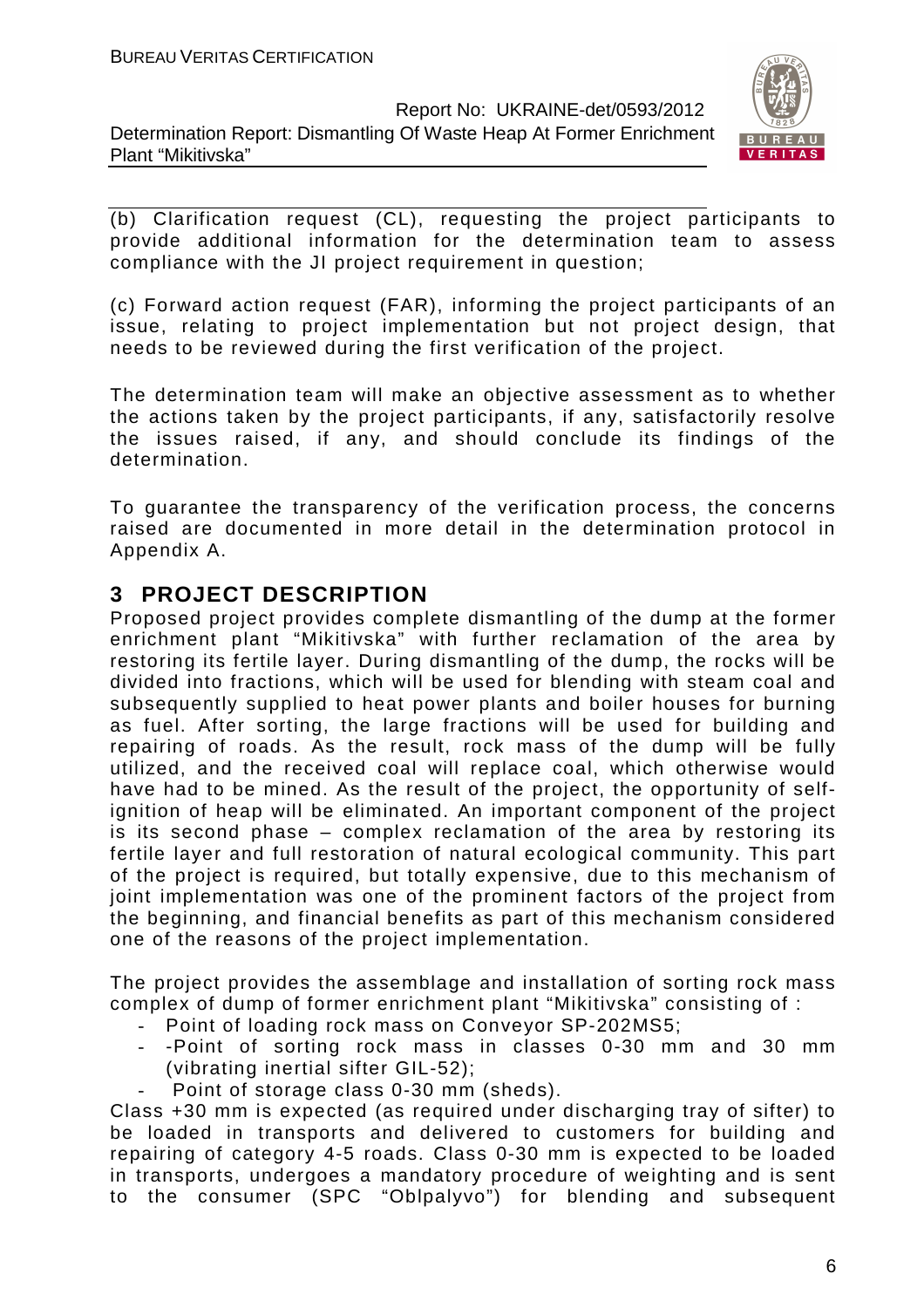

combustion in the thermal power plants or boiler houses. Blending of fraction (0-30) with a steam coal allows realizing the fine finishing of quality the energy coal to the requirements of Standart 4083-2002, without compromising the quality of fuel on the one hand, but resulting in saving valuable energy coal on the other hand.

Technological scheme of the complex is as follows:

The rock mass of disassembly dump is delivered to the feeding scraper conveyor SP-202MS by Loader TO-28A with a bucket capacity of 2.5 m3. Humidification is applied (if the humidity of material doesn't exceed 8%) with sprinklers before the rock mass is delivered on the conveyor belt. From the scraper conveyor through the handling unit the rock mass is fed to the sifter GIL-52 for the sorting into two classes - 0-30 mm and +30 mm. Productivity of the sifter on the original product is up to 200 tons / hour. Product of sifter screens +30 mm through the discharge tray, equipped with built-in nozzles for humidification, filled on the intermediate platform without significant accumulation. From the intermediate platform this fraction by the loader Amkodor-342V loaded into trucks and transported to the consumer (for building and repairing of category 4-5 roads).

Product of sorting class 0-30 through handling unit of sifter supplied on belt conveyor KLS. From the belt conveyor rock mass of class 0-30 mm through the handling unit of conveyor with built-in nozzles for humidification, emptied on the intermediate platform without significant accumulation, where loader ZL-50F loaded it in trucks or on a platform (warehouse) for storage. Warehouse is used if necessary without longterm storage. From storage the rock mass 0-30 mm by loader is loaded into trucks.

The project capacity of the complex allows to process from 300 to 400 thousands tons of sorted rock mass 0-30 mm per year.

Identified problem areas for project description, project participants' responses and conclusions of Bureau Veritas Certification are described in Annex A (CAR 01-CAR 05, CL01-CL03).

#### **4 DETERMINATION CONCLUSIONS**

In the following sections, the conclusions of the determination are stated.

The findings from the desk review of the original project design documents and the findings from interviews during the follow up visit are described in the Determination Protocol in Appendix A.

The Clarification and Corrective Action Requests are stated, where applicable, in the following sections and are further documented in the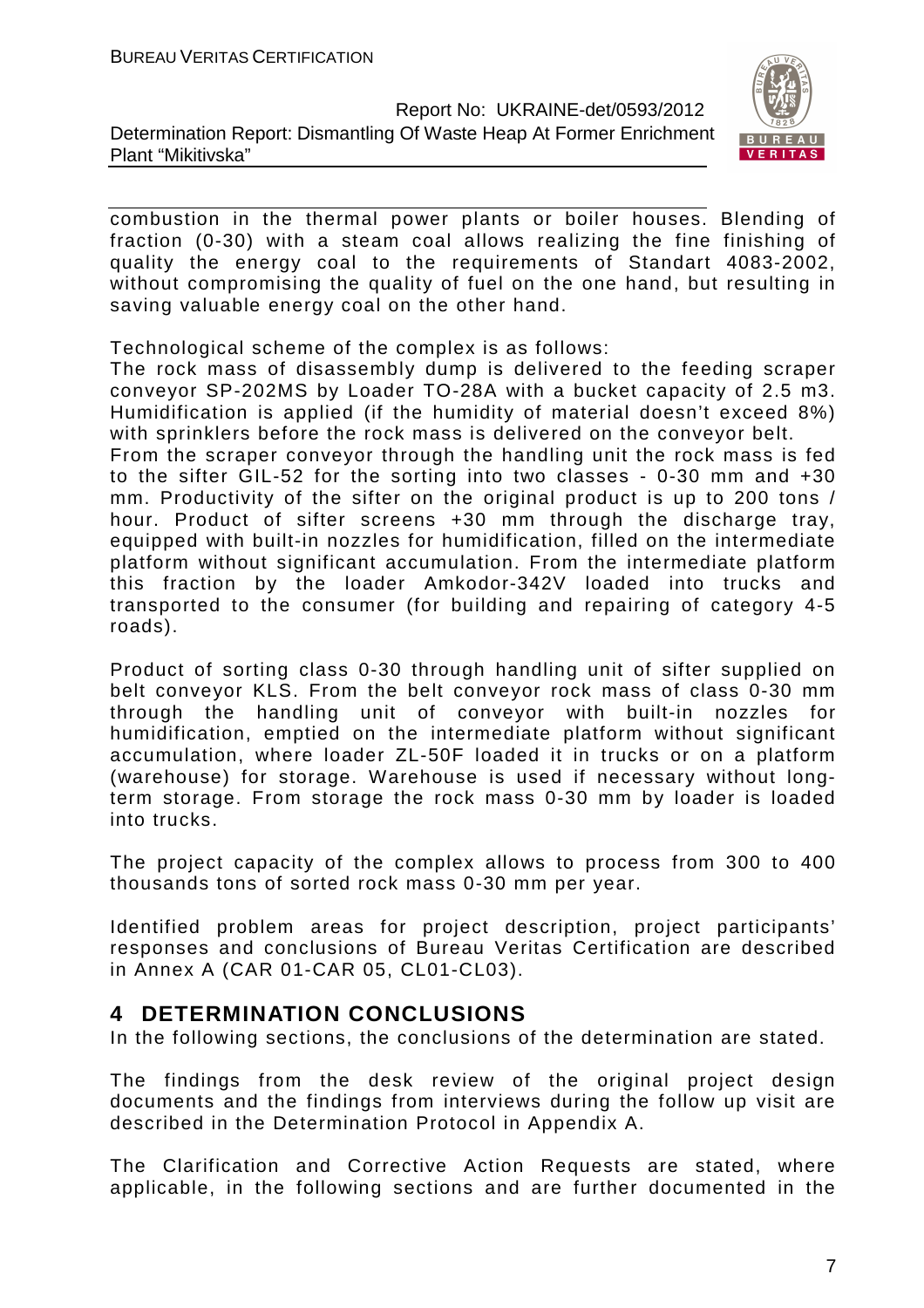Plant "Mikitivska"

Report No: UKRAINE-det/0593/2012 Determination Report: Dismantling Of Waste Heap At Former Enrichment



Determination Protocol in Appendix A. The determination of the Project resulted in 17 Corrective Action Requests and 7 Clarification Requests.

The number between brackets at the end of each section corresponds to the DVM paragraph

#### **4.1 Project approvals by Parties involved (19-20)**

The project has already received Letter of Endorsement #1932/23/7 dated 23/07/2012 issued by State Environmental Investment Agency.

The Bureau Veritas Certification obtained Letter of Endorsement from SIA "Vidzeme-Eko" and doesn't doubt in its authenticity.

As for this time no written project approvals of the project from the Parties Involved are available (see CAR06 pending till the Host Party LoA received). After receiving Determination Report from the Accredited Independent Entity (AIE) project documentation will be submitted to the Ukrainian Designated Focal Point (DFP) which is State Environment Investment Agency for receiving the Letter of Approval.

The written approvals from the other Party will be obtained later on.

#### **4.2 Authorization of project participants by Parties involved (21)**

In accordance with paragraph 21 of the DVM the assessment of this area focuses on whether each of the legal entities listed as project participants in the PDD is authorized by a Party involved, which is also listed in the PDD.

Authorisation of the project participants by Parties involved is expected through a written project approval, see CAR06 that is pending.

#### **4.3 Baseline setting (22-26)**

The PDD explicitly indicates that using a methodology for baseline setting and monitoring developed in accordance with appendix B of the JI guidelines (hereinafter referred to as JI specific approach) was the selected approach for identifying the baseline.

The PDD provides a detailed theoretical description in a complete and transparent manner, as well as justification, that the baseline is established:

(a) By listing and describing the following plausible future scenarios on the basis of conservative assumptions and selecting the most plausible one:

#### Scenario 1. Continuation of existing situation

This scenario does not anticipate any activities and therefore does not face any barriers.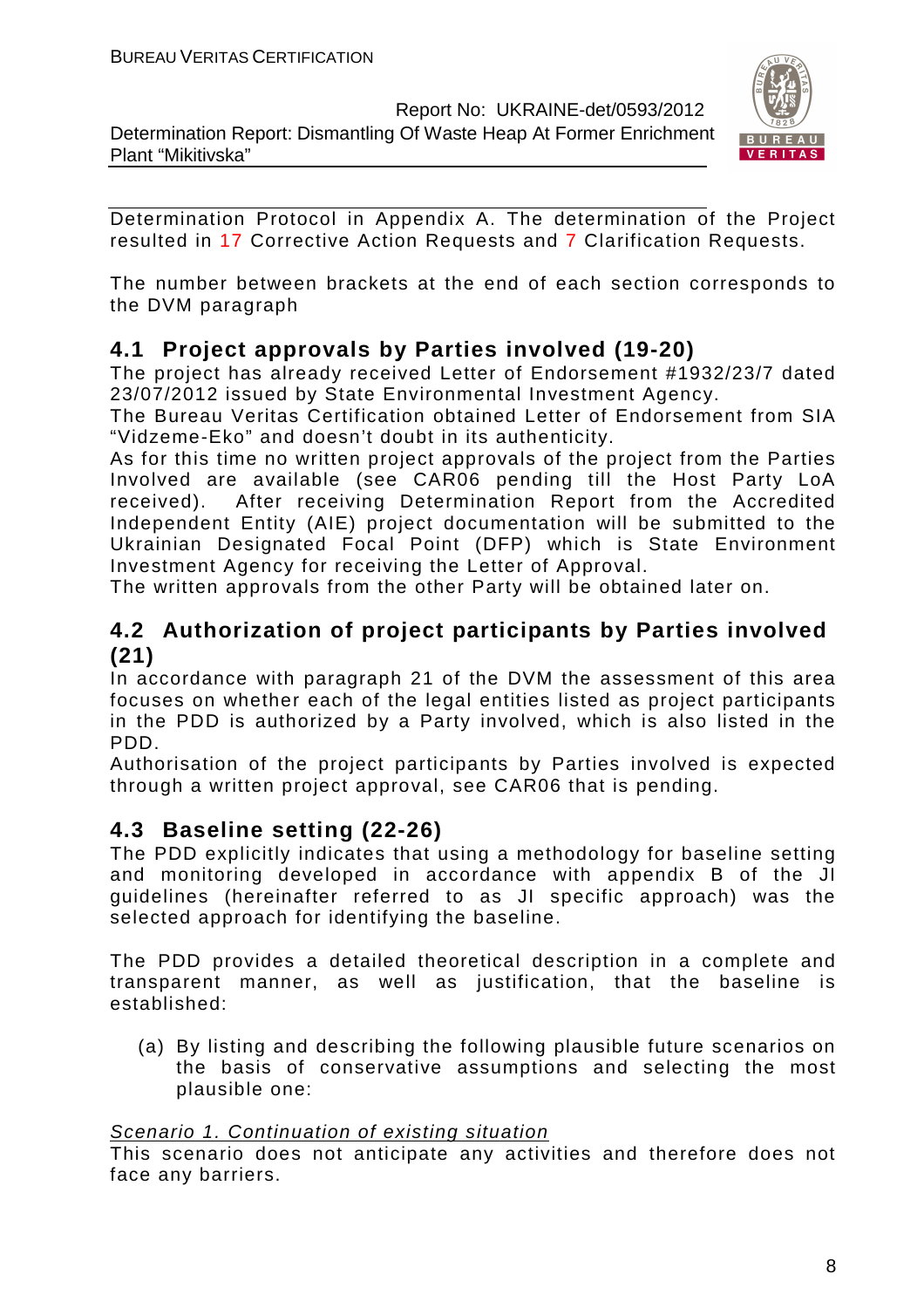

#### Scenario 2. Direct energy production from the heat energy of burning waste heap

#### Technological barrier:

Plant "Mikitivska"

This scenario is based on the highly experimental technology, which has not been implemented even in a pilot project. It is also not suitable for all waste heaps as the project owner will have to balance the energy resource availability (i.e. waste heap location) and the location of the energy user. On-site generation of electricity addresses this problem but requires additional interconnection engineering. In general this technology has yet to prove its viability. In addition it does not allow the control and management of the emitted gases. This technology can be applied only in the presence of dumps with developed combustion centre. Even if the probability of burning rock dump is very high, it is currently impossible to predict the time of its outbreak and therefore predict the start of the use of thermal energy released during its combustion.

#### Investment barrier:

Investment into unproven technology carries a high risk. In case of Ukraine, which carries a high country risk, investment into such unproven energy projects are less likely to attract investors than some other opportunities in the energy sector with higher returns. The pioneering character of the project may appeal to development programmes and governmental incentives but cost of the produced energy is likely to be much higher than alternatives.

#### Scenario 3. Production of construction materials from waste heap matter Technological barrier:

This scenario is based on known technology, however, this technology is not currently available in Ukraine and there is no evidence that such projects will be implemented in the near future. It is also not suitable for all types of waste heaps as the content of waste heap has to be predictable in order for project owner to be able to produce quality materials. High contents of sulphur and moisture can reduce the suitability of the waste heap for processing. A large scale deep exploration of the waste heap has to be performed before the project can start.

Scenario 4. Coal extraction from waste heaps without JI incentives

Investment barrier: This scenario is financially unattractive and faces barriers. Detailed description of proposed scenario barriers is provided in the section B.2 of the PDD version 2.0.

#### Scenario 5. Systematic monitoring of waste heaps condition and regular fire prevention and extinguishing measures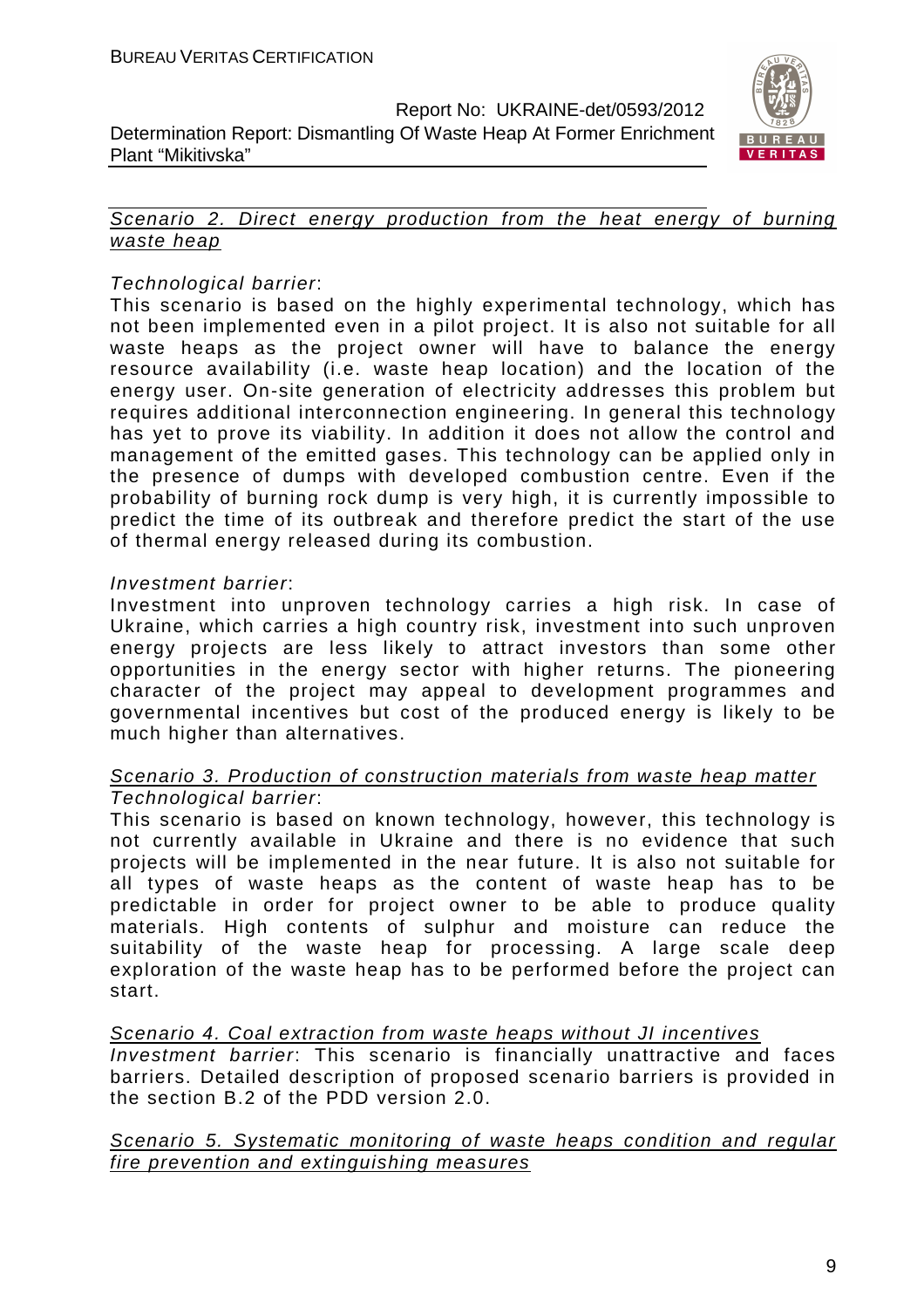

Investment barrier: This scenario does not represent any revenues but anticipates additional costs for waste heaps owners. Monitoring of the waste heap status is not done systematically and in general actions are left to the discretion of the individual owners. Waste heaps are mostly owned by mines or regional coal mining associations. Coal mines in Ukraine suffer from limited investment resulting often in safety problems due to complicated mining conditions and financial constraints, with miners' salaries often being delayed by few months. Waste heaps in this situation are considered as additional burdens and mines often do not even perform minimum required maintenance. Exact data are not always available. From a commercial view point the fines that are usually levied by the authorities are considerably lower than costs of all the measures outlined by this scenario.

In this context, the Bureau Veritas Certification assessed whether the key factors that affect a baseline were taken into account. The project participants established the baseline taking into account the following key factors:

- sectoral reform initiatives;
- local fuel availability;
- power sector expansion plans;
- economic situation in the project sector.

The project participants applied the selected approach with transparency. Necessary information on approaches, assumptions, parameters, data sources and key factors is available in the PDD

Project participants used default values to the extent possible in order to reduce uncertainty and provide conservative data for emission calculations.

Also, conservative approach is the calculation of energy consumption, as the maximum possible consumption by 2-shift work of the main and auxiliary equipment throughout the year without exception.

According to the proposed approach emission reductions will be earned only within the project activity, so no emission reductions can be earned due to any changes outside the project activity or due to force majeure.

According to the described approach, emission reduction units shall be obtained only when due to the project boundaries coal will be extracted from the dump

Emissions in the baseline scenario are calculated as follows:

 $BE_v = BE_{WHB.v}$ , (1)

Where: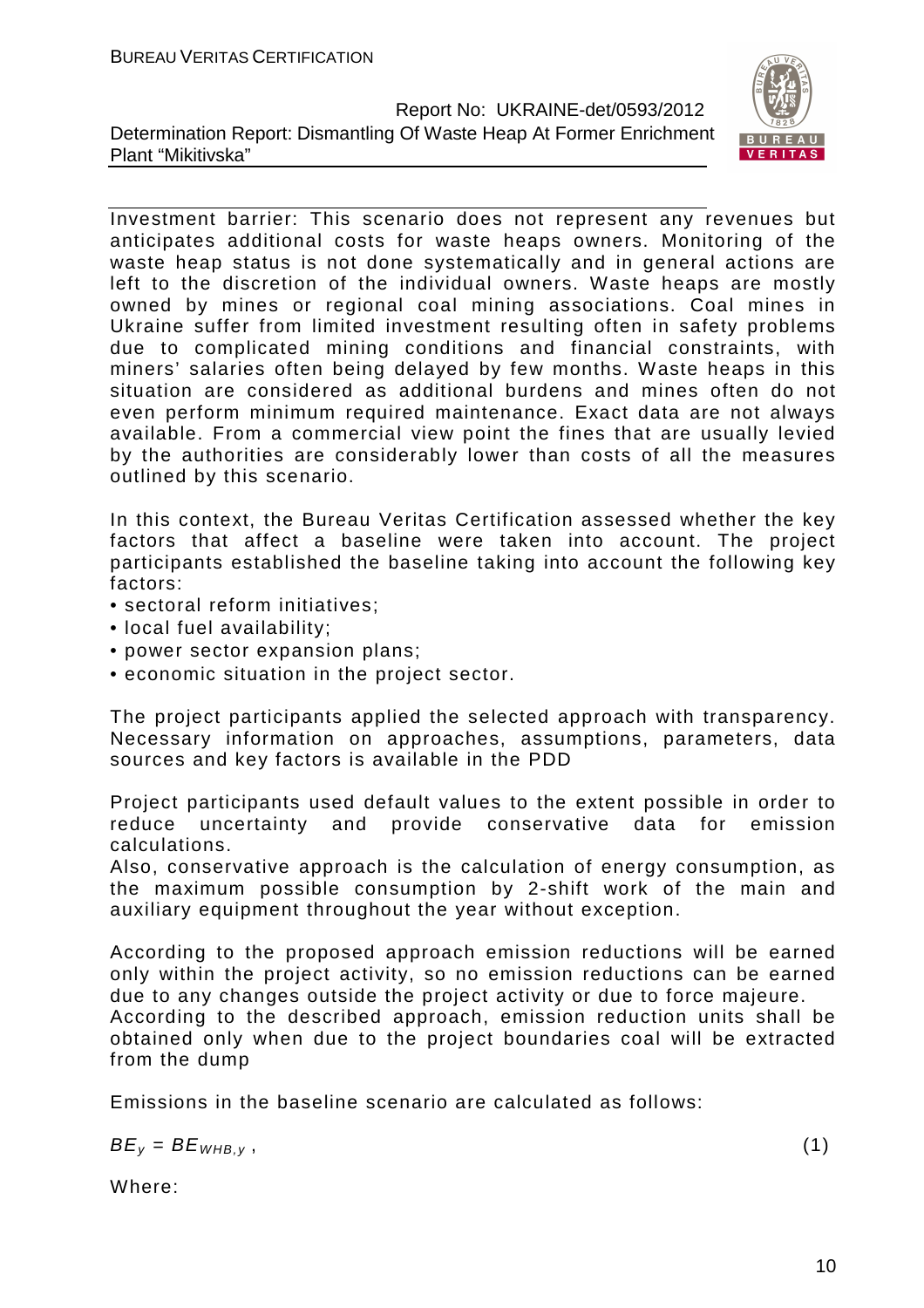Determination Report: Dismantling Of Waste Heap At Former Enrichment Plant "Mikitivska"



 $BE_{WHB,y}$  - baseline emissions due to burning of the waste heap in the year y (tCO2 equivalent ),

Baseline emissions due to burning dumps in year y calculated by the formula:

 $BE_{WHB,y} = FC_{BE,Coal,y}/1000 \cdot \rho_{WHB} \cdot NCV_{Coal} \cdot OXID_{Coal} \cdot K_{Coal}^c \cdot 44/12$  (2) where:

 $FC_{BE, coal,v}$  - amount of coal that has been mined in the baseline scenario and combusted for energy use, equivalent to the amount of coal extracted from the waste heap because of the project activity in the year y, t;

 $\rho$  w<sub>HB</sub> - probability of waste heap burning, d/l;

 $NCV_{Coal}$  - net Calorific Value of coal, TJ/kt;

OXID  $_{Coal}$  - carbon Oxidation factor of coal, d/l;

 $K_{\text{Coal}}^c$  - carbon content of coal, tC/TJ;

1/1000 - conversion factor from tons in kilotonnes, d / l

44/12 - stoichiometric relationship between the molecular weight of carbon dioxide and carbon.

The amount of coal produced in mines in the baseline scenario is calculated by the formula:

 $FC_{BE,Coal,v} = FR_{Coal,v} (1-A_{rock,v}/100-W_{rock,v}/100) (1-A_{Coal}/100-W_{Coal}/100)$  (3)

where:

 $FR_{\text{Coal},y}$  - amount of sorted fraction (0-30mm), which is extracted from the dumps because of the project in a year y, that came to blending with further combustion in thermal power plants, t;

 $A_{rock, v}$  - the average ash content of sorted fractions (0-30mm), which is extracted from dump in year y,%

 $W_{rock, v}$  - the average humidity of sorted fractions (0-30mm), which is extracted from dump in year y, %;

 $A_{Coal}$  - the average ash content of coal, mined in Donetsk region of Ukraine, %;

 $W_{Coal}$  - the average humidity of coal, mined in Donetsk region of Ukraine,  $\%$ :

100 - conversion factor from percent to fraction, d/l.

Identified problem areas for baseline setting, project participants' responses and conclusions of Bureau Veritas Certification are described in Annex A (CAR 07-CAR09, CL 04, CL05).

#### **4.4 Additionality (27-31)**

The project "Dismantling of waste heap at former mine "ROZSYPNYANSKA-1" is selected as the comparable JI project. Accredited independent entity has already positively determined that it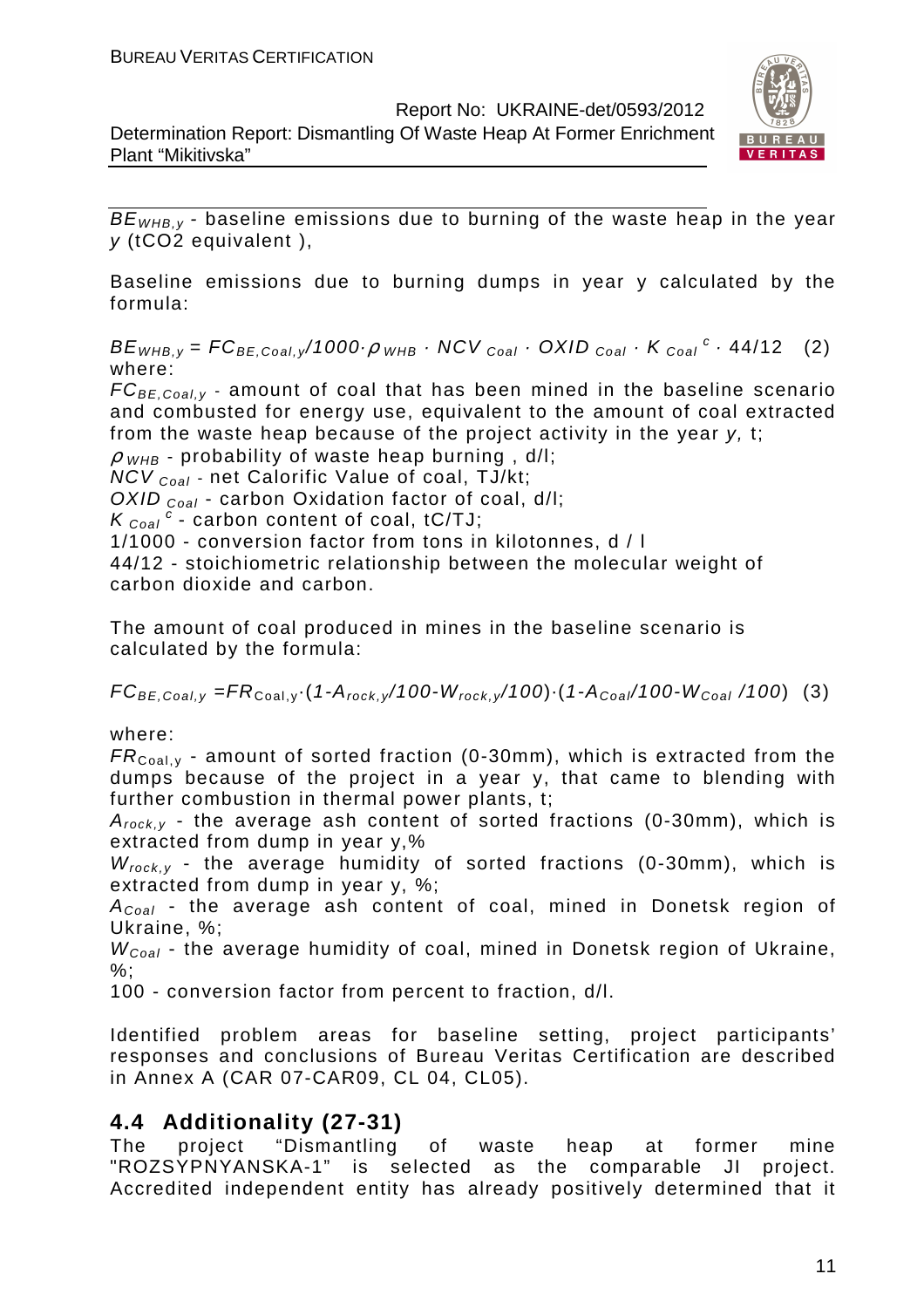Determination Report: Dismantling Of Waste Heap At Former Enrichment Plant "Mikitivska"



would result in a reduction of anthropogenic emissions by sources or an enhancement of net anthropogenic removals by sinks that is additional to any that would otherwise occur. This determination has already been deemed final by the JISC. Appropriate documentation such as PDD and Determination Report regarding this project is available traceably and transparently on the UNFCCC JI Website.

#### http://ji.unfccc.int/JIITLProject/DB/0RQXGLUAS7ETAGMUQZWFQPJLN1S IAW/details

Additionality of the project was demonstrated adequately by demonstrating that the indicated project is implemented under comparable circumstances:

a) Both projects propose **same GHG mitigation measure:** The proposed GHG mitigation measure under both projects is coal extraction from the mine's waste heaps. This will prevent greenhouse gas emissions into the atmosphere during combustion of the heaps and will contribute an additional amount of coal, without the need for mining.

b) Both projects are implemented within the **same country and the same time**: The proposed project and identified comparable project are both located in Ukraine, Donetsk Region, both projects crediting period starts 01/10/2008.

c) **Scale.** The difference between the proposed project and the other project(s) is less than 50 per cent in terms of the projects output (i.e. power output, capacity increase, etc.) or service provided; and The projects envisage production of the same product (rock mass sorting), average rock mass outputs for both projects differ by merely 25%. Criteria is satisfied.

d) There were no significant changes in **regulatory framework** between the starting dates of two projects. Criteria is satisfied.

The desk review of provided information and follow-up interviews enabled Bureau Veritas Certification Holding SAS to assess that all explanations, descriptions and analyses in the demonstration of additionality were made in accordance with criteria of "Guidance on criteria for baseline setting and monitoring ",version 03" and this projects is indeed comparable project, implemented under comparable circumstances. The proposed JI activity provides the reductions in emissions by sources that are additional to any that would otherwise occur.

## **4.5 Project boundary (32-33)**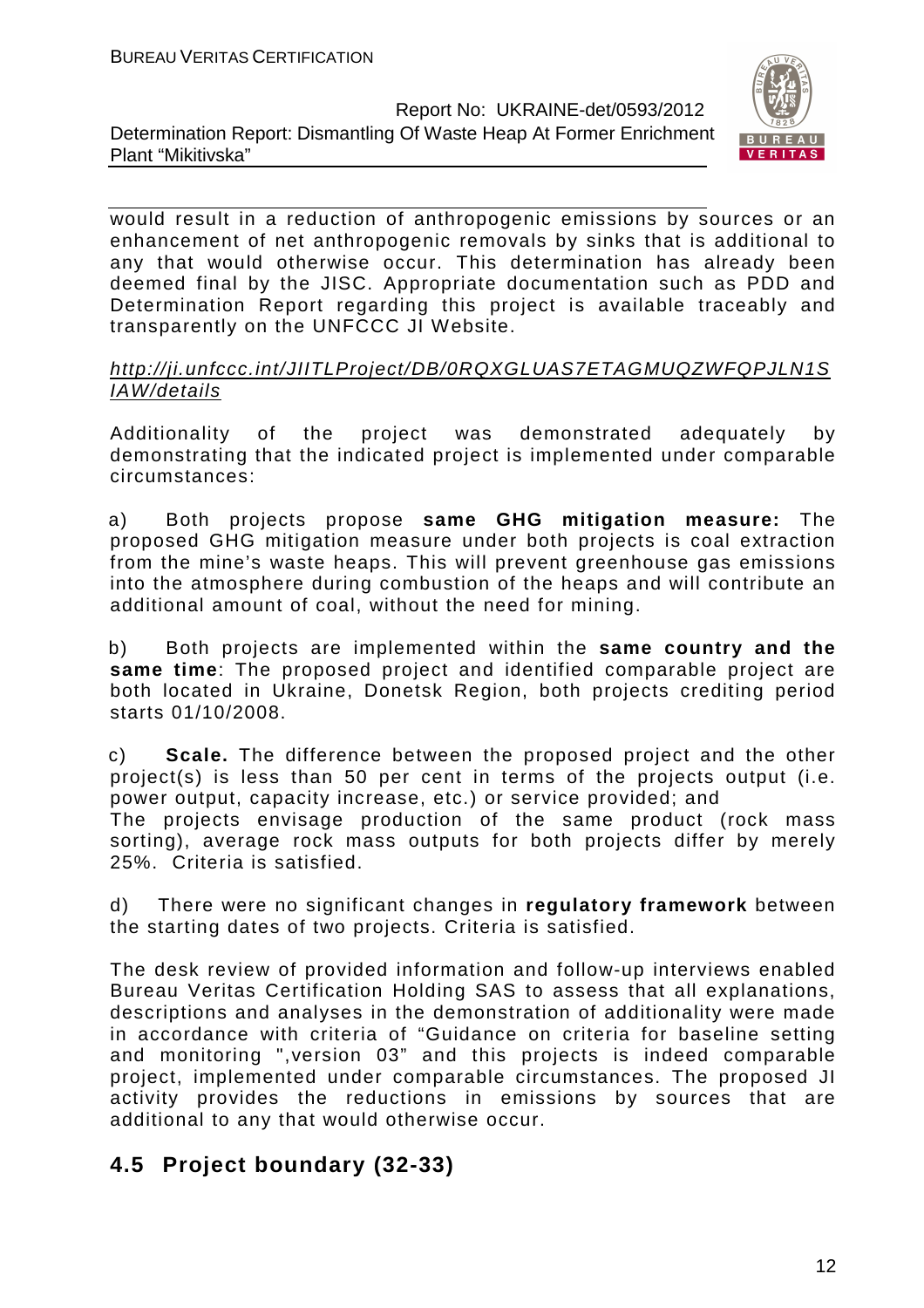Determination Report: Dismantling Of Waste Heap At Former Enrichment Plant "Mikitivska"



The details on the project boundary were provided in section B.3 of the PDD. The desk review of submitted documentation enabled Bureau Veritas Certification to assess that the project boundary defined in the PDD encompasses all anthropogenic emissions by sources of GHGs that are:

- Under the control of the project participants;
- Reasonably attributable to the project; and
- Significant.

The baseline emission sources of GHGs that are included in the project boundaries are listed below. Emissions of carbon dioxide due to:

- Waste heap burning;

- Consumption of coal for energy production (excluded, does not take into the consideration in calculation).

The project emission sources of GHGs that were included in the project boundaries are listed below. Emissions of carbon dioxide due to:

- Consumption of electricity due to extracting coal from dump;

- Consumption of fossil fuel (diesel fuel) due to extracting coal from dump;

- Consumption of coal for energy production (excluded, does not take into the consideration in calculation).

Leakages:

- Fugitive emissions of methane in the mining activities;
- Consumption of electricity from a grid at coal mine.
- Use of other types of energy sources due to mining (excluded).

All gases and sources included in the project boundary were explicitly stated, and the exclusions of any sources related to the baseline or the project are appropriately justified and provided in Table 20 of the PDD.

The delineation of the project boundary and the gases and sources included are appropriately described and justified in the PDD by using Figures 7-8 in section B.3 of the PDD.

#### **4.6 Crediting period (34)**

The PDD states the starting date of the project as the date on which the implementation or construction or real action of the project will begin or began, and the starting date is 03/01/2008, which is after the beginning of 2000.

The PDD states the expected operational lifetime of the project in years and months, which is 4 years and 11 months.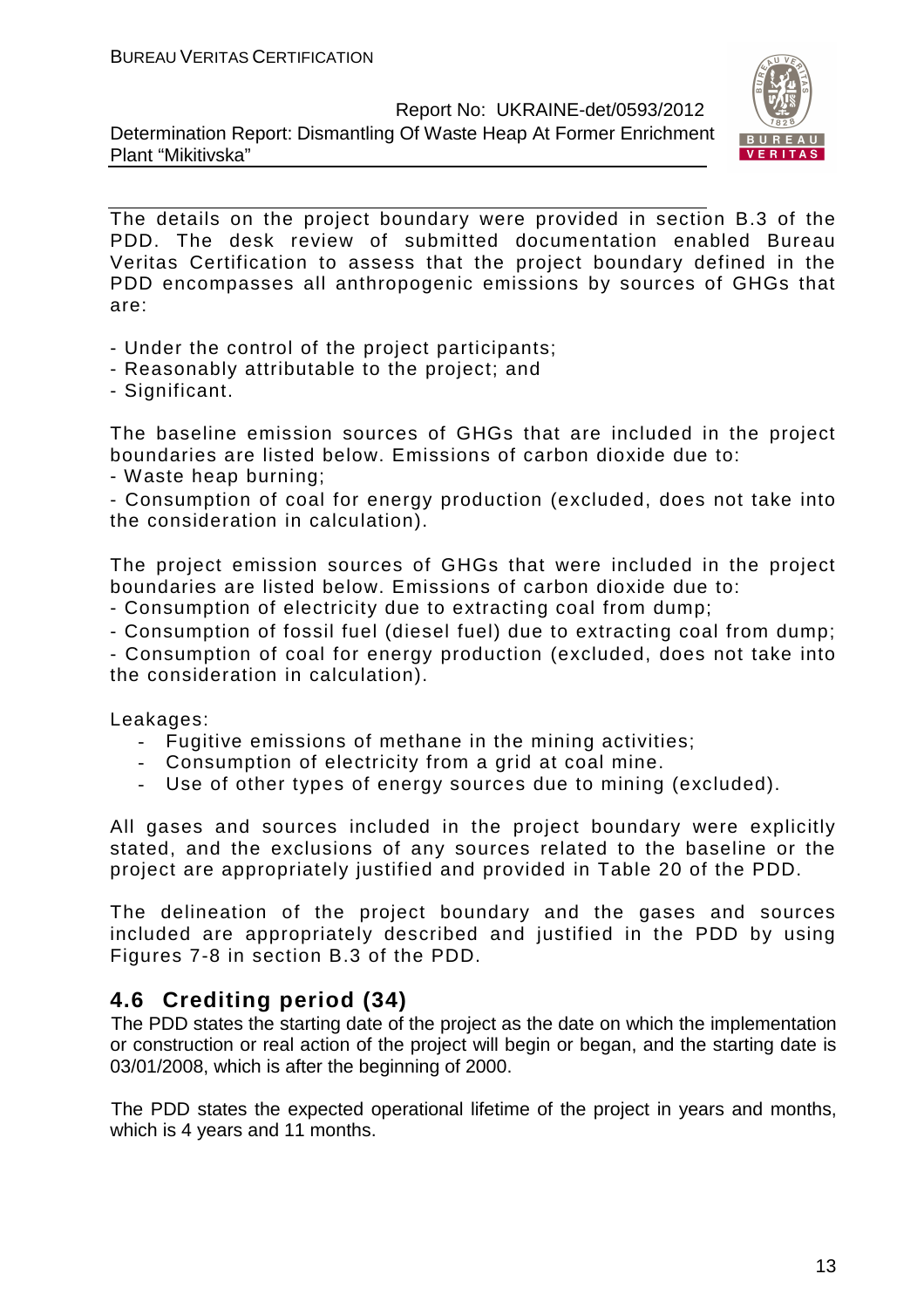

The PDD states the length of the crediting period in years and months, which is 4 years and 11 months, and its starting date as 01/02/2008, which is on the date the first emission reductions are generated by the project.

The PDD states that the crediting period for the issuance of ERUs starts only after the beginning of 2008 and does not extend beyond the operational lifetime of the project.

Identified problem areas for crediting period, project participants' responses and conclusions of Bureau Veritas Certification are described in Annex A (CL07).

#### **4.7 Monitoring plan (35-39)**

The PDD, in its monitoring plan section, explicitly indicates that JI specific approach was the selected.

The monitoring plan describes all relevant factors and key characteristics that will be monitored, and the period in which they will be monitored, in particular also all decisive factors for the control and reporting of project performance, such as value of extracted coal, values of consumed electricity, diesel fuel.

The monitoring plan specifies the indicators, constants and variables that are reliable (i.e. provide consistent and accurate values), valid (i.e. are clearly connected with the effect to be measured), and that provide a transparent picture of the emission reductions or enhancements of net removals to be monitored such as Net Calorific Value of Coal, Net calorific value of Diesel fuel, Carbon Oxidation Factor of Coal, Carbon Oxidation Factor of Diesel Fuel, Carbon content of coal, Carbon content of diesel fuel, Emission factor for fugitive methane emissions from coal mining, Specific carbon dioxide emissions due to production of electricity at TPP and by its consumptions, The average ash content of coal produced in Donetsk region, the average moisture of coal produced in Donetsk Region, probability of waste heap burning, average electricity consumption per tonne of coal, produced in Ukraine.

The monitoring plan draws on the list of standard variables indicated in appendix B of "Guidance on criteria for baseline setting and monitoring" developed by the JISC.

The monitoring plan explicitly and clearly distinguishes:

(i) Data and parameters that are not monitored throughout the crediting period, but are determined only once (and thus remain fixed throughout the crediting period), and that are available already at the stage of determination, such as Global Warming potential of the Methane, Methane Density, Net Calorific Value of Coal, Net calorific value of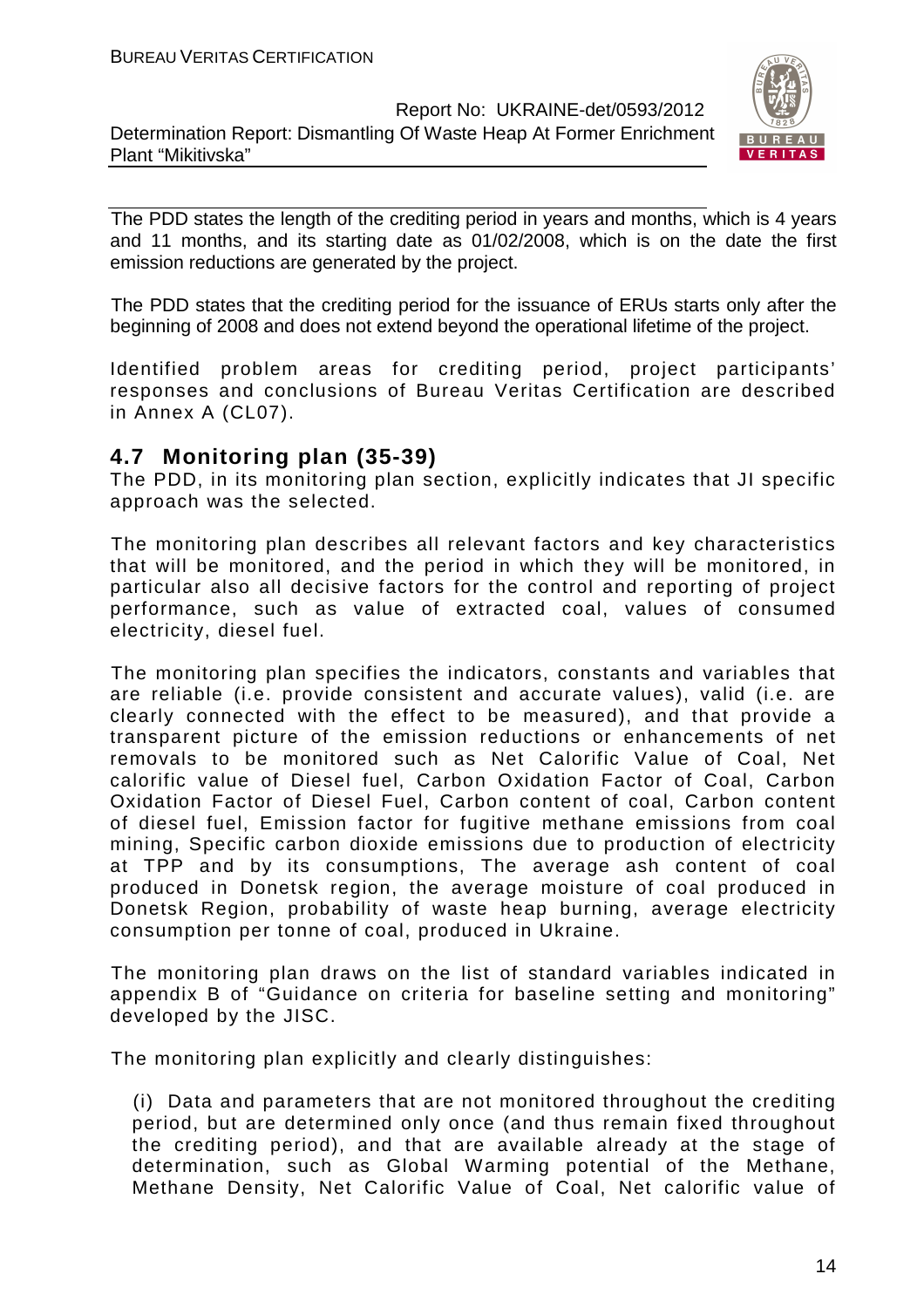

Diesel fuel, Carbon Oxidation Factor of Coal, Carbon Oxidation Factor of Diesel Fuel, Carbon content of coal, Carbon content of diesel fuel, Emission factor for fugitive methane emissions from coal mining, Specific carbon dioxide emissions due to production of electricity at TPP and by its consumptions, The average ash content of coal produced in Donetsk region, the average moisture of coal produced in Donetsk Region, probability of waste heap burning, average electricity consumption per tonne of coal, produced in Ukraine

(ii) Data and parameters that are not monitored throughout the crediting period, but are determined only once (and thus remain fixed throughout the crediting period), but that are not already available at the stage of determination, such as absent.

(iii) Data and parameters that are monitored throughout the crediting period, such as Additional amount of electricity consumed in project, amount of diesel fuel consumed in project year, value of produced coal.

The monitoring plan describes the methods employed for data monitoring (including its frequency) and recording, such as direct monitoring of electricity consumption by meters, sampling of produced coal, etc. Description of employed methods is provided in the section D.1 of the PDD.

The monitoring plan elaborates all algorithms and formulae used for the estimation/calculation of baseline emissions/removals and project emissions/removals or direct monitoring of emission reductions from the project, leakage, as appropriate, such as described below

The annual emission reductions are calculated as follows:

$$
ER_y = BE_y - PE_y - LE_y, \tag{4}
$$

where:

 $ER<sub>v</sub>$  - emissions reductions of the JI project in year y (tCO2 equivalent);  $BE_{y}$  - baseline emission in year y (tCO2 equivalent);  $PE_v$  - project emission in year y (tCO2 equivalent);  $LE_v$  - leakages in year y, (tCO2 equivalent).

Emissions in the baseline scenario are calculated as follows:

 $BE_v = BE_{WHB,v}$ , (5)

Where:

 $BE_{\text{WHR }y}$  - baseline emissions due to burning of the waste heap in the year y (tCO2 equivalent ),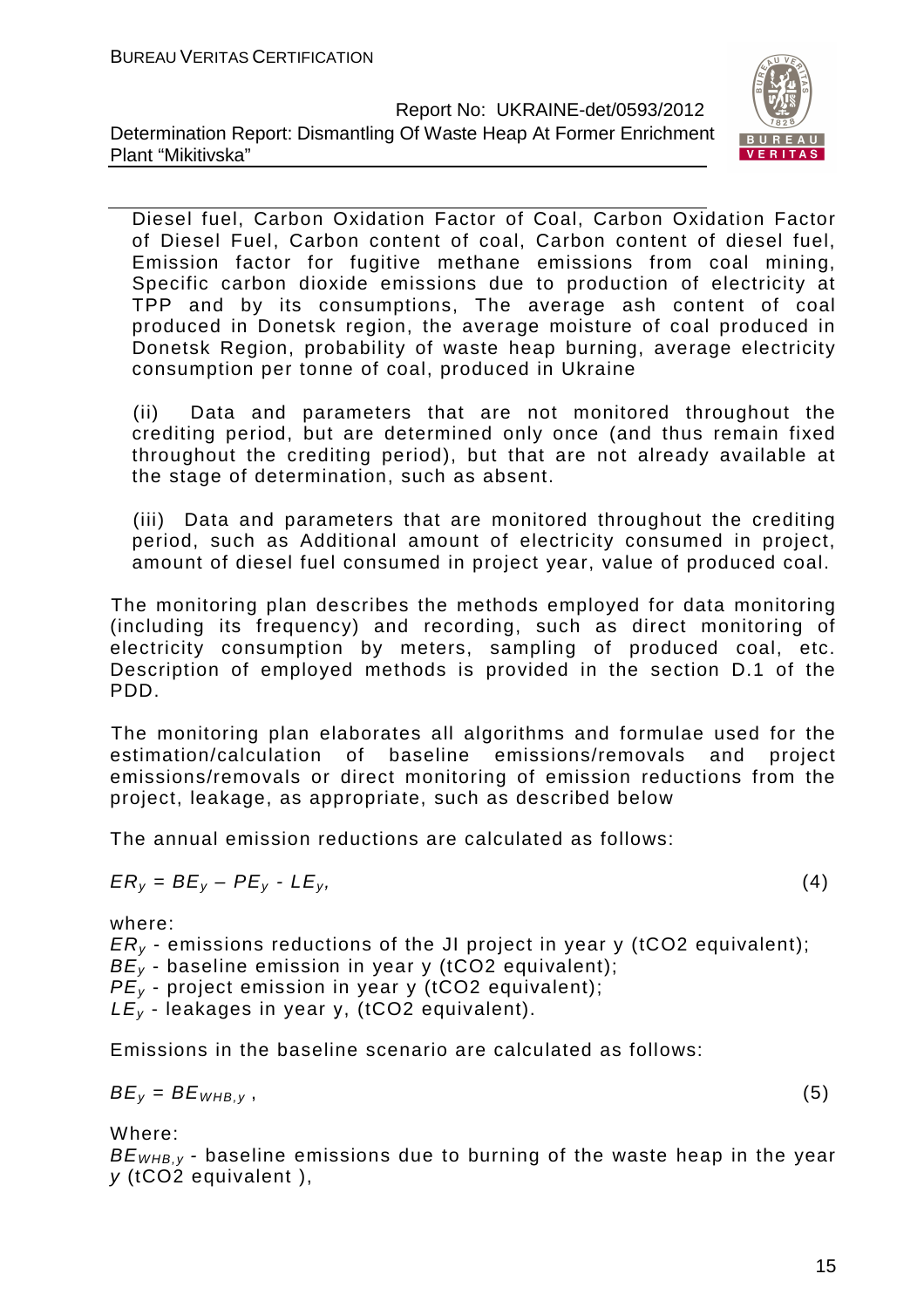Determination Report: Dismantling Of Waste Heap At Former Enrichment Plant "Mikitivska"



Baseline emissions due to burning dumps in year y calculated by the formula:

 $BE_{WHB,y} = FC_{BE,Coal,y}/1000 \cdot \rho_{WHB} \cdot NCV_{Coal} \cdot OXID_{Coal} \cdot K_{Coal}^c \cdot 44/12$  (6) where:

 $FC_{BE, coal,v}$  - amount of coal that has been mined in the baseline scenario and combusted for energy use, equivalent to the amount of coal extracted from the waste heap because of the project activity in the year y, t;

 $\rho$  w<sub>HB</sub> - probability of waste heap burning, d/l;

 $NCV_{Coal}$  - net Calorific Value of coal, TJ/kt;

OXID  $_{Coal}$  - carbon Oxidation factor of coal, d/l;

 $K_{\text{Coal}}^{\text{c}}$  - carbon content of coal, tC/TJ;

1/1000 - conversion factor from tons in kilotonnes, d / l

44/12 - stoichiometric relationship between the molecular weight of carbon dioxide and carbon.

The amount of coal produced in mines in the baseline scenario is calculated by the formula:

$$
FC_{BE,Coal,y} = FR_{Coal,y} \cdot (1 - A_{rock,y}/100 - W_{rock,y}/100) \cdot (1 - A_{Coal}/100 - W_{Coal}/100) \tag{7}
$$

where:

 $FR_{\text{Coal,v}}$  - amount of sorted fraction (0-30mm), which is extracted from the dumps because of the project in a year y, that came to blending with further combustion in thermal power plants, t;

 $A_{rock, v}$  - the average ash content of sorted fractions (0-30mm), which is extracted from dump in year y,%

 $W_{rock, v}$  - the average humidity of sorted fractions (0-30mm), which is extracted from dump in year y, %;

 $A_{Coal}$  - the average ash content of coal, mined in Donetsk region of Ukraine, %;

 $W_{Coal}$  - the average humidity of coal, mined in Donetsk region of Ukraine, %;

100 - conversion factor from percent to fraction, d/l.

Emissions from the project activity are calculated as follows:

$$
PE_{y} = PE_{EL,y} + PE_{Diesel,y}
$$
 (8)

where:

 $PE<sub>v</sub>$  - project emissions due to project activity in the year  $v$  (tCO2 equivalent),

PE<sub>EL,y</sub> - project emissions due to consumption of electricity from the grid by the project activity in the year y (tCO2 equivalent),

 $PE_{\text{Diesel v}}$  - project emissions due to consumption of diesel fuel by the project activity in the year y (tCO2 equivalent).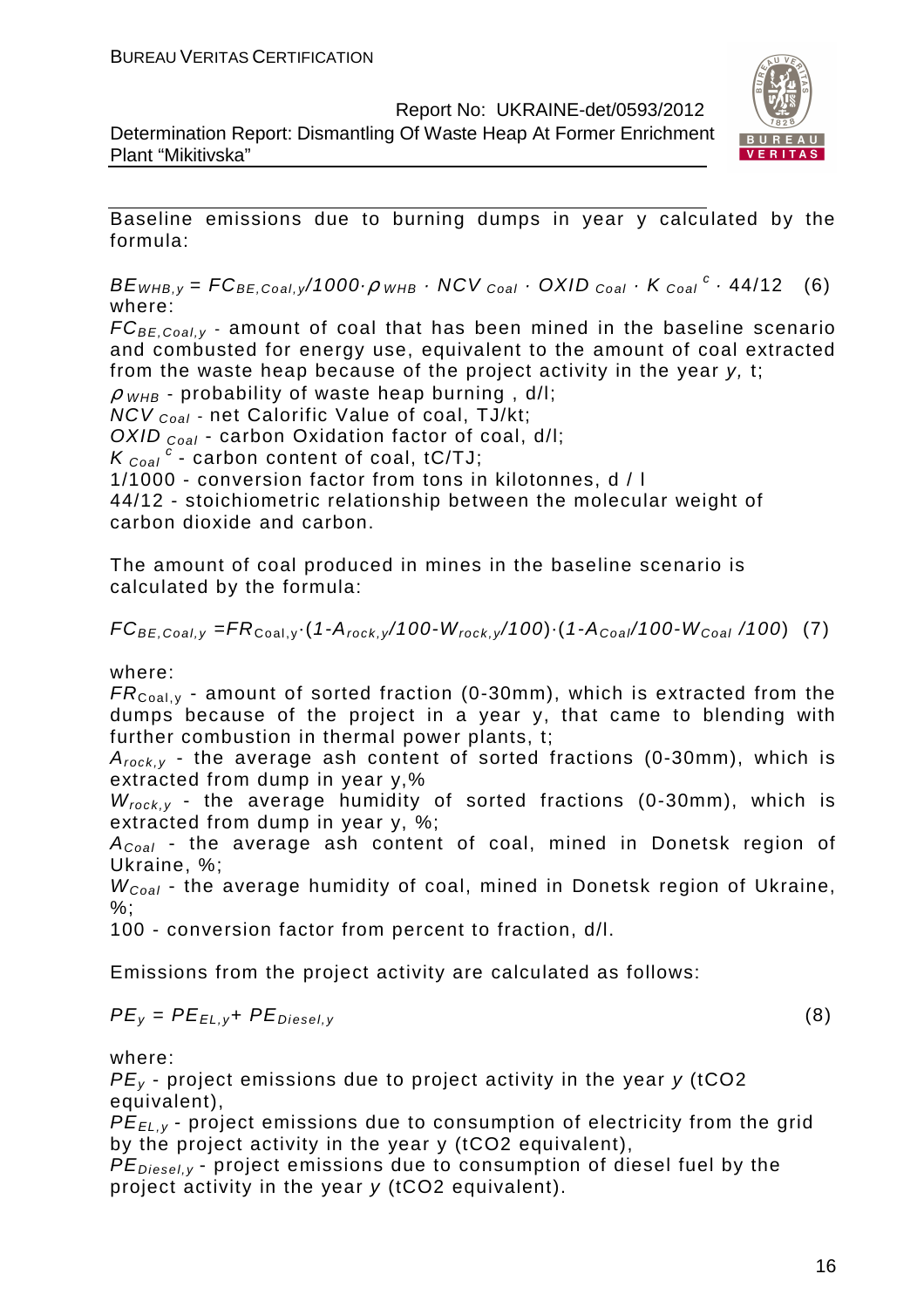Determination Report: Dismantling Of Waste Heap At Former Enrichment Plant "Mikitivska"

The Project emissions due to consumption of electricity from a grid in a year y are calculated as follows:

$$
PE_{EL,y} = EC_{PE,y} \cdot EF_{CO2,EL}
$$
 (9)

where:

 $EC_{PE,V}$  - additional amount of electricity, consumed in project in year y, MWh;

EF<sup>C</sup>*О*2,EL - Specific carbon dioxide emissions due to production of electricity at TPP and by its consumption, tCO2/MWh;

Project emissions due to consumption of diesel fuel by the project activity in the year y are calculated as follows:

 $PE_{\text{Diesel},y} = FC_{\text{BE},\text{Diesel},y} / 1000 \cdot NCV_{\text{Diesel}} \cdot OX / D_{\text{Diesel}} \cdot K_{\text{Diesel}}^c \cdot 44 / 12$  (10)

where:

 $FC_{BE, Diesel, y}$  - amount of diesel fuel, consumed in project in year y, t; NCV<sub>Diesel</sub> - Net Calorific Value of diesel fuel, TJ/kt:

 $OXID<sub>Diesel</sub>$  - carbon Oxidation factor of diesel fuel, d/l;

 $K_{Diesel}^c$  - carbon content of diesel, tC/TJ;

44/12 - stoichiometric relationship between the molecular weight of carbon dioxide and carbon.

1/1000 - conversion factor from tons in kilotonnes, d / l

Leakages in year y are calculated as follows:

$$
LE_y = LE_{CH4,y} + LE_{EL,y}
$$
 (11)

where::

 $LE<sub>v</sub>$  - leakages in year y, (t CO2e);

 $LE<sub>CH4,V</sub>$  - leakages due to fugitive emissions of methane in the mining activities in the year y, (t СО2е);

 $LE_{FL, y}$  - leakages due to consumption of electricity from a grid at coal mine in a year y,(t СО2е);

Leakages due to fugitive emissions of methane in the mining activities in the year y are calculated as follows:

$$
LE_{\text{CH4},y} = -FC_{BE,Coal,y} \cdot EF_{CH4} \cdot \rho_{CH4} \cdot GWP_{CH4}, \qquad (12)
$$

 $FC_{BE,Coal,v}$  - amount of coal that has been mined in the baseline scenario and combusted for energy use, equivalent to the amount of coal extracted from the waste heaps because of the project activity in the year y, t, calculated as (4);

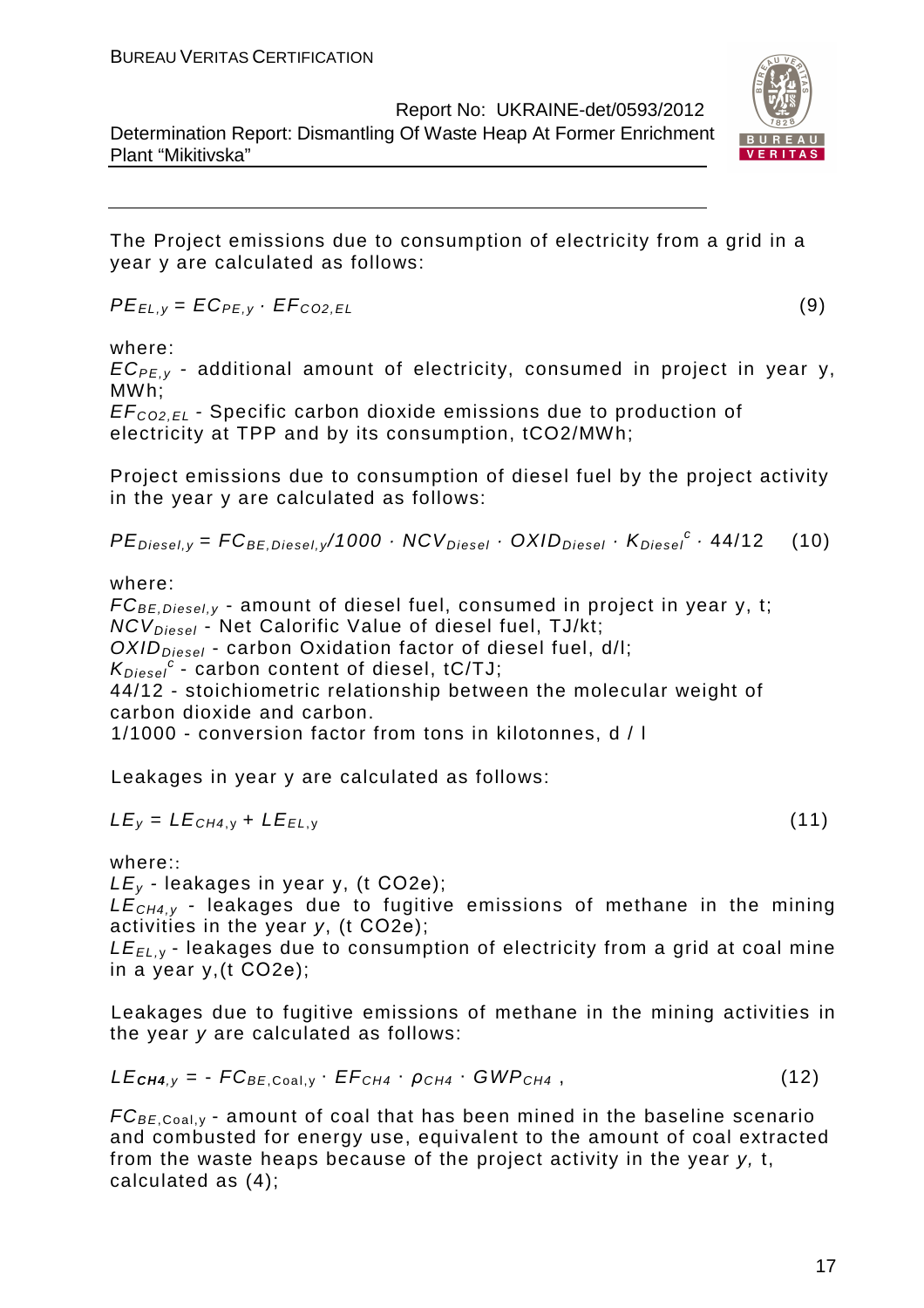Determination Report: Dismantling Of Waste Heap At Former Enrichment Plant "Mikitivska"



 $EF<sub>CH4</sub>$  - emission factor for fugitive methane emissions from coal mining,  $m3/t$ :

 $\rho_{CH4}$  - methane density at standard conditions t/m3; GWPCH4 - Global Warming Potential of Methane, tСО2/ tСН4.

Leakages due to consumption of electricity from a grid at coal mine in a year y are calculated as follows:

$$
LE_{EL,y} = -FC_{BE,Coal,y} \cdot N_{Coal,y}^{E} \cdot EF_{CO2,EL,y}
$$
 (13)

Where

 $FC_{BE, coal,v}$  - amount of coal that has been mined in the baseline scenario and combusted for energy use, equivalent to the amount of coal extracted from the waste heaps because of the project activity in the year y, t, calculated as (2);

N<sub>Coal,y</sub><sup>E</sup> - Average electricity consumption per tonne of coal, produced in Ukraine in the year y, MWh/t;

EF<sup>C</sup>*О*2,EL, <sup>у</sup> - Specific carbon dioxide emissions due to production of electricity at TPP and by its consumption, tСО2/ MWh

The monitoring plan presents the quality assurance and control procedures for the monitoring process described in the section D.2 of the PDD. This includes, as appropriate, information on calibration and on how records on data and/or method validity and accuracy are kept and made available on request.

The monitoring plan clearly identifies the responsibilities and the authority regarding the monitoring activities. Clear and transparent scheme of monitoring data flow is provided in the section D.3 of the PDD.

On the whole, the monitoring plan reflects good monitoring practices appropriate to the project type.

The monitoring plan provides, in tabular form, a complete compilation of the data that need to be collected for its application, including data that are measured or sampled and data that are collected from other sources (e.g. official statistics, expert judgment, proprietary data, IPCC, commercial and scientific literature etc.) but not including data that are calculated with equations.

The monitoring plan indicates that the data monitored and required for verification are to be kept for two years after the last transfer of ERUs for the project.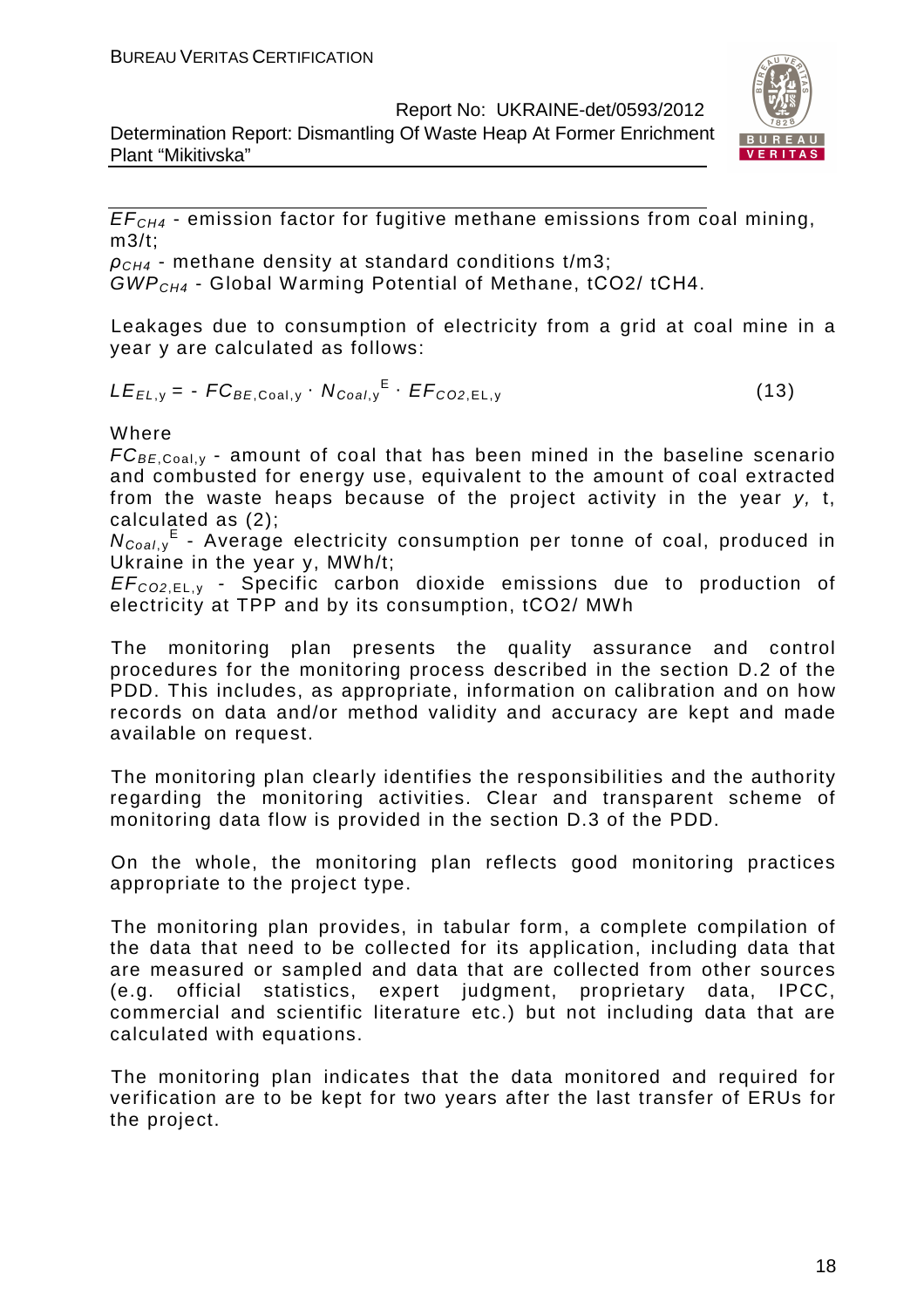

Identified problem areas for project monitoring plan, project participants' responses and conclusions of Bureau Veritas Certification are described in Annex A to the Determination Report (refer to CAR10-CAR 15, CL 02).

#### **4.8 Leakage (40-41)**

This project will result in a net change in fugitive methane emissions due to the mining activities. As coal in the baseline scenario is only coming from mines it causes fugitive emissions of methane. These are calculated as standard country specific emission factor applied to the amount of coal that is extracted from the waste heaps in the project scenario (which is the same as the amount of coal that would have been mined in the baseline scenario. Source of the leakage are the fugitive methane emissions due to coal mining. These emissions are specific to the coal that is being mined. Coal produced by the project activity is not mined but extracted from the waste heap through the advanced beneficiation process. Therefore, coal produced by the project activity substitutes the coal would have been otherwise mined in the baseline. Coal that is mined in the baseline has fugitive methane emissions associated with it and the coal produced by the project activity does not have such emissions associated with it.

As reliable and accurate national data on fugitive CH4 emissions associated with the production of coal are available, project participants used this data to calculate the amount of fugitive CH4 emission as described below.

This leakage is measurable: through the same procedure as used in 2006 IPCC Guidelines (See Volume 2, Chapter 4, Page 4-11) and also used in CDM approved methodology ACM009, Version 03.2 (Page 8). Activity data (in our case amount of coal extracted from the waste heap which is monitored directly) is multiplied by the emission factor (which is sourced from the relevant national study – National Inventory Report of Ukraine under the Kyoto Protocol) and any conversion coefficients.

Electricity consumption and related greenhouse gas emissions due to dismantling of waste heap to be taken into account in calculating the project emissions. Carbon dioxide emissions due to electricity consumption in the coal mine way in an amount, equivalent to the design of coal - a leakage that can be taken into account at base of the State Statistics Committee data, concerning unit costs of electricity at coal mines in Ukraine in the relevant year.

This leakage is directly attributable to the JI project activity according to the following assumption: the coal produced by the project activity from the waste heap will substitute the coal produced by underground mines of the region in the baseline scenario. This assumption is explained by the following logic: Energy coal market is demand driven as it is not feasible to produce coal without demand for it. Coal is a commodity that can be freely transported to the source of demand and coal of identical quality can substitute some other coal easily. The project activity cannot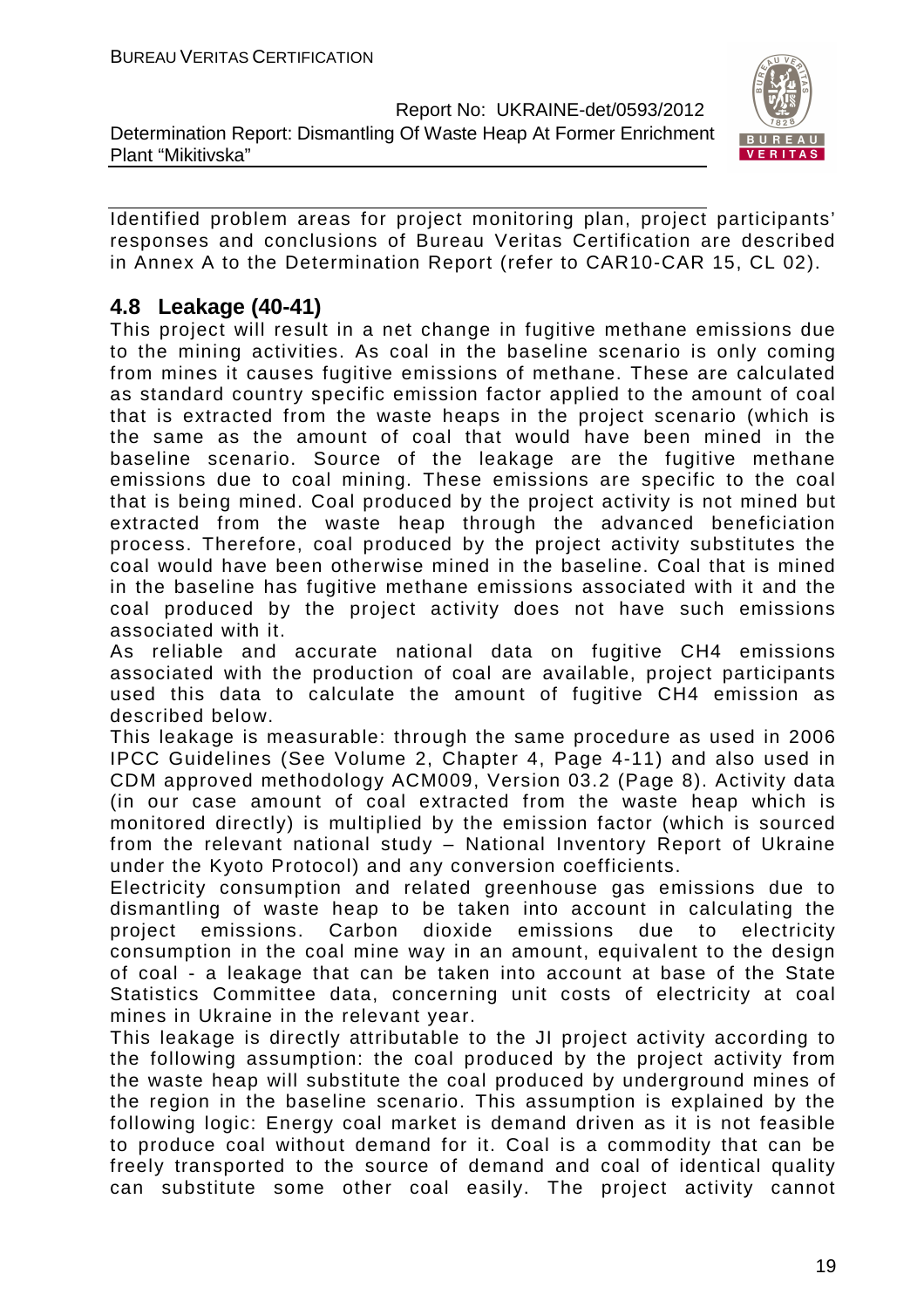

influence demand for coal on the market and supplies coal extracted from the waste heaps. In the baseline scenario demand for coal will stay the same and will be met by the traditional source – underground mines of the region. Therefore, the coal supplied by the project in the project scenario will have to substitute the coal mined in the baseline scenario. According to this approach equivalent product supplied by the project activity (with lower associated specific green-house gas emissions) will substitute the baseline product (with higher associated specific green-house gas emissions). This methodological approach is very common and is applied in all renewable energy projects (substitution of grid electricity with renewable-source electricity), projects in cement sector (e.g. JI0144 Slag usage and switch from wet to semi-dry process at JSC "Volyn-Cement", Ukraine), projects in metallurgy sector (e.g. UA1000181 Implementation of Arc Furnace Steelmaking Plant "Electrostal" at Kurakhovo, Donetsk Region) and others.

The problem areas for project leakages were not identified

#### **4.9 Estimation of emission reductions or enhancements of net removals (42-47)**

The PDD indicates assessment of emissions or net removals in the baseline scenario and in the project scenario as the approach chosen to estimate the emission reductions or enhancement of net removals generated by the project.

The PDD provides the ex ante estimates of:

(a) Emissions or net removals for the project scenario (within the project boundary), which are 44 935 tonnes of CO2eq for period 01/02/2008-31/12/2012;

(b) Leakage, as applicable, which are -410 866 tonnes of CO2eq for period 01/02/2008-31/12/2012;

(c) Emissions or net removals for the baseline scenario (within the project boundary), which are 1 315 318 tonnes of CO2eq for period 01/02/2008-31/12/2012;

(d) Emission reductions or enhancements of net removals adjusted by leakage (based on (a)-(c) above), which are 1 681 249 tonnes of CO2eq for period 01/02/2008- 31/12/2012.

The PDD provides the ex ante estimates of:

The estimates referred to above are given:

- (a) On a yearly basis;
- (b) From 01/02/2008 to 31/12/2012, covering the whole crediting period;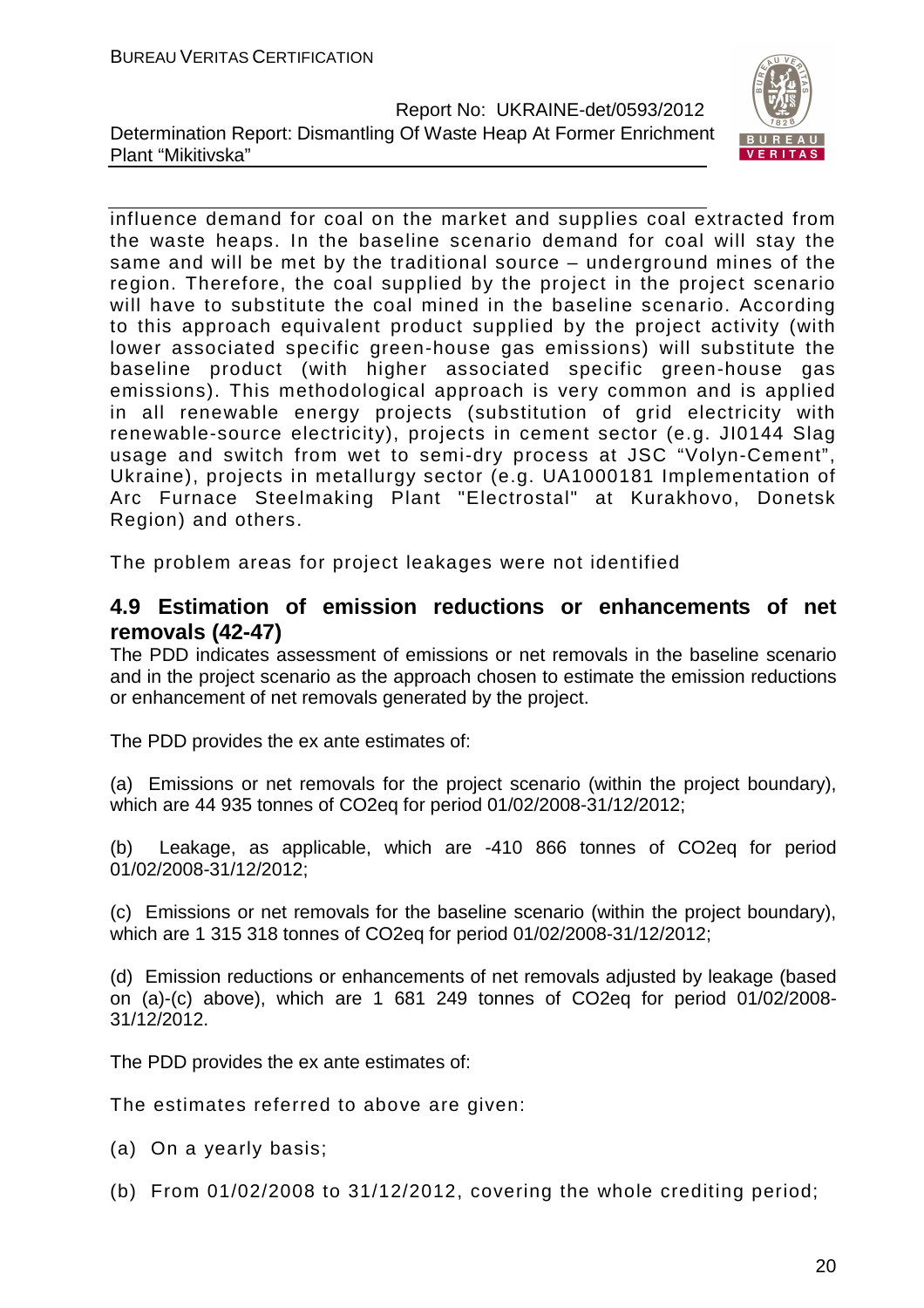

- (c) On a source-by-source/sink-by-sink basis;
- (d) For each GHG gas, which is CO2 and CH4

(e) In tonnes of CO2 equivalent, using global warming potentials defined by decision 2/CP.3 or as subsequently revised in accordance with Article 5 of the Kyoto Protocol;

The formula used for calculating the estimates referred above, which are described in the section 4.7 of this Determination Report, are consistent throughout the PDD.

For calculating the estimates referred to above, key factors, e.g. local prices for electricity, coal and diesel fuel, available production resources, influencing the baseline emissions or removals and the activity level of the project and the emissions or net removals as well as risks associated with the project were taken into account, as appropriate.

Data sources used for calculating the estimates referred to above, such as work and laboratory logbooks, work and laboratory monthly and yearly reports, production sailing invoices are clearly identified, reliable and transparent.

Emission factors, such as emission factor for electricity consumption, Carbon Oxidation Factor of Coal, Carbon Oxidation Factor of Diesel Fuel, etc, were selected by carefully balancing accuracy and reasonableness, and appropriately justified of the choice.

The estimation referred to above is based on conservative assumptions and the most plausible scenarios in a transparent manner.

The estimates referred to above are consistent throughout the PDD.

The annual average of estimated emission reductions or enhancements of net removals over the crediting period is calculated by dividing the total estimated emission reductions or enhancements of net removals over the crediting period by the total months of the crediting period, and multiplying by twelve.

Identified problem areas for project estimations, project participants' responses and conclusions of Bureau Veritas Certification are described in Annex A (CAR 16-CAR 17).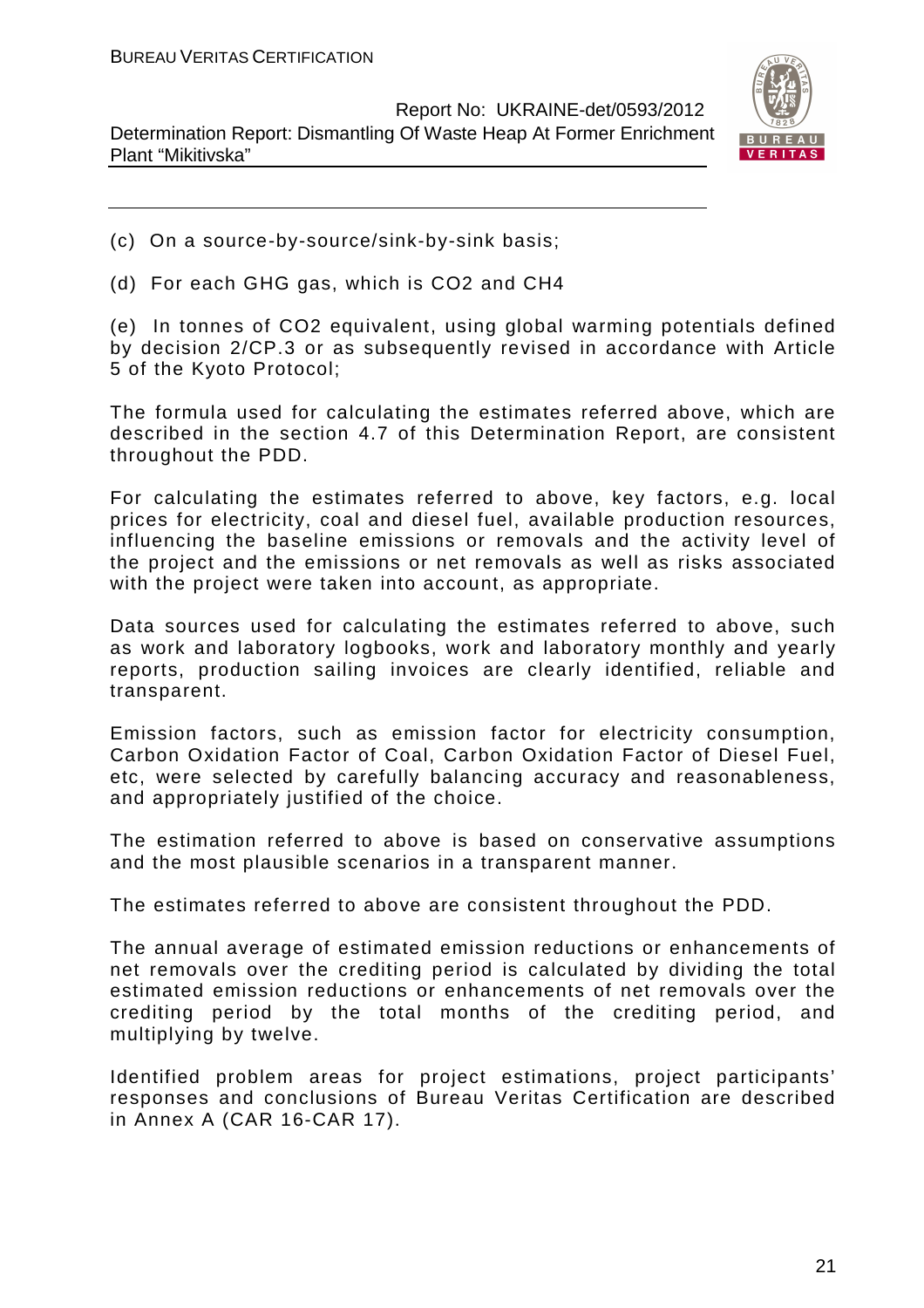

#### **4.10 Environmental impacts (48)**

The PDD lists and attaches documentation on the analysis of the environmental impacts of the project, including transboundary impacts, in accordance with procedures as determined by the host Party, such as permit on pollutant by stationary sources, analysis of the environmental impacts, a part of separation fabric work project which is mentioned in the PDD.

The PDD provides conclusion and all references to supporting documentation of an environmental impact assessment undertaken in accordance with the procedures as required by the host Party, if the analysis referred to above indicates that the environmental impacts are considered significant by the project participants or the host Party.

The problem areas for environmental impacts of the project were not identified

#### **4.11 Stakeholder consultation (49)**

The host Party for the project is Ukraine. The project meets the applicable standards and requirements, set forth in Ukraine. The Host Party does not put forward the requirement to consult with stakeholders to JI projects. The project was presented to the local authorities, and was approved (approval on building, etc).

Any comments from local authorities or stakeholders were not obtained.

## **4.12 Determination regarding small scale projects (50-57)**

"Not applicable"

#### **4.13 Determination regarding land use, land-use change and forestry (LULUCF) projects (58-64)**

"Not applicable"

#### **4.14 Determination regarding programmes of activities (65-73)**  "Not applicable"

#### **5 SUMMARY AND REPORT OF HOW DUE ACCOUNT WAS TAKEN OF COMMENTS RECEIVED PURSUANT TO PARAGRAPH 32 OF THE JI GUIDELINES**

No comments, pursuant to paragraph 32 of the JI Guidelines, were received

#### **6 DETERMINATION OPINION**

Bureau Veritas Certification has performed a determination of the "Dismantling of waste heap at former enrichment plant "Mikitivska"" Project in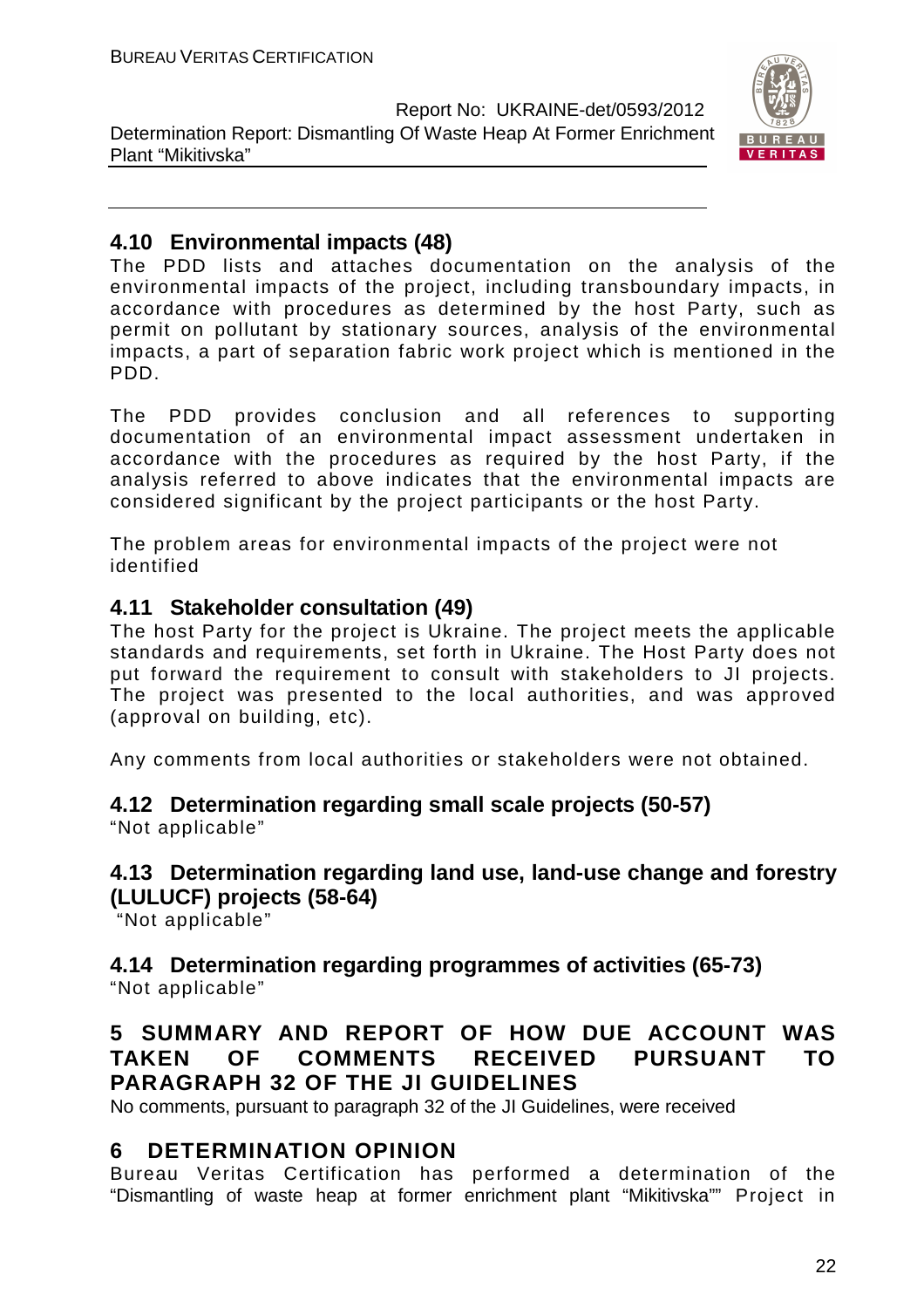

Gorlivka town, Donetsk Region, Ukraine. The determination was performed on the basis of UNFCCC criteria and host country criteria and also on the criteria given to provide for consistent project operations, monitoring and reporting.

The determination consisted of the following three phases: i) a desk review of the project design and the baseline and monitoring plan; ii) follow-up interviews with project stakeholders; iii) the resolution of outstanding issues and the issuance of the final determination report and opinion.

Project participant/s used the latest tool for demonstration of the additionality. In line with this tool, the PDD provides barrier analysis and common practice analysis, to determine that the project activity itself is not the baseline scenario.

Emission reductions attributable to the project are hence additional to any that would occur in the absence of the project activity. Given that the project is implemented and maintained as designed, the project is likely to achieve the estimated amount of emission reductions.

The determination revealed two pending issues related to the current determination stage of the project: the issue of the written approval of the project and the authorization of the project participant by the host Party. If the written approval and the authorization by the host Party are awarded, it is our opinion that the project as described in the Project Design Document, Version 2.0 meets all the relevant UNFCCC requirements for the determination stage and the relevant host Party criteria.

The review of the project design documentation (version 2.0) and the subsequent follow-up interviews have provided Bureau Veritas Certification with sufficient evidence to determine the fulfillment of stated criteria. In our opinion, the project correctly applies and meets the relevant UNFCCC requirements for the JI and the relevant host country criteria.

The determination is based on the information made available to us and the engagement conditions detailed in this report.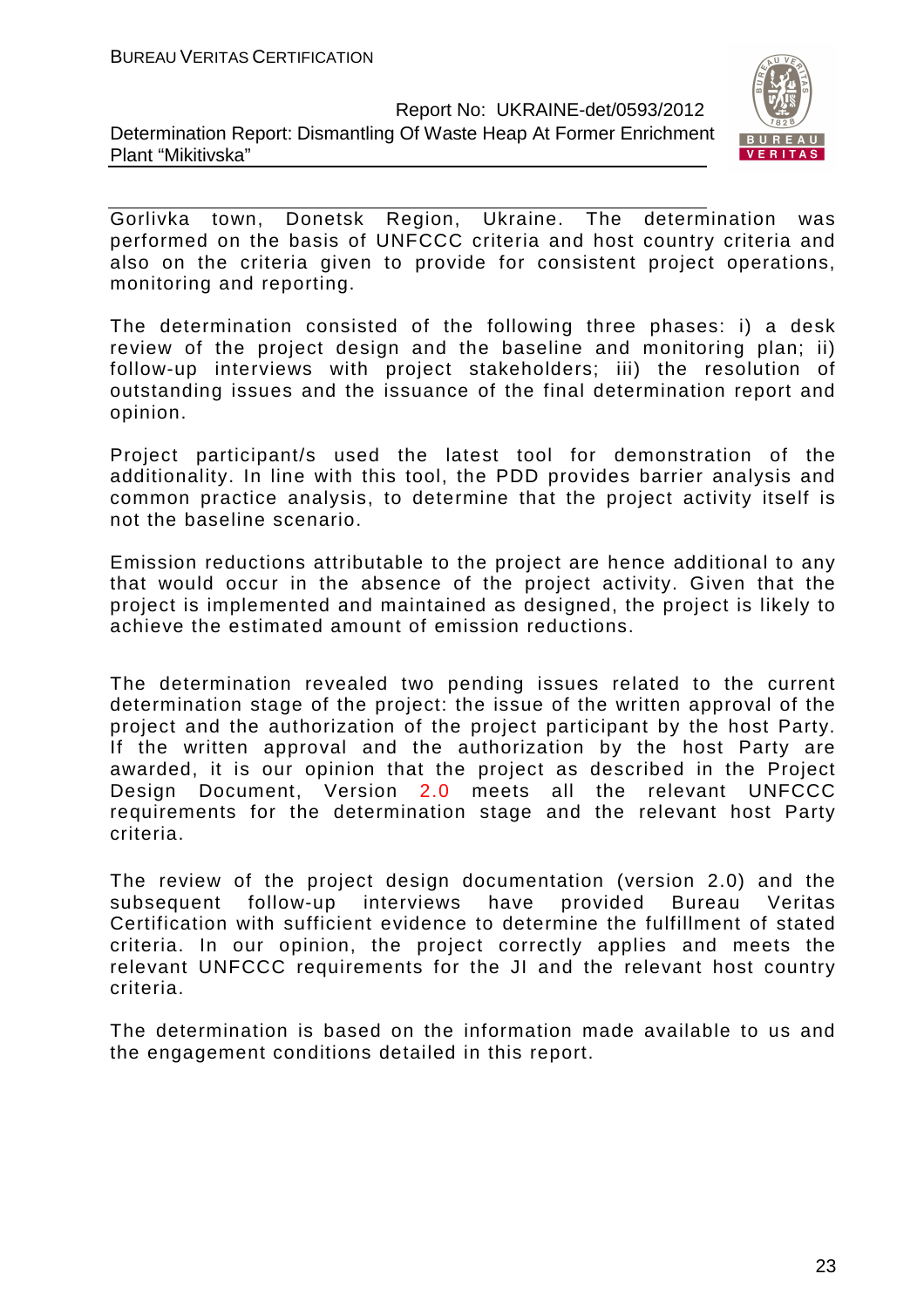Determination Report: Dismantling Of Waste Heap At Former Enrichment Plant "Mikitivska"



## **7 REFERENCES**

#### **Category 1 Documents:**

Documents provided by SIA "Vidzeme Eko" that relate directly to the GHG components of the project.

- /1/ Project design document "Dismantling of waste heap at former enrichment plant "Mikitivska"" version 1.0 dated 23/07/2012
- /2/ Project design document "Dismantling of waste heap at former enrichment plant "Mikitivska"" version 2.0 dated 24/07/2012
- /3/ ERUs calculation Excel file "CalculationNikitovska.xls"
- /4/ Letter of Endorsement #1932/23/7 issued by State Environment Investment Agency of Ukraine 23/07/2012

#### **Category 2 Documents:**

Background documents related to the design and/or methodologies employed in the design or other reference documents.

- /1/ Passport of the dump under dismantling
- /2/ Passport. Automobile scales electronic tensometric VТА-60
- /3/ Delivery contract of Carbonaceous fraction between"ICC Tehnoprominvest" Ltd and "Trading Company "Antares" Ltd # 30180 from 03/01/2008 (in Russian).
- /4/ Act of admission and transmission of the waste heap from 03/01/2008 between Trading Company "Kaustic" Ltd and PE PCF "ALTAIR 2007"
- /5/ Agreement # 03/01/08-4 from 03/01/2008 between Trading Company "Kaustic" Ltd and PE PCF "ALTAIR 2007"
- /6/ Agreement of subcontract # 31812 from 03/01/2008 between "ICC Tehnoprominvest" Ltd and "COMMERCIAL COMPANY" TRUST "Ltd on the works of the dump dismantling.
- /7/ Agreement of subcontract # 2019 from 01/01/2009 between "ICC Tehnoprominvest" Ltd and "Plastmontazh" Ltd on the works of the dump dismantling
- /8/ Agreement of subcontract # 3184 from 03/01/2008 between PE PCF "ALTAIR 2007" (Customer) and "ICC Tehnoprominvest" Ltd (Performer) on the works of the dump dismantling.
- /9/ Certificate of metrological certification #156 from 014/11/2008, the scales automobile electronic tenzometric VTA-60 № 091200795
- /10/ Certificate of metrological certification # 169 from 21/10/2009 the scales automobile electronic tenzometric VTA-60 № 091200795
- /11/ Certificate of metrological certification #132 from 18/11/2010 the scales automobile electronic tenzometric VTA-60 № 091200795
- /12/ Certificate of metrological certification # 146 from 25/10/2011. the scales automobile electronic tenzometric VTA-60 № 091200795.
- /13/ Registration certificate MB.2.844.000 ПС on Hygrometer psychrometric issued JSK «Steclopribor» (in Russian).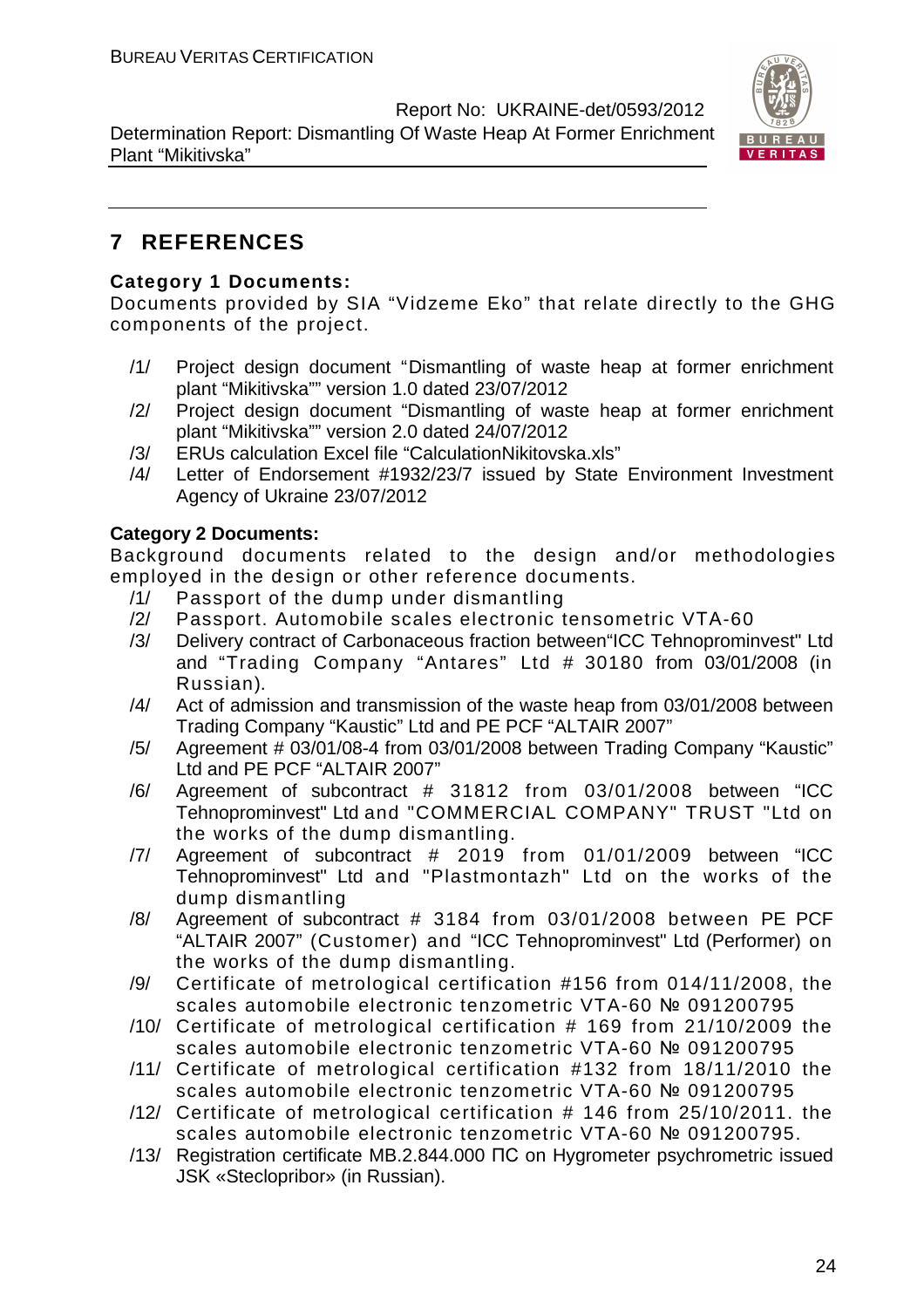

- /14/ Order Derjspojivstandart Ukraine "Donetskstandartmetrolohiya" SC # 283 of 15/04/2011, the appointing committee to check the conditions for certification of Coal Laboratory.
- /15/ Certificate attestation of Coal Chemic al Laboratory PE "Industrial Commercial Firm" UKRHYMVUHLEKACHESTVO" # VL-089/2011 issued 4/22/2011 was in force prior to 22/04/2014.
- /16/ Certificate number 361 and the protocol number 361 of 28/05/2008, the screening laboratory certification number 347 for grain size and purity sifter loose types of materials to form a square cell that belongs to JSC "Rodnik".
- /17/ Certificate # 00732 and the protocol # 00732 from 15/08/2010, the certification of sieves with mesh metal square cells, type SL-200, pl. # 26047.
- /18/ Certificate  $\#$  362 and the protocol  $\#$  362 from 28/05/2008, the screening laboratory certification # 348 for grain size and purity sifter loose kinds of materials with a round shape cell
- /19/ Certificate # 334 and the protocol # 334 from 01/10/2008 certification of electric laboratory SNOL 7,2/1100 pl. # 06174
- $/20/$  Certificate  $# 72$  dated 05/05/2011, at Electric laboratory SNOL 67/350, pl.  $# 20/20$ 11928.
- /21/ Certificate # 71 dated 05/05/2011, at Electric SNOL 7,2/1100 pl. # 05793.
- $\frac{1}{22}$  Certificate # 10 and protocol # 10 dated 25/01/2011, the certification # 347 sieve control type SLM, pl. # 26047 to determine the grain size and purity sifter loose types of materials to form a square cell..
- $/23/$  Certificate # 9 and protocol # 9 dated 25/01/2011, the certification # 347 sieve control type SLM, pl. # 347 to determine the grain size and purity sifter loose types of materials to form a square cell.
- /24/ Certificate  $# 8$  and protocol  $# 8$  dated 25/01/2011, the screening laboratory certification # 347, pl. # 348 to determine the grain size and purity sifter loose kinds of materials with a round shape cell.
- /25/ Certificate # 7 dated 20/01/2011, at Electric laboratory furnace SNOL 7,2/1100 pl. # 103426
- /26/ Certificate # 330 and the protocol # 330 dated 23/09/2008, the certification of the drying box SNOL 67/350, pl. # 12357
- /27/ Act dated 20/04/201 on the execution of the "Donetskstandartmetrolohiya" SC , coal laboratory tests on PE "VFK" UKRHYMUHLEKACHESTVO " certification criteria.
- /28/ Act # 26/70190 of the state weights laboratory calibration of general purpose and standard of all types, certified screens of all types, metrological certification muffle furnaces, electric resistance furnaces.
- /29/ Guarantee tickets to the electronic scales A 6000, # 759, electronic scales XAS 100/C # 479, # 759, furnace SNOL 67/350, pl. # 12 357 , laboratory electric furnace SNOL 7.2/1100 № 06174
- /30/ Expert opinion dated 31/03/2011, with the results of examination of documents submitted Coal Laboratory PE "TCF" UKRHYMUHLEKACHESTVO "which examined on measurements in in the state metrological supervision.
- /31/ Journal of weighing equipment and technology for coal laboratoriesfirm "Ukrhimuglekachestvo" (in Russian).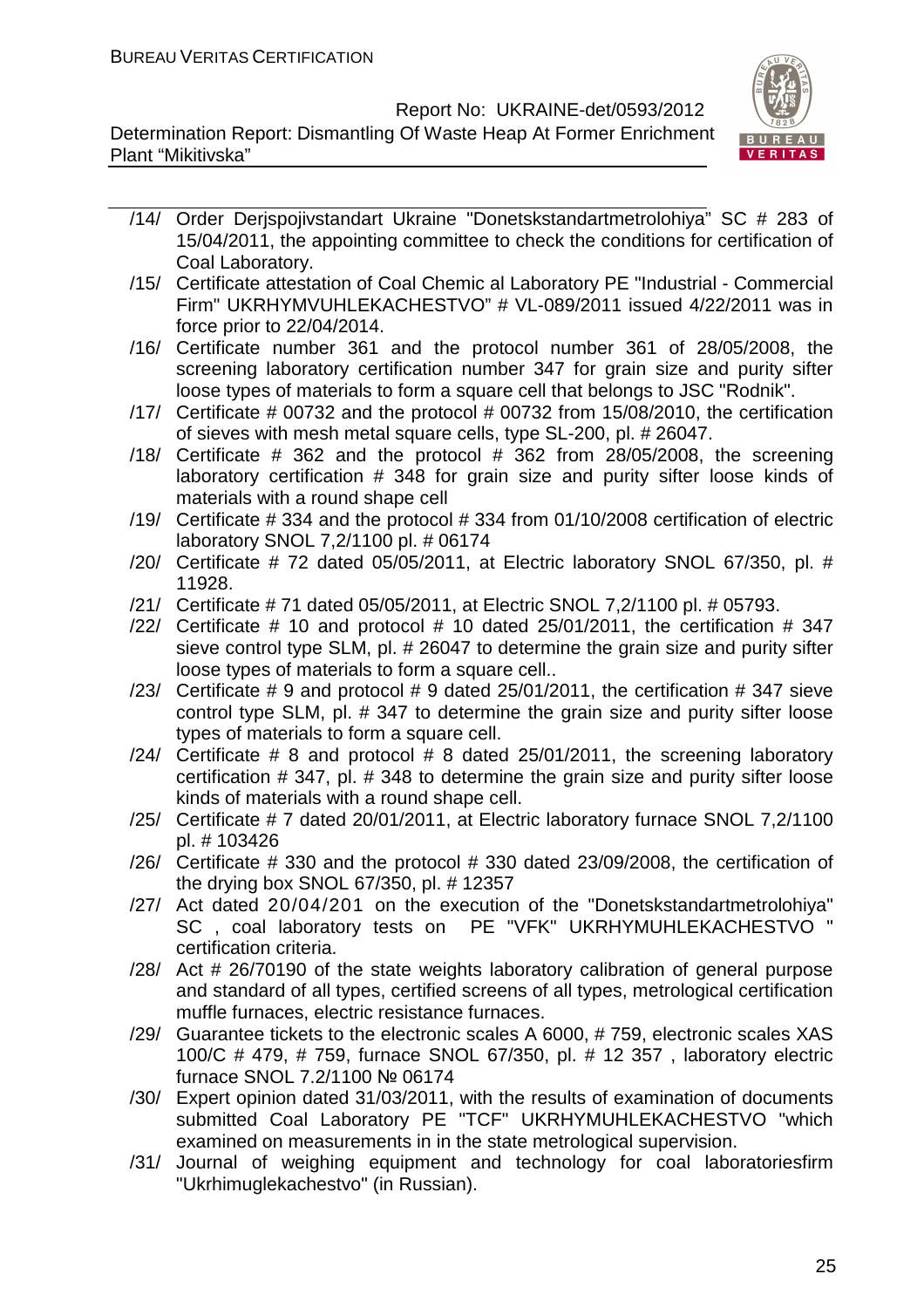

- /32/ Passport # 9. Electric Laboratory, pl. # 05793, inv. # 9, the type -SNOL 7.2/1100 (in Russian).
- /33/ Passport # 7. Electric Laboratory furnace, pl. # 11928, inv. # 7, thetype SNOL 67/350 (in Russian).
- /34/ Passport # 6. Sieve Laboratory, pl. # 347, inv. # 6 (in Russian).
- /35/ Passport # 5. Sieve Laboratory, pl # 348, inv. # 5 (in Russian).
- /36/ Passport # 4. Stopwatch pl. # 7095, inv. # 4, type SOPpr 2a-2-010(in Russian)
- /37/ Passport # 3. Electronic Scales, pl. # 209 807, inv. # 3, the type ofXAS 100/1 (in Russian).
- /38/ Passport # 2. Electronic Scales, pl. # 214295, inv. # 2, the type ofXAS 100/1 (in Russian).
- /39/ Passport # 1. Scales pl. # 759, inv. # 1, type A-6000 ((in Russian).
- /40/ Plan for coal laboratory firm "Ukrhimuglekachestvo" (in Russian).
- /41/ Guide of maintenance. Electric water distiller pharmacy, DE-4-02"EMO" OKP 94 5243, model 737 (in Russian).
- /42/ Certificate of verification of the working measuring instrument from 15/03/2012 # 02/08-245 - mechanical stopwatch JOP pr-2a-2-000pl. # 7095.
- /43/ Passport. Mechanical Stopwatch SOppr-2a-2-010 (in Russian).
- /44/ Quality Certificate # 005 dated 25/04/2008, the chopper vibrating75T DRM, pl. # 1087 (in Russian)
- /45/ Passport-75T DrM.000PS. Chopper vibrating 75T-DRM .
- /46/ Act of performed work of weighing from 01/10/08 of 31599.95 tons of carbonaceous rocks
- /47/ Act of admission and transmission of performed work from 01/10/08 for 3 088 960.71 UAH. and calculation of the costs for the act of performed works
- /48/ Sales invoice# 99 for 31599.95 tons of Carbonaceous rocks
- /49/ Certificate # 89 on the quality of coal from 30/09/2008
- /50/ Act of performed work of weighing from 01/07/10 of 30933.25 tons of carbonaceous rocks
- /51/ Act of admission and transmission of performed work from 01/07/10 for 4 186 610.44 UAH. and calculation of the costs for the act of performed works
- /52/ Sales invoice# 75 for 30933.25 tons of Carbonaceous rocks
- /53/ Certificate # 69 on the quality of coal from 30/06/2010
- /54/ Act of performed work of weighing from 01/02/12 of 29192.75 tons of carbonaceous rocks
- /55/ Act of admission and transmission of performed work from 01/02/12 for 3 429 990.29 UAH. and calculation of the costs for the act of performed works
- /56/ Sales invoice# 25 for 29192.75 tons of Carbonaceous rocks
- /57/ Certificate # 10 on the quality of coal from 31/01/2012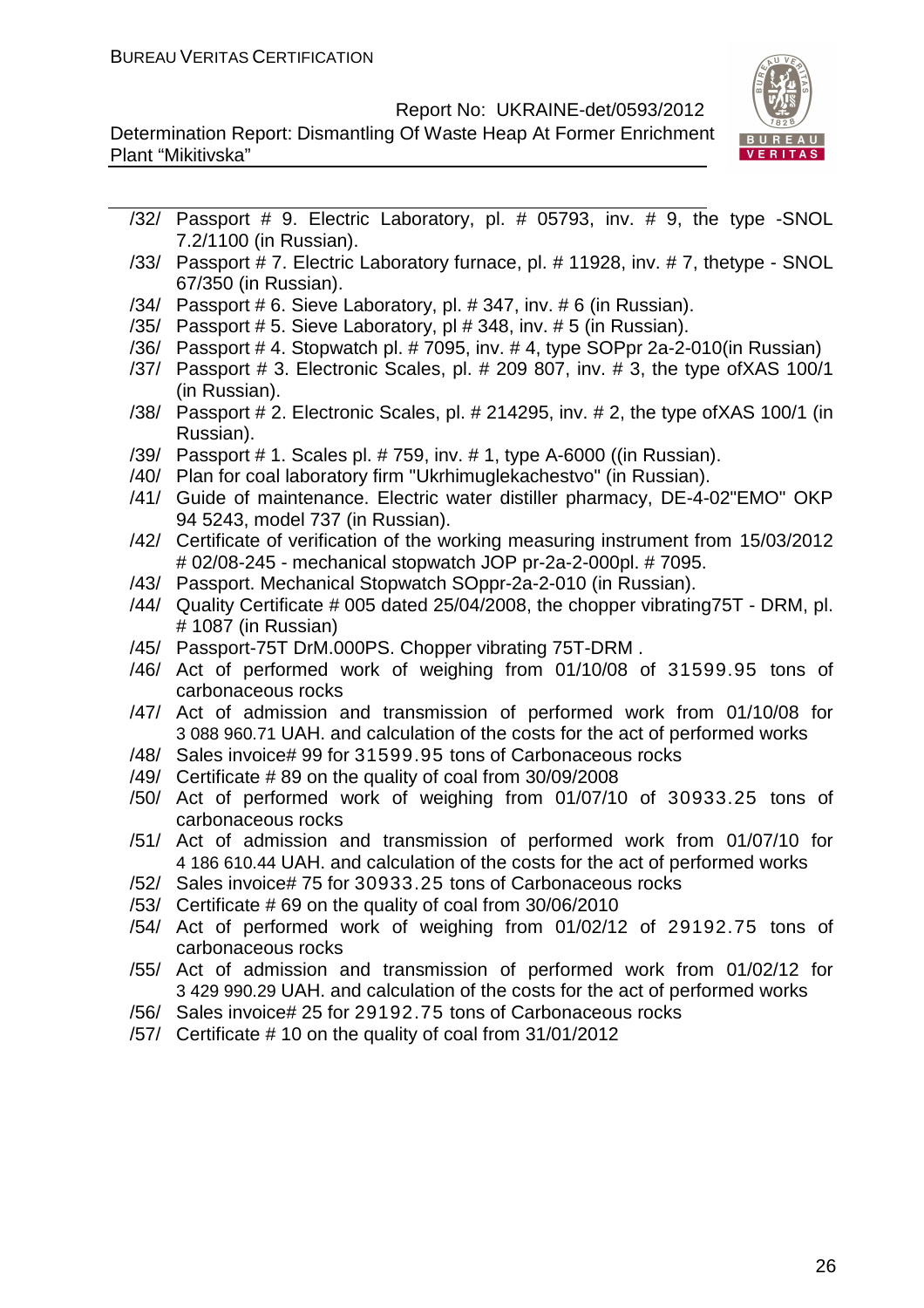Determination Report: Dismantling Of Waste Heap At Former Enrichment Plant "Mikitivska"



#### **Persons interviewed:**

List persons interviewed during the determination or persons that contributed with other information that are not included in the documents listed above.

- /1/ Gints KIavinsh SIA "Vidzeme Eko" JI Project Manager
- /2/ Tymofeev Sergiy Petrovych SIA "Vidzeme Eko" JI Consultant
- /3/ Stah Yuri Mykhailovych SIA "Vidzeme Eko" JI Consultant
- /4/ Berestova Irina Ivanivna subcontractor of PE PCF "Altair-2007" PE "ICC Ukrhimuglekachestvo" Head of Laboratory
- /5/ Volodymyr Anatoliyovych Yaroviy subcontractor of PE PCF "Altair-2007" "Plastmontazh" Ltd Production Manager
- /6/ Yuriy Mikhailovich Filatov subcontractor of PE PCF "Altair-2007" SIA "ICC" Tehnopromynvest " manager of industrial department

1. o0o -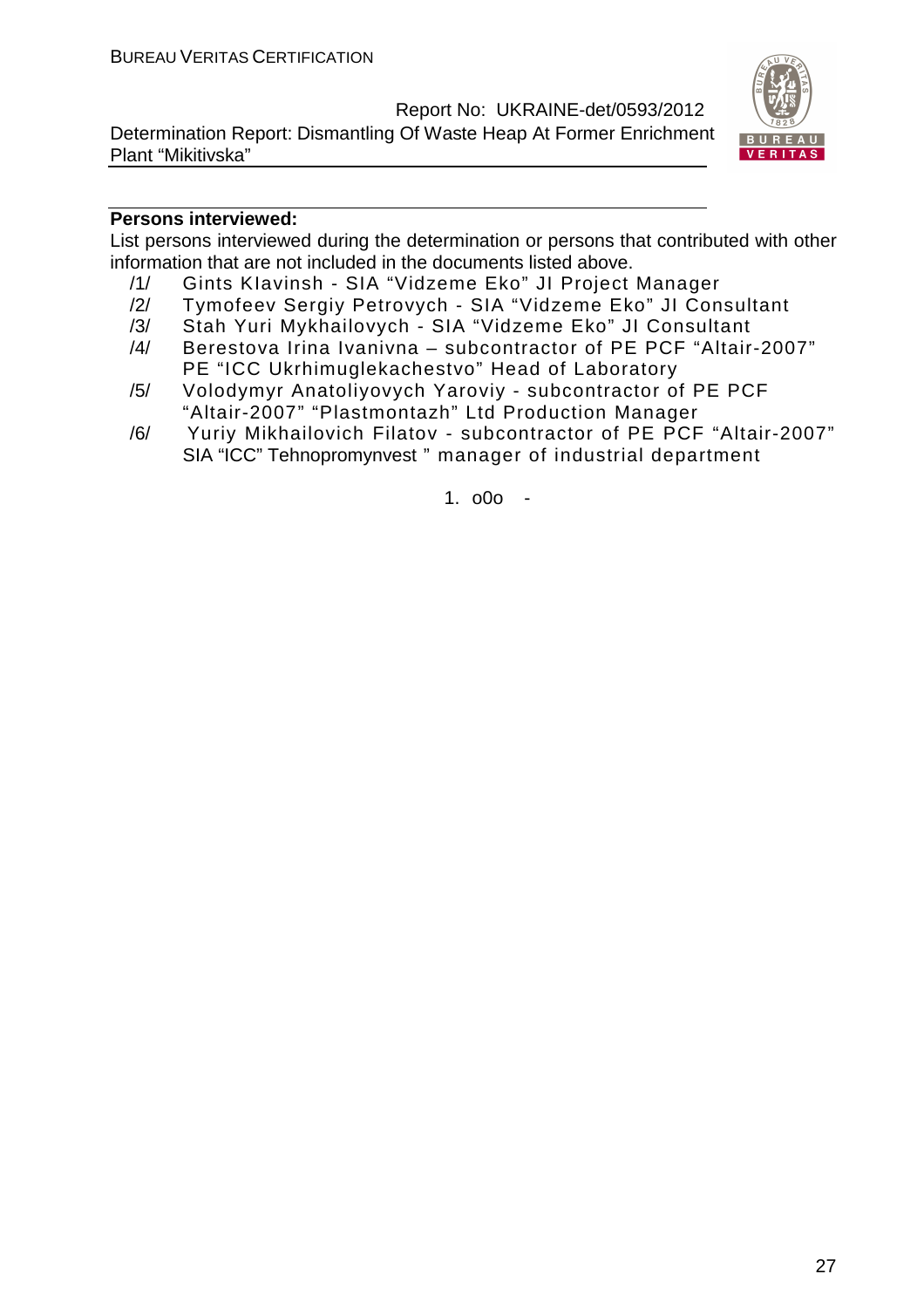

Determination Report: Dismantling Of Waste Heap At Former Enrichment Plant "Mikitivska"

#### APPENDIX A: DETERMINATION PROTOCOL **DETERMINATION PROTOCOL**

#### **Check list for determination, according JOINT IMPLEMENTATION DETERMINATION AND VERIFICATION MANUAL (Version 01)**

| <b>DVM</b>           | <b>Check Item</b>                                                                                                                                                                                                                                                                                      | <b>Initial finding</b>                                                                                                                                                                                                                                                                                                                                                                                                                                                                                                                                                                                                                                                                                      | <b>Draft</b>      | <b>Final</b>      |
|----------------------|--------------------------------------------------------------------------------------------------------------------------------------------------------------------------------------------------------------------------------------------------------------------------------------------------------|-------------------------------------------------------------------------------------------------------------------------------------------------------------------------------------------------------------------------------------------------------------------------------------------------------------------------------------------------------------------------------------------------------------------------------------------------------------------------------------------------------------------------------------------------------------------------------------------------------------------------------------------------------------------------------------------------------------|-------------------|-------------------|
| <b>Paragraph</b>     |                                                                                                                                                                                                                                                                                                        |                                                                                                                                                                                                                                                                                                                                                                                                                                                                                                                                                                                                                                                                                                             | <b>Conclusion</b> | <b>Conclusion</b> |
|                      | <b>General description of the project</b>                                                                                                                                                                                                                                                              |                                                                                                                                                                                                                                                                                                                                                                                                                                                                                                                                                                                                                                                                                                             |                   |                   |
| Title of the project |                                                                                                                                                                                                                                                                                                        |                                                                                                                                                                                                                                                                                                                                                                                                                                                                                                                                                                                                                                                                                                             |                   |                   |
|                      | Is the title of the project presented?                                                                                                                                                                                                                                                                 | The title of project is "DISMANTLING OF WASTE HEAP AT<br>FORMER ENRICHMENT PLANT "MIKITIVSKA"                                                                                                                                                                                                                                                                                                                                                                                                                                                                                                                                                                                                               | OK.               | <b>OK</b>         |
|                      | Is the sectoral scope to which the project<br>pertains presented?                                                                                                                                                                                                                                      | The sectoral scope of proposed project is 8. Mining/mineral<br>production                                                                                                                                                                                                                                                                                                                                                                                                                                                                                                                                                                                                                                   | <b>OK</b>         | <b>OK</b>         |
|                      | Is the current version number of the document<br>presented?                                                                                                                                                                                                                                            | The current version number of proposed PDD is 1.0                                                                                                                                                                                                                                                                                                                                                                                                                                                                                                                                                                                                                                                           | <b>OK</b>         | <b>OK</b>         |
|                      | Is the date when the document was completed<br>presented?                                                                                                                                                                                                                                              | The date when the PDD version 1.0 is completed is<br>23/07/2012                                                                                                                                                                                                                                                                                                                                                                                                                                                                                                                                                                                                                                             | <b>OK</b>         | <b>OK</b>         |
|                      | <b>Description of the project</b>                                                                                                                                                                                                                                                                      |                                                                                                                                                                                                                                                                                                                                                                                                                                                                                                                                                                                                                                                                                                             |                   |                   |
|                      | Is the purpose of the project included with a<br>concise, summarizing explanation (max. 1-2)<br>pages) of the:<br>a) Situation existing prior to the starting date of<br>the project;<br>b) Baseline scenario; and<br>c) Project scenario (expected<br>outcome,<br>including a technical description)? | The situation existing prior to the starting date of the project<br>Very often it was not economically feasible to extract all<br>100% of coal from the rock mass. Therefore, waste heaps of<br>Donbas contains a large amount of coal, which is self-ignited<br>later on. All the waste heaps that were self-ignited or the<br>ones that are close to self-ignition are the centre of<br>uncontrolled pollutants and greenhouse gas emissions<br>The baseline scenario assumed that the common practice<br>will be continued – heap can be spontaneously ignited with a<br>certain probability, and the process of burning will continue<br>till all coal, contained there, will be burned. The process of | CL <sub>01</sub>  | OK.               |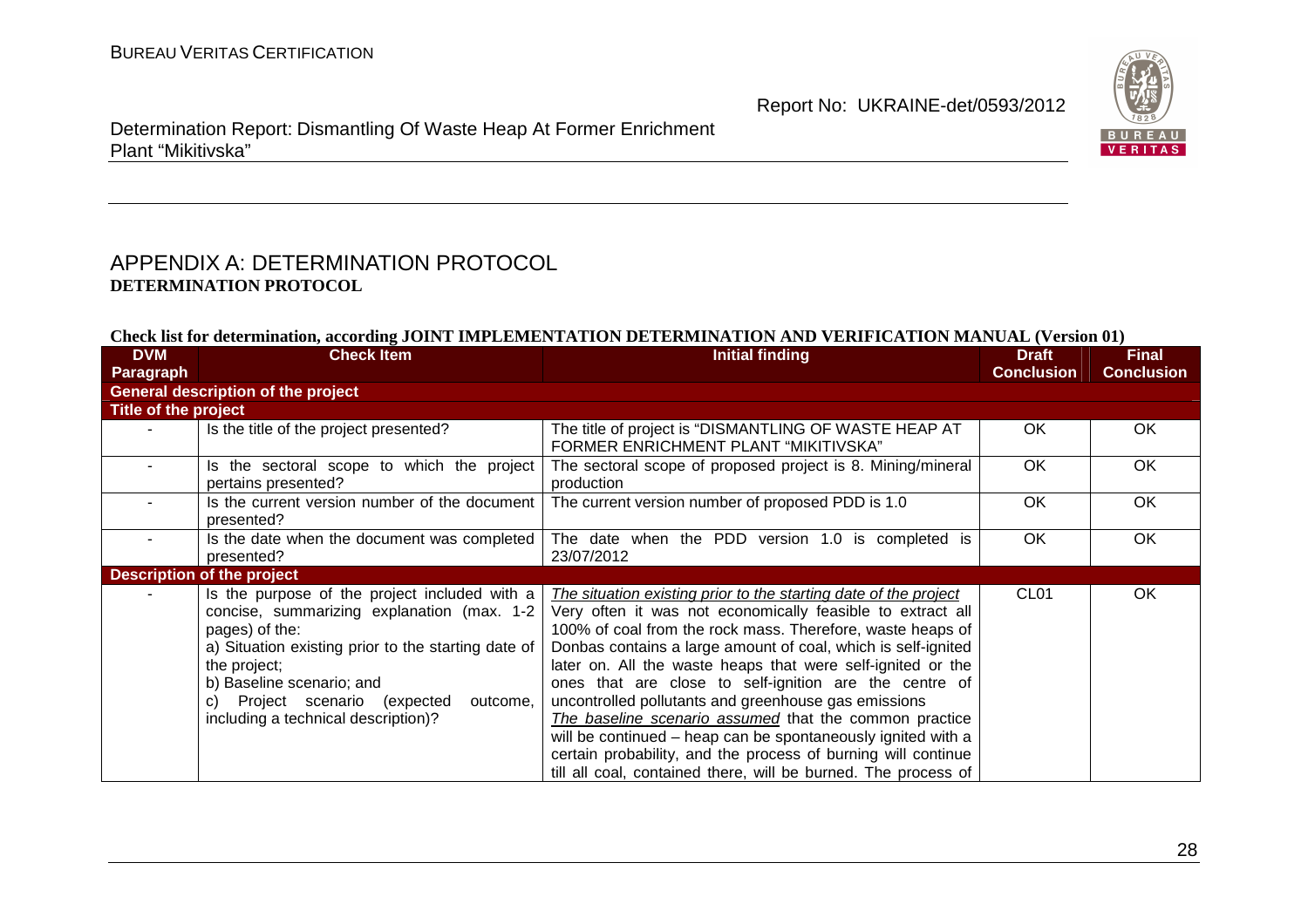

| <b>DVM</b>                     | <b>Check Item</b>                                                             | <b>Initial finding</b>                                                                                                                                                                                                                                                                                                                                                                                                                                                                                                                                                                                                                                                                                                                                                                                                        | <b>Draft</b>      | <b>Final</b>      |
|--------------------------------|-------------------------------------------------------------------------------|-------------------------------------------------------------------------------------------------------------------------------------------------------------------------------------------------------------------------------------------------------------------------------------------------------------------------------------------------------------------------------------------------------------------------------------------------------------------------------------------------------------------------------------------------------------------------------------------------------------------------------------------------------------------------------------------------------------------------------------------------------------------------------------------------------------------------------|-------------------|-------------------|
| Paragraph                      |                                                                               |                                                                                                                                                                                                                                                                                                                                                                                                                                                                                                                                                                                                                                                                                                                                                                                                                               | <b>Conclusion</b> | <b>Conclusion</b> |
|                                |                                                                               | combustion is accompanied by release the carbon dioxide<br>into atmosphere.<br>Project scenario-provides complete dismantling of the dump.<br>During dismantling of the dump, the rocks will be divided into<br>fractions, which will be used for blending with steam coal and<br>subsequently supplied to heat power plants and boiler<br>houses for burning as fuel. After sorting, the large fractions<br>will be used for building and repairing of roads. As the result,<br>rock mass of the dump will be fully utilized, and the received<br>coal will replace coal, which otherwise would have had to be<br>mined. As the result of the project, the opportunity of self-<br>ignition of heap will be eliminated.<br>CL01<br>Please explain current status of dismantled waste heap, and<br>add data for its formation |                   |                   |
|                                | Is the history of the project (incl. its JI<br>component) briefly summarized? | The history of the project is summarized in the section A.2<br>CAR01<br>Please add JI component in the project history                                                                                                                                                                                                                                                                                                                                                                                                                                                                                                                                                                                                                                                                                                        | CAR01             | <b>OK</b>         |
| <b>Project participants</b>    |                                                                               |                                                                                                                                                                                                                                                                                                                                                                                                                                                                                                                                                                                                                                                                                                                                                                                                                               |                   |                   |
|                                | Are project participants and Party(ies) involved<br>in the project listed?    | The PDD indicates as project participants SIA "Vidzeme<br>Eko" (Latvia) and PE PCF "ALTAIR 2007" (Ukraine)                                                                                                                                                                                                                                                                                                                                                                                                                                                                                                                                                                                                                                                                                                                    | OK                | OK                |
|                                | Is the data of the project participants presented<br>in tabular format?       | The data of the project participants are presented in tabular<br>format                                                                                                                                                                                                                                                                                                                                                                                                                                                                                                                                                                                                                                                                                                                                                       | OK                | OK                |
| $\blacksquare$                 | Is contact information provided in Annex 1 of<br>the PDD?                     | The contact information of project participants is provided in<br>the Annex 1 of the PDD                                                                                                                                                                                                                                                                                                                                                                                                                                                                                                                                                                                                                                                                                                                                      | OK                | OK                |
| $\blacksquare$                 | Is it indicated, if it is the case, if the Party<br>involved is a host Party? | Ukraine (Party Involved) is indicated as the Host party                                                                                                                                                                                                                                                                                                                                                                                                                                                                                                                                                                                                                                                                                                                                                                       | OK                | OK                |
|                                | <b>Technical description of the project</b>                                   |                                                                                                                                                                                                                                                                                                                                                                                                                                                                                                                                                                                                                                                                                                                                                                                                                               |                   |                   |
| <b>Location of the project</b> |                                                                               |                                                                                                                                                                                                                                                                                                                                                                                                                                                                                                                                                                                                                                                                                                                                                                                                                               |                   |                   |
| ÷.                             | Host Party(ies)                                                               | Ukraine                                                                                                                                                                                                                                                                                                                                                                                                                                                                                                                                                                                                                                                                                                                                                                                                                       | OK                | OK                |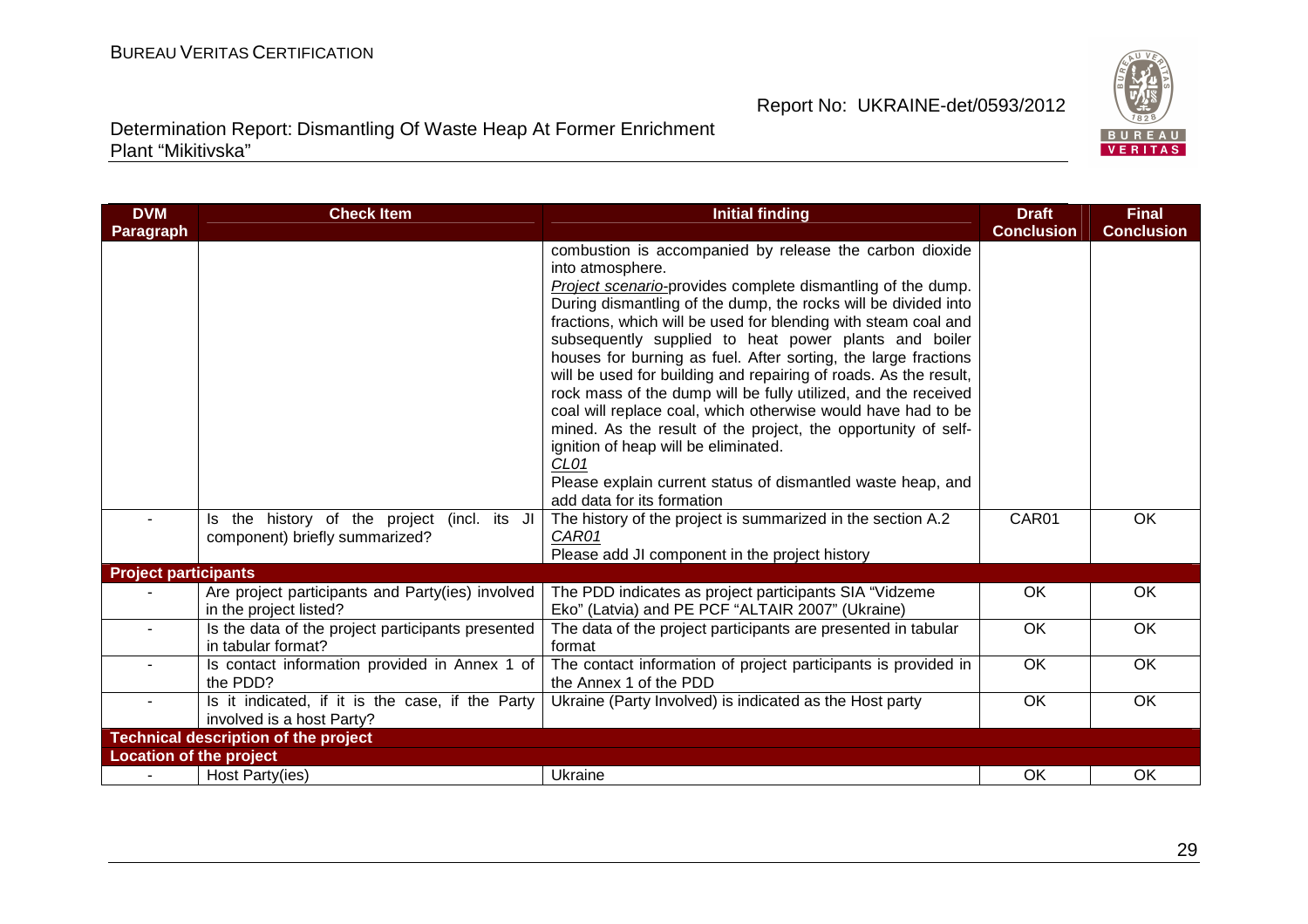

| <b>DVM</b>               | <b>Check Item</b>                                                                                | <b>Initial finding</b>                                                                                                                            | <b>Draft</b>      | <b>Final</b>      |
|--------------------------|--------------------------------------------------------------------------------------------------|---------------------------------------------------------------------------------------------------------------------------------------------------|-------------------|-------------------|
| Paragraph                |                                                                                                  |                                                                                                                                                   | <b>Conclusion</b> | <b>Conclusion</b> |
| $\overline{\phantom{a}}$ | Region/State/Province etc.                                                                       | Donetsk Region                                                                                                                                    | OK                | OK                |
| $\sim$                   | City/Town/Community etc.                                                                         | Gorlovka town                                                                                                                                     | <b>OK</b>         | OK                |
|                          | Detail of the physical location, including                                                       | The geographical coordinates of the sorting complex is 48°                                                                                        | CAR02             | OK                |
|                          | information allowing the unique identification of                                                | 22' 28" N. Lt. and 38°59' 27" E. Lg.                                                                                                              | CL <sub>02</sub>  | OK                |
|                          | the project. (This section should not exceed                                                     | CAR02                                                                                                                                             |                   |                   |
|                          | one page)                                                                                        | Please correct section A.4.1.4 that it is not exceed one page                                                                                     |                   |                   |
|                          |                                                                                                  | CL <sub>02</sub>                                                                                                                                  |                   |                   |
|                          |                                                                                                  | Please indicate source of project geographical coordinates                                                                                        |                   |                   |
|                          | Technologies to be employed, or measures, operations or actions to be implemented by the project |                                                                                                                                                   |                   |                   |
|                          | Are the technology(ies) to be employed, or                                                       | The proposed technology is described in the section A.4.2.                                                                                        | CL <sub>03</sub>  | OK                |
|                          | measures, operations or actions to be                                                            | Proposed project propose installation of sorting unit, which                                                                                      |                   |                   |
|                          | implemented by the project, including all                                                        | divides rock mass on fractions 0-30 mm and +30 mm.                                                                                                |                   |                   |
|                          | relevant technical data and the implementation                                                   | Fraction 0-30 mm burns for energy purposes, fraction +30                                                                                          |                   |                   |
|                          | schedule described?                                                                              | mm uses for building and repairing 4-5 class roads                                                                                                |                   |                   |
|                          |                                                                                                  | CL <sub>03</sub>                                                                                                                                  |                   |                   |
|                          |                                                                                                  | Please add information on coal content in the fraction +30                                                                                        |                   |                   |
|                          |                                                                                                  | mm<br>Brief explanation of how the anthropogenic emissions of greenhouse gases by sources are to be reduced by the proposed JI project, including |                   |                   |
|                          |                                                                                                  | why the emission reductions would not occur in the absence of the proposed project, taking into account national and/or sectoral policies and     |                   |                   |
| circumstances            |                                                                                                  |                                                                                                                                                   |                   |                   |
|                          | Is it stated how anthropogenic GHG emission                                                      | Emission reductions created by:                                                                                                                   | CAR03             | OK                |
|                          | reductions are to be achieved? (This section                                                     | - Elimination of greenhouse gases sources associated with                                                                                         |                   |                   |
|                          | should not exceed one page)                                                                      | burning waste heaps, by extracting coal from the rock                                                                                             |                   |                   |
|                          |                                                                                                  | dumps;                                                                                                                                            |                   |                   |
|                          |                                                                                                  | - Reduction of uncontrolled methane emissions due to                                                                                              |                   |                   |
|                          |                                                                                                  | replacement of coal that would have been extracted through                                                                                        |                   |                   |
|                          |                                                                                                  | mining;                                                                                                                                           |                   |                   |
|                          |                                                                                                  | - Reduction of electricity consumption at waste heap                                                                                              |                   |                   |
|                          |                                                                                                  | dismantling in comparison to electricity consumption at coal                                                                                      |                   |                   |
|                          |                                                                                                  | mine.                                                                                                                                             |                   |                   |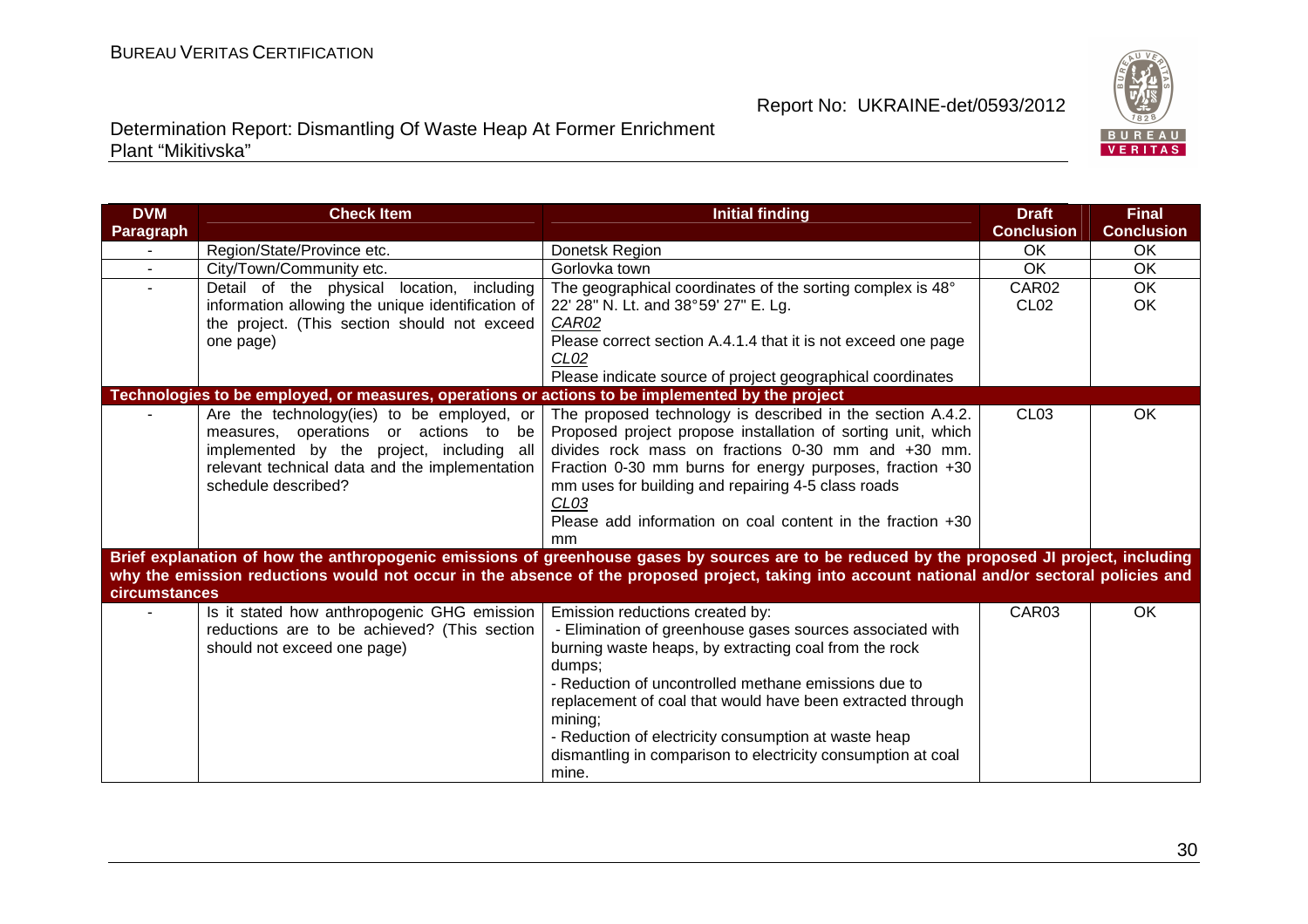

| <b>DVM</b>     | <b>Check Item</b>                                                 | <b>Initial finding</b>                                       | <b>Draft</b>      | <b>Final</b>      |
|----------------|-------------------------------------------------------------------|--------------------------------------------------------------|-------------------|-------------------|
| Paragraph      |                                                                   |                                                              | <b>Conclusion</b> | <b>Conclusion</b> |
|                |                                                                   | CAR03                                                        |                   |                   |
|                |                                                                   | Please correct section A.4.3 that it is not exceed one page  |                   |                   |
| $\blacksquare$ | Is it provided the estimation of emission                         | PDD indicates estimation of emission reductions over         | OK                | OK                |
|                | reductions over the crediting period?                             | crediting period. Estimations for 2008-2012 are 1681250      |                   |                   |
|                |                                                                   | tonnes of CO2 equivalent                                     |                   |                   |
| ٠              | Is it provided the estimated annual reduction for                 | CAR04                                                        | CAR04             | OK                |
|                | the chosen credit period in tCO2e?                                | Please check value of estimated annual reductions            |                   |                   |
|                | Are the data from questions above presented in                    | The data from questions above is presented in tabular format | <b>OK</b>         | OK                |
|                | tabular format?                                                   |                                                              |                   |                   |
|                | Estimated amount of emission reductions over the crediting period |                                                              |                   |                   |
|                | Is the length of the crediting period Indicated?                  | CAR05                                                        | CAR05             | OK                |
|                |                                                                   | Please check length of crediting period. Table 4 indicates   |                   |                   |
|                |                                                                   | length of crediting period in 59 months, data in the section |                   |                   |
|                |                                                                   | A.4.3.1 indicates 4 years 3 months, which is 49 months       |                   |                   |
| $\blacksquare$ | Are estimates of total as well as annual and                      | The total estimated value and annual average value of        | OK                | OK                |
|                | average annual emission reductions in tonnes                      | emission reductions are indicated in tonnes of CO2           |                   |                   |
|                | of CO2 equivalent provided?                                       | equivalent                                                   |                   |                   |
|                | <b>Project approvals by Parties</b>                               |                                                              |                   |                   |
| 19             | Have the DFPs of all Parties listed as "Parties                   | CAR06                                                        | CAR06             | Pending           |
|                | involved" in the PDD provided written project                     | Please provide in the PDD Letter of Endorsement issued by    |                   |                   |
|                | approvals?                                                        | DFP of the Host Party and written project approvals from     |                   |                   |
|                |                                                                   | both parties involved                                        |                   |                   |
| 19             | Does the PDD identify at least the host Party                     | The PDD indicates the Host Party (Ukraine) as the party      | OK                | OK                |
|                | as a "Party involved"?                                            | involved                                                     |                   |                   |
| 19             | Has the DFP of the host Party issued a written                    | See section 19 of this protocol                              | Pending           | Pending           |
|                | project approval?                                                 |                                                              |                   |                   |
| 20             | Are all the written project approvals by Parties                  | See section 19 of this protocol                              | Pending           | Pending           |
|                | involved unconditional?                                           |                                                              |                   |                   |
|                | Authorization of project participants by Parties involved         |                                                              |                   |                   |
| 21             | Is each of the legal entities listed as project                   | See section 19 of this protocol                              | OK                | OK                |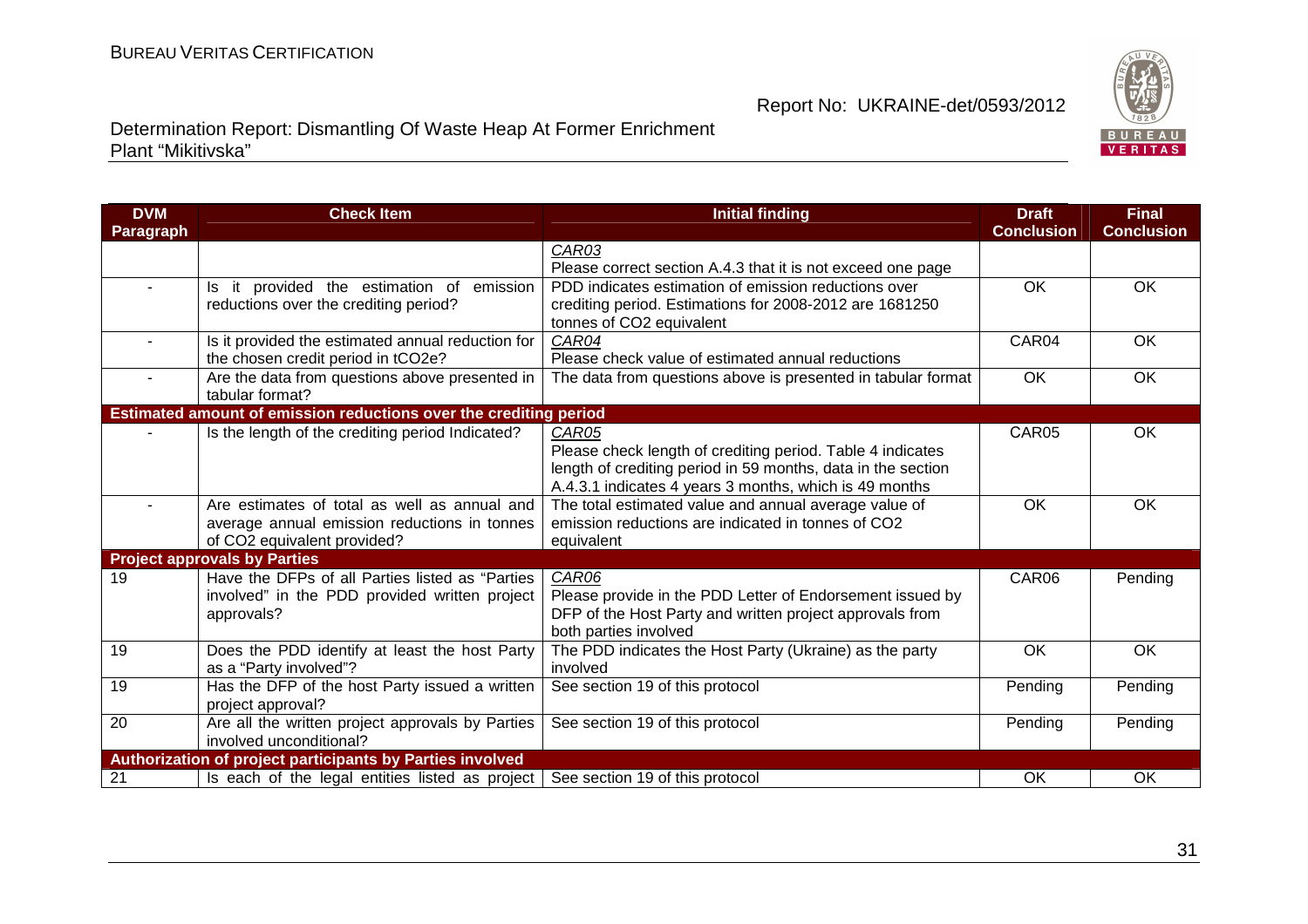

| <b>DVM</b>              | <b>Check Item</b>                                                                                                                                                                                                                                                                                                      | <b>Initial finding</b>                                                                                                                                                                                                                                                                                                                                                   | <b>Draft</b>      | <b>Final</b>      |
|-------------------------|------------------------------------------------------------------------------------------------------------------------------------------------------------------------------------------------------------------------------------------------------------------------------------------------------------------------|--------------------------------------------------------------------------------------------------------------------------------------------------------------------------------------------------------------------------------------------------------------------------------------------------------------------------------------------------------------------------|-------------------|-------------------|
| Paragraph               |                                                                                                                                                                                                                                                                                                                        |                                                                                                                                                                                                                                                                                                                                                                          | <b>Conclusion</b> | <b>Conclusion</b> |
|                         | participants in the PDD authorized by a Party<br>involved, which is also listed in the PDD,<br>through:<br>- A written project approval by a Party<br>involved, explicitly indicating the name of the                                                                                                                  |                                                                                                                                                                                                                                                                                                                                                                          |                   |                   |
|                         | legal entity? or<br>- Any other form of project participant<br>authorization in writing, explicitly indicating the<br>name of the legal entity?                                                                                                                                                                        |                                                                                                                                                                                                                                                                                                                                                                          |                   |                   |
| <b>Baseline setting</b> |                                                                                                                                                                                                                                                                                                                        |                                                                                                                                                                                                                                                                                                                                                                          |                   |                   |
| 22                      | Does the PDD explicitly indicate which of the<br>following approaches is used for identifying the<br>baseline?<br>- JI specific approach                                                                                                                                                                               | The PDD explicitly indicates that JI specific approach was<br>used for baseline establishing                                                                                                                                                                                                                                                                             | OK.               | OK                |
|                         | - Approved CDM methodology approach                                                                                                                                                                                                                                                                                    |                                                                                                                                                                                                                                                                                                                                                                          |                   |                   |
|                         | JI specific approach only                                                                                                                                                                                                                                                                                              |                                                                                                                                                                                                                                                                                                                                                                          |                   |                   |
| 23                      | Does the PDD provide a detailed theoretical<br>description in a complete and transparent<br>manner?                                                                                                                                                                                                                    | The PDD provides detailed theoretical description of<br>proposed approach and established baseline in complete<br>and transparent manner<br>CAR07<br>Please explain why multi-project emission factor can not be<br>used or delete this statement                                                                                                                        | CAR07             | OK                |
| 23                      | Does the PDD provide justification that the<br>baseline is established:<br>(a) By listing and describing plausible future<br>scenarios on the basis of conservative<br>assumptions and selecting the most plausible<br>one?<br>(b) Taking into account relevant national and/or<br>sectoral policies and circumstance? | The PDD provides justification of baseline establishing<br>(a) by listing and describing five plausible future<br>scenarious<br>Taking into account national and sectoral policies.<br>(b)<br>Ukrainian policies doesn't require or encourage<br>waste heaps dismantling<br>(c) In transparent manner, with regard to the<br>approaches, methodologies, parameters, data | CL <sub>04</sub>  | OK                |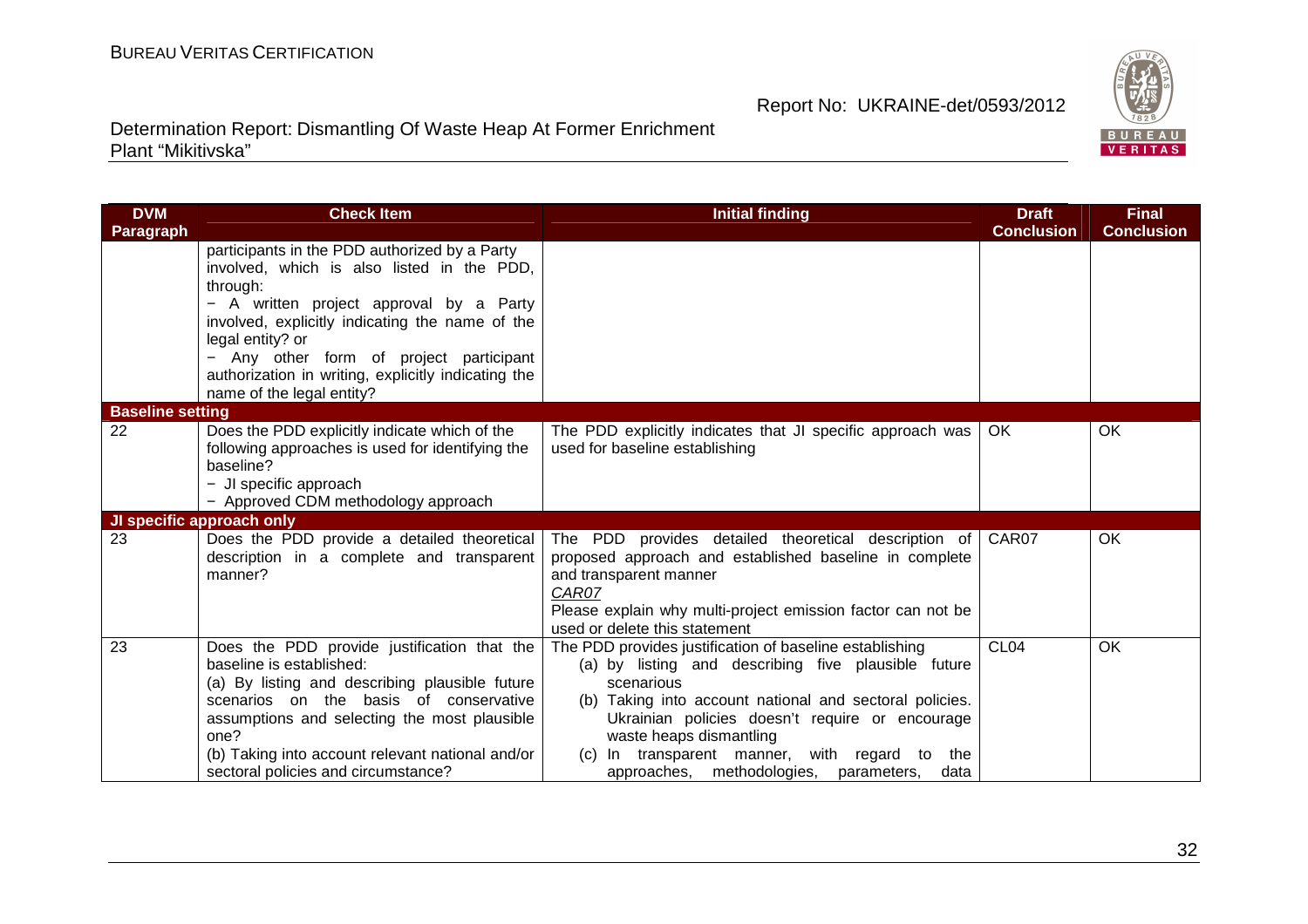

| <b>DVM</b>       | <b>Check Item</b>                                                                                                                                                                                                                                                                                                                                                                                                                                                                                                                                                                                                          | <b>Initial finding</b>                                                                                                                                                                                                                                                                                                                                                                                                                                                                                                                                                                                                                                                                                                                    | <b>Draft</b>                       | <b>Final</b>      |
|------------------|----------------------------------------------------------------------------------------------------------------------------------------------------------------------------------------------------------------------------------------------------------------------------------------------------------------------------------------------------------------------------------------------------------------------------------------------------------------------------------------------------------------------------------------------------------------------------------------------------------------------------|-------------------------------------------------------------------------------------------------------------------------------------------------------------------------------------------------------------------------------------------------------------------------------------------------------------------------------------------------------------------------------------------------------------------------------------------------------------------------------------------------------------------------------------------------------------------------------------------------------------------------------------------------------------------------------------------------------------------------------------------|------------------------------------|-------------------|
| <b>Paragraph</b> |                                                                                                                                                                                                                                                                                                                                                                                                                                                                                                                                                                                                                            |                                                                                                                                                                                                                                                                                                                                                                                                                                                                                                                                                                                                                                                                                                                                           | <b>Conclusion</b>                  | <b>Conclusion</b> |
|                  | - Are key factors that affect a baseline taken<br>into account?<br>(c) In a transparent manner with regard to the<br>choice<br>of<br>approaches,<br>assumptions,<br>methodologies, parameters, date sources and<br>key factors?<br>(d) Taking into account of uncertainties and<br>using conservative assumptions?<br>(e) In such a way that ERUs cannot be earned<br>for decreases in activity levels outside the<br>project or due to force majeure?<br>(f) By drawing on the list of standard variables<br>contained in appendix B to "Guidance on<br>criteria for baseline setting and monitoring", as<br>appropriate? | sources and key factors<br>(d) Uncertaintites and conservative assumptions are<br>taken into account<br>(e) ERUs cannot be earned for decreasing in activity<br>levels outside the project, because in case of<br>projects stop, generation of emission reduction will<br>be stopped also.<br>Variables used for baseline calculations in line within<br>(t)<br>appendix B to "Guidance on criteria for baseline<br>setting and monitoring"<br>CL04<br>PDD indicates that coal obtained from the waste heap used<br>for burning in TPPs and boiler houses. Mikitivska coal<br>enrichment plant produce coke from K and <i>XK</i> coal classes.<br>These classes of coal are useless for energetic goals.<br>Please explain this mismatch. |                                    |                   |
| 24               | elements or combinations<br>If selected<br>of<br>CDM<br>methodologies<br>approved<br>or<br>methodological tools for baseline setting are<br>elements<br>are<br>selected<br>used,<br>the<br>or<br>combinations together with the elements<br>supplementary developed by the project<br>participants in line with 23 above?                                                                                                                                                                                                                                                                                                  | Elements of CDM approved methodology ACM009 version<br>03.2 were used for leakages calculations                                                                                                                                                                                                                                                                                                                                                                                                                                                                                                                                                                                                                                           | OK                                 | OK                |
| 25               | If a multi-project emission factor is used, does<br>the PDD provide appropriate justification?                                                                                                                                                                                                                                                                                                                                                                                                                                                                                                                             | The project uses many multi-project factors for baseline<br>calculations, such<br>oxidation factor of steam coal<br>carbon content of steam coal<br>emission factor for electricity consumption<br>Proposed factors is in line within the National GHG Inventory<br>report, approved by Ukraine DFP                                                                                                                                                                                                                                                                                                                                                                                                                                       | CAR08<br>CAR09<br>CL <sub>05</sub> | OK<br>OK<br>OK    |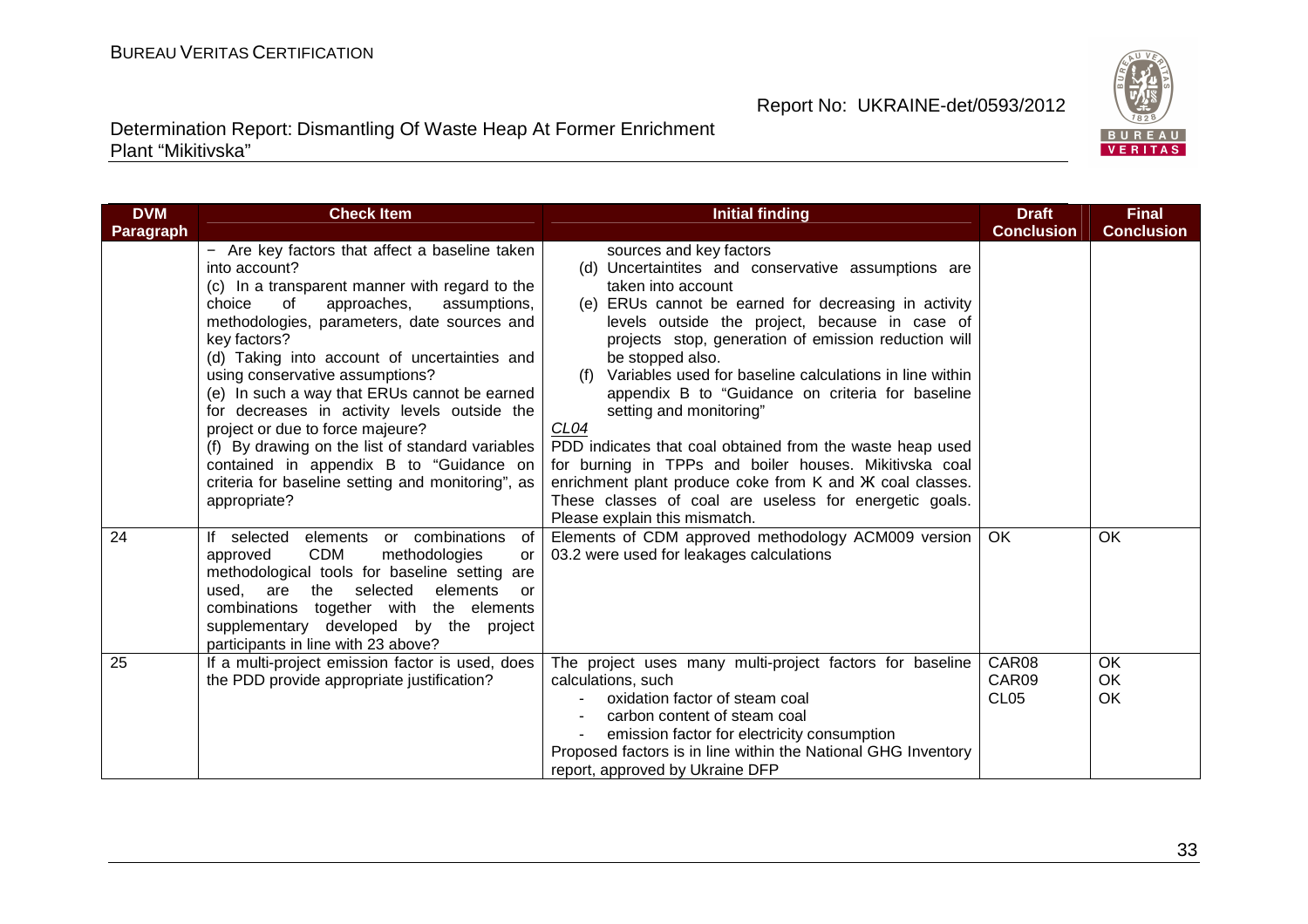

| <b>DVM</b>           | <b>Check Item</b>                                                                                                                                                                                                                                                                                                                                                                                                                                                                                                                                                                                                                                    | <b>Initial finding</b>                                                                                                                                                                                                                                                                                                                                                                                                                                                                                                         | <b>Draft</b>      | <b>Final</b>      |
|----------------------|------------------------------------------------------------------------------------------------------------------------------------------------------------------------------------------------------------------------------------------------------------------------------------------------------------------------------------------------------------------------------------------------------------------------------------------------------------------------------------------------------------------------------------------------------------------------------------------------------------------------------------------------------|--------------------------------------------------------------------------------------------------------------------------------------------------------------------------------------------------------------------------------------------------------------------------------------------------------------------------------------------------------------------------------------------------------------------------------------------------------------------------------------------------------------------------------|-------------------|-------------------|
| Paragraph            |                                                                                                                                                                                                                                                                                                                                                                                                                                                                                                                                                                                                                                                      |                                                                                                                                                                                                                                                                                                                                                                                                                                                                                                                                | <b>Conclusion</b> | <b>Conclusion</b> |
|                      |                                                                                                                                                                                                                                                                                                                                                                                                                                                                                                                                                                                                                                                      | CAR08<br>PDD lists in table 5 standard variables, approved by<br>Ukrainian DFP for 2008-2011 years, and these values are<br>used for ERUs estimations in 2012 year. Please mark table 5<br>as monitored parameters.<br>CAR09<br>PDD indicates that high calorific value, oxidation factor and<br>carbon content of steam coal were used, but waste heap<br>contains coke coals. Please comment<br>CL <sub>05</sub><br>Please indicate class of energy consumption of sorting<br>factory in accordance with Order #1052 of NERC |                   |                   |
|                      | Approved CDM methodology approach only_Not applicable                                                                                                                                                                                                                                                                                                                                                                                                                                                                                                                                                                                                |                                                                                                                                                                                                                                                                                                                                                                                                                                                                                                                                |                   |                   |
| <b>Additionality</b> |                                                                                                                                                                                                                                                                                                                                                                                                                                                                                                                                                                                                                                                      |                                                                                                                                                                                                                                                                                                                                                                                                                                                                                                                                |                   |                   |
|                      | JI specific approach only                                                                                                                                                                                                                                                                                                                                                                                                                                                                                                                                                                                                                            |                                                                                                                                                                                                                                                                                                                                                                                                                                                                                                                                |                   |                   |
| 28                   | Does the PDD indicate which of the following<br>approaches for demonstrating additionality is<br>used?<br>Provision of traceable and transparent<br>(a)<br>information showing the baseline was identified<br>on the basis of conservative assumptions, that<br>the project scenario is not part of the identified<br>baseline scenario and that the project will lead<br>to emission reductions or enhancements of<br>removals:<br>(b) Provision of traceable and transparent<br>information that an AIE has already positively<br>determined that a comparable project (to be)<br>implemented under comparable circumstances<br>has additionality; | The PDD indicates that approach (b) "Provision of traceable  <br>and transparent information that an AIE has already<br>positively determined that a comparable project (to be)<br>implemented under comparable circumstances<br>has<br>additionality" was used for additionality demonstration                                                                                                                                                                                                                                | OK.               | <b>OK</b>         |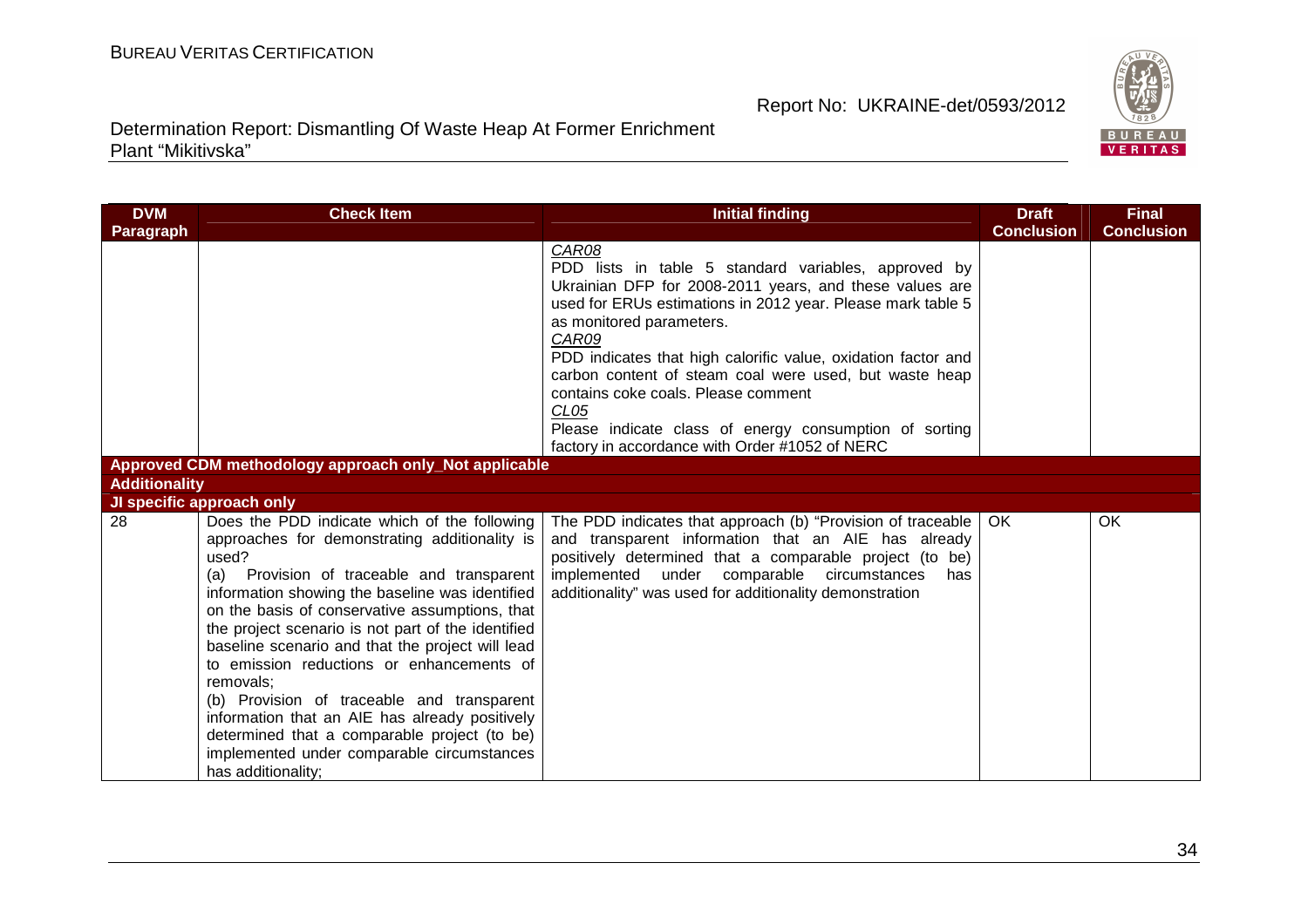

| <b>DVM</b>        | <b>Check Item</b>                                                                                                                                                                                                                                                   | <b>Initial finding</b>                                                                                                                                                                                                                                                                                                                                                                                                                                                                                                                                                                                                                                                                                                                           | <b>Draft</b>      | <b>Final</b>      |
|-------------------|---------------------------------------------------------------------------------------------------------------------------------------------------------------------------------------------------------------------------------------------------------------------|--------------------------------------------------------------------------------------------------------------------------------------------------------------------------------------------------------------------------------------------------------------------------------------------------------------------------------------------------------------------------------------------------------------------------------------------------------------------------------------------------------------------------------------------------------------------------------------------------------------------------------------------------------------------------------------------------------------------------------------------------|-------------------|-------------------|
| Paragraph         |                                                                                                                                                                                                                                                                     |                                                                                                                                                                                                                                                                                                                                                                                                                                                                                                                                                                                                                                                                                                                                                  | <b>Conclusion</b> | <b>Conclusion</b> |
|                   | (c) Application of the most recent version of<br>"Tool for the<br>demonstration<br>the<br>and<br>assessment of additionality. (allowing for a two-<br>month grace period) or any other method for<br>proving additionality approved by the CDM<br>Executive Board". |                                                                                                                                                                                                                                                                                                                                                                                                                                                                                                                                                                                                                                                                                                                                                  |                   |                   |
| 29(a)             | Does the PDD provide a justification of the<br>applicability of the approach with a clear and<br>transparent description?                                                                                                                                           | The justification of proposed<br>approach<br>was sound<br>satisfactory                                                                                                                                                                                                                                                                                                                                                                                                                                                                                                                                                                                                                                                                           | OK.               | OK                |
| 29(b)             | Are additionality proofs provided?                                                                                                                                                                                                                                  | GHG mitigation measure. The project boundary is<br>a)<br>virtually identical, the expected average GHG<br>emission reduction is differ by 11.88%. Criteria is<br>satisfied<br>b) Geography and time. Both projects is implemented<br>in Ukraine, Donetsk Region, starting date are divided<br>by 9 months. Criteria is satisfied<br>Scale. The projects envisage production of the same<br>C)<br>product (coal).<br>d) Regulatory framework. There were no significant<br>changes in regulatory framework between the<br>starting dates of two projects. Criteria is satisfied.<br>CL <sub>06</sub><br>Please clarify values of project output (coal or rock mass) to<br>comparing with JI project on waste heap of former<br>Rossypnyanska mine | CL <sub>06</sub>  | OK                |
| 29 <sub>(c)</sub> | Is the additionality demonstrated appropriately<br>as a result?                                                                                                                                                                                                     | The additionality is demonstrated appropriately as a result                                                                                                                                                                                                                                                                                                                                                                                                                                                                                                                                                                                                                                                                                      | OK                | OK                |
| 30                | If the approach 28 (c) is chosen, are all<br>explanations, descriptions and analyses made<br>in accordance with the selected tool or                                                                                                                                | The approach 28 (b) was chosen                                                                                                                                                                                                                                                                                                                                                                                                                                                                                                                                                                                                                                                                                                                   | <b>OK</b>         | OK                |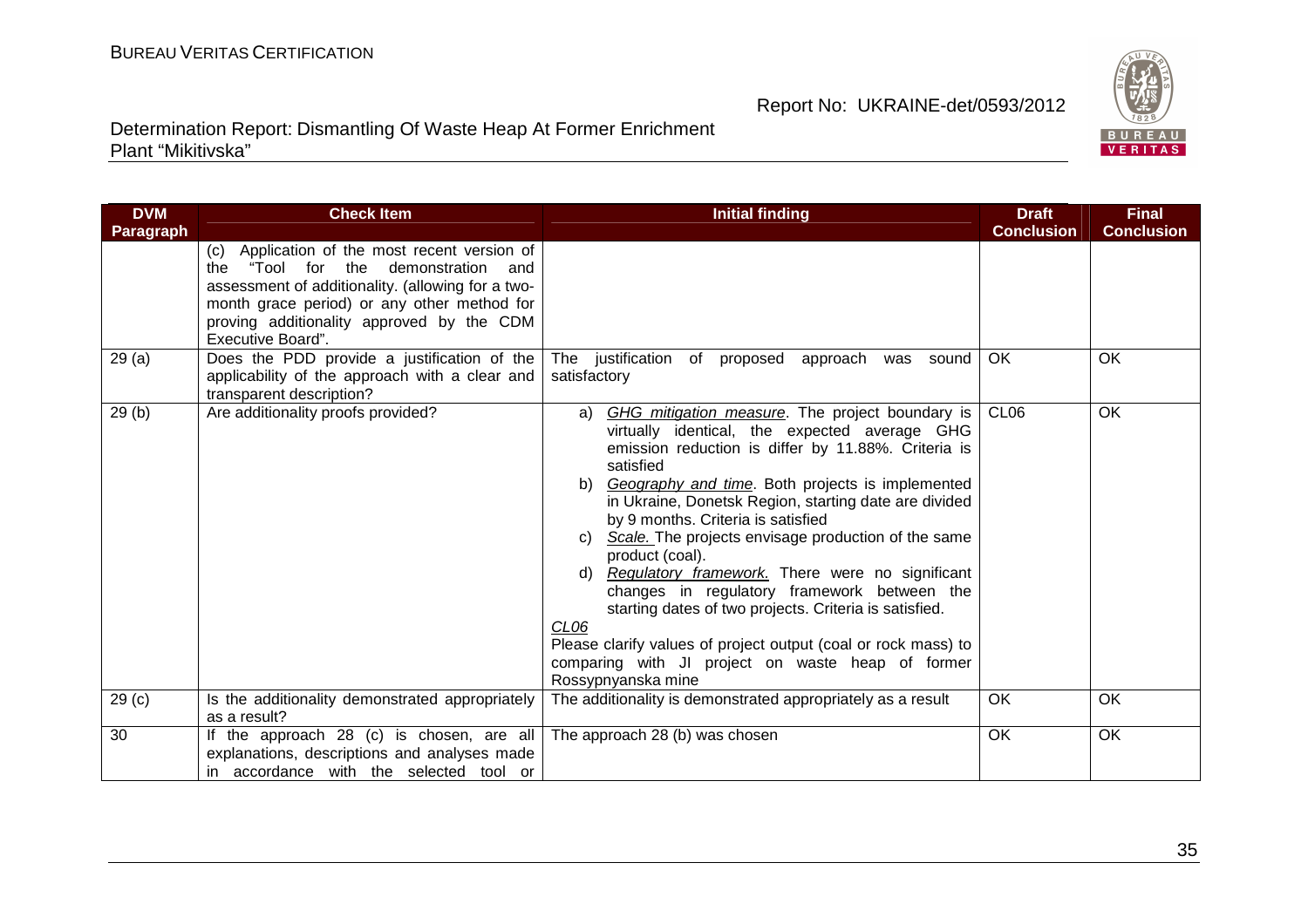

| <b>DVM</b>              | <b>Check Item</b>                                                                                                                                                                                                                                       | <b>Initial finding</b>                                                                                                                                                                                                                                                                                                                                                                                                                      | <b>Draft</b>      | <b>Final</b>      |
|-------------------------|---------------------------------------------------------------------------------------------------------------------------------------------------------------------------------------------------------------------------------------------------------|---------------------------------------------------------------------------------------------------------------------------------------------------------------------------------------------------------------------------------------------------------------------------------------------------------------------------------------------------------------------------------------------------------------------------------------------|-------------------|-------------------|
| Paragraph               |                                                                                                                                                                                                                                                         |                                                                                                                                                                                                                                                                                                                                                                                                                                             | <b>Conclusion</b> | <b>Conclusion</b> |
|                         | method?                                                                                                                                                                                                                                                 |                                                                                                                                                                                                                                                                                                                                                                                                                                             |                   |                   |
|                         | Approved CDM methodology approach only_Not applicable                                                                                                                                                                                                   |                                                                                                                                                                                                                                                                                                                                                                                                                                             |                   |                   |
|                         | Project boundary (applicable except for JI LULUCF projects                                                                                                                                                                                              |                                                                                                                                                                                                                                                                                                                                                                                                                                             |                   |                   |
|                         | JI specific approach only                                                                                                                                                                                                                               |                                                                                                                                                                                                                                                                                                                                                                                                                                             |                   |                   |
| 32(a)                   | Does the project boundary defined in the PDD<br>encompass all anthropogenic emissions<br>by sources of GHGs that are:<br>Under the control of the project<br>(i)<br>participants?<br>(ii) Reasonably attributable to the project?<br>(iii) Significant? | The project boundaries defined in the PDD encompass all<br>anthropogenic emissions by GHG sources that are<br>Under control of the project participants, such as<br>(i)<br>emissions of electricity and diesel fuel<br>consumption during waste heap dismantling<br>Reasonably attributable to the project, such as<br>(ii)<br>emissions from waste heap burning or methane<br>emissions as result of coal industry<br>significant<br>(iii) | OK.               | OK                |
| 32(b)                   | Is the project boundary defined on the basis of<br>a case-by-case assessment with regard to the<br>criteria referred to in 32 (a) above?                                                                                                                | The project boundary is defined on the basis of a case-by-<br>case assessment with regard to the criteria in 32(a) above                                                                                                                                                                                                                                                                                                                    | <b>OK</b>         | <b>OK</b>         |
| 32(c)                   | Are the delineation of the project boundary and<br>the gases and sources included appropriately<br>described and justified in the PDD by using a<br>figure or flow chart as appropriate?                                                                | The delineation of project boundaries and gases and<br>sources excluded is clearly described in the PDD, using flow<br>charts.                                                                                                                                                                                                                                                                                                              | <b>OK</b>         | OK                |
| 32 <sub>(d)</sub>       | Are all gases and sources included explicitly<br>stated, and the exclusions of any sources<br>related to the baseline or the project are<br>appropriately justified?                                                                                    | All gases and sources inclusions are explicitly stated in the<br>project and baseline scenarios                                                                                                                                                                                                                                                                                                                                             | OK                | OK                |
|                         | Approved CDM methodology approach only_Not applicable                                                                                                                                                                                                   |                                                                                                                                                                                                                                                                                                                                                                                                                                             |                   |                   |
| <b>Crediting period</b> |                                                                                                                                                                                                                                                         |                                                                                                                                                                                                                                                                                                                                                                                                                                             |                   |                   |
| 34 (a)                  | Does the PDD state the starting date of the<br>which the<br>the<br>date<br>on<br>project as<br>implementation or construction or real action of<br>the project will begin or began?                                                                     | The starting date of the project is $03/01/2008$ – the date<br>when the installation of project equipment was begun                                                                                                                                                                                                                                                                                                                         | <b>OK</b>         | OK                |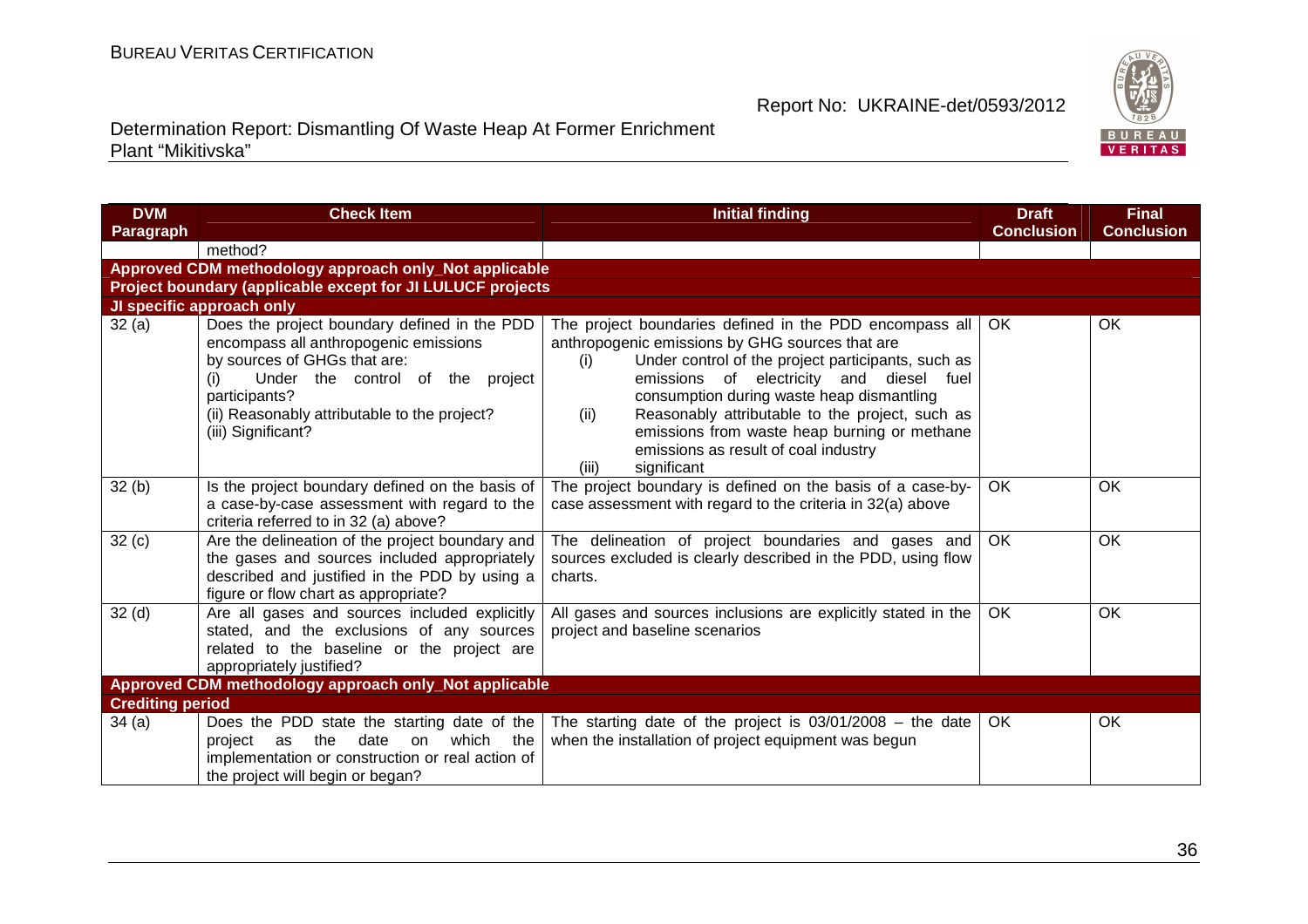

| <b>DVM</b><br>Paragraph | <b>Check Item</b>                                                                                                                                                                                                                                                                    | <b>Initial finding</b>                                                                                                                                                                                                                      | <b>Draft</b><br><b>Conclusion</b> | <b>Final</b><br><b>Conclusion</b> |
|-------------------------|--------------------------------------------------------------------------------------------------------------------------------------------------------------------------------------------------------------------------------------------------------------------------------------|---------------------------------------------------------------------------------------------------------------------------------------------------------------------------------------------------------------------------------------------|-----------------------------------|-----------------------------------|
| 34(a)                   | Is the starting date after the beginning of 2000?                                                                                                                                                                                                                                    | 01/03/2008 is after beginning of 01/01/2008                                                                                                                                                                                                 | <b>OK</b>                         | OK                                |
| 34(b)                   | Does the PDD state the expected operational<br>lifetime of the project in years and months?                                                                                                                                                                                          | Expected operational lifetime of the project is 4 years and 11<br>months (59 months)                                                                                                                                                        | $\overline{OK}$                   | <b>OK</b>                         |
| 34(c)                   | Does the PDD state the length of the crediting<br>period in years and months?                                                                                                                                                                                                        | Length of crediting period is indicates as 4 years and 11<br>months (59 months)                                                                                                                                                             | <b>OK</b>                         | OK                                |
| 34 <sub>(c)</sub>       | Is the starting date of the crediting period on or<br>after the date of the first emission reductions or<br>enhancements of net removals generated by<br>the project?                                                                                                                | The starting date of the crediting period is 01/02/2008, the<br>date when the first emission reductions were generated by<br>the project<br>CL07<br>Please note document demonstrated that sorting plant was<br>put in operation 01/01/2008 | CL <sub>07</sub>                  | <b>OK</b>                         |
| 34 <sub>(d)</sub>       | Does the PDD state that the crediting period for<br>issuance of ERUs starts only after the<br>beginning of 2008 and does not extend beyond<br>the operational lifetime of the project?                                                                                               | The 01/02/2008 is after 2008 beginning                                                                                                                                                                                                      | <b>OK</b>                         | OK                                |
| 34 <sub>(d)</sub>       | If the crediting period extends beyond 2012,<br>does the PDD state that the extension is<br>subject to the host Party approval?<br>Are the estimates of emission reductions or<br>enhancements of net removals presented<br>separately for those until 2012 and those after<br>2012? | The crediting period doesn't extends beyond 2012                                                                                                                                                                                            | OK                                | OK                                |
| <b>Monitoring plan</b>  |                                                                                                                                                                                                                                                                                      |                                                                                                                                                                                                                                             |                                   |                                   |
| 35                      | Does the PDD explicitly indicate which of the<br>following approaches is used?<br>- JI specific approach<br>- Approved CDM methodology approach                                                                                                                                      | The PDD explicitly indicates that JI specific approach is used                                                                                                                                                                              | OK.                               | OK                                |
|                         | JI specific approach only                                                                                                                                                                                                                                                            |                                                                                                                                                                                                                                             |                                   |                                   |
| 36(a)                   | Does the monitoring plan describe:<br>- All relevant factors and key characteristics                                                                                                                                                                                                 | The monitoring plan describes all relevant factors and key<br>characteristics that will be monitored, such as:                                                                                                                              | OK.                               | OK                                |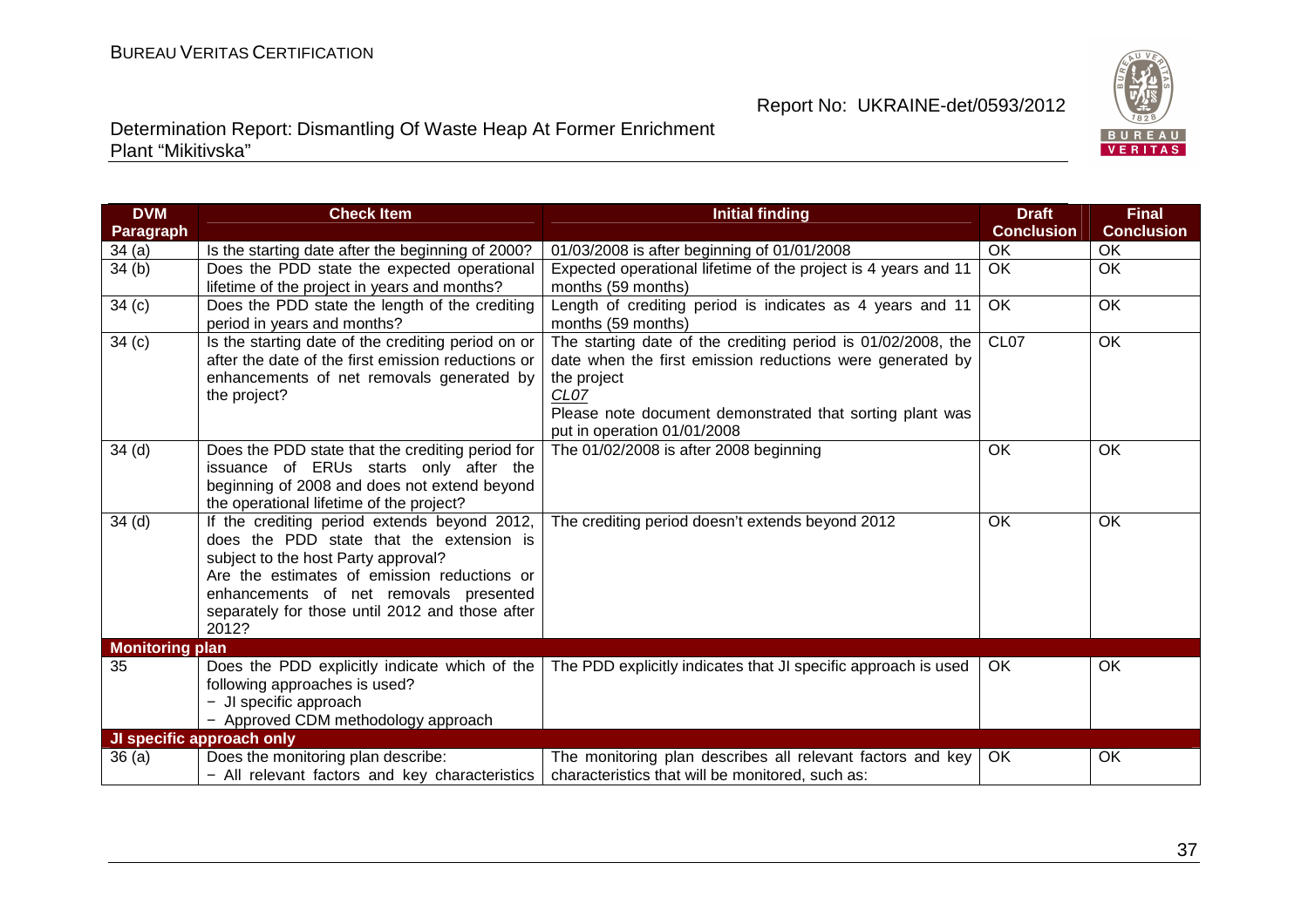38

#### Report No: UKRAINE-det/0593/2012

| Determination Report: Dismantling Of Waste Heap At Former Enrichment |  |
|----------------------------------------------------------------------|--|
| Plant "Mikitivska"                                                   |  |

| <b>DVM</b>                       | <b>Check Item</b>                                                                                                                                                                                                                                                                                                                                       | <b>Initial finding</b>                                                                                                                                                                                                                                                                                                                                                                                                                                                                                                                                                                                                                                                                                                                                                    | <b>Draft</b>      | <b>Final</b>      |
|----------------------------------|---------------------------------------------------------------------------------------------------------------------------------------------------------------------------------------------------------------------------------------------------------------------------------------------------------------------------------------------------------|---------------------------------------------------------------------------------------------------------------------------------------------------------------------------------------------------------------------------------------------------------------------------------------------------------------------------------------------------------------------------------------------------------------------------------------------------------------------------------------------------------------------------------------------------------------------------------------------------------------------------------------------------------------------------------------------------------------------------------------------------------------------------|-------------------|-------------------|
| Paragraph                        |                                                                                                                                                                                                                                                                                                                                                         |                                                                                                                                                                                                                                                                                                                                                                                                                                                                                                                                                                                                                                                                                                                                                                           | <b>Conclusion</b> | <b>Conclusion</b> |
|                                  | that will be monitored?<br>- The period in which they will be monitored?<br>- All decisive factors for the control and<br>reporting of project performance?                                                                                                                                                                                             | electricity and fuel consumed in project activity;<br>value of extracted fraction 0-30 mm, its ash content<br>and moisture.<br>The period in which they will be monitored are indicated,<br>frequency of measuring procedures is identified<br>All decisive factors for the control and reporting of project<br>performance are described                                                                                                                                                                                                                                                                                                                                                                                                                                 |                   |                   |
| 36 <sub>(b)</sub>                | Does the monitoring plan specify the indicators,<br>constants and variables used that are reliable,<br>valid and provide transparent picture of the<br>emission reductions or enhancements of net<br>removals to be monitored?                                                                                                                          | The monitoring plan specify the indicators, constants and<br>variables used, that are reliable, valid and provide<br>transparent picture of the emission reductions to be<br>monitored                                                                                                                                                                                                                                                                                                                                                                                                                                                                                                                                                                                    | OK.               | OK                |
| 36 <sub>(b)</sub>                | If default values are used:<br>- Are accuracy and reasonableness carefully<br>balanced in their selection?<br>Do the default values originate from<br>recognized sources?<br>- Are the default values supported by statistical<br>analyses providing reasonable confidence<br>levels?<br>- Are the default values presented in a<br>transparent manner? | The default values, such as:<br>global warming potential of methane<br>methane density in standard conditions<br>carbon emission factors for electricity consumption<br>$\overline{\phantom{a}}$<br>carbon oxidation factors for coal and diesel fuel<br>carbon content of diesel fuel and coal, etc<br>$\blacksquare$<br>these default values is in line within National GHG inventory<br>Report developed and approved by Ukraine DFP(SEIA)<br>CAR <sub>10</sub><br>Please rename table 22 in the section D, these parameters<br>are default but not are constant.<br>Please indicate default values as monitored in the section<br>D.1.1.1<br>Also please note that default parameters for 2012 years will<br>be used in line with relevant rules of SEIA in 2012 year | CAR10             | <b>OK</b>         |
| 36 <sub>(b)</sub> <sub>(i)</sub> | For those values that are to be provided by the<br>project participants, does the monitoring plan<br>clearly indicate how the values are to be                                                                                                                                                                                                          | For monitored data provided by the project participants<br>monitoring plan identify selection and justification                                                                                                                                                                                                                                                                                                                                                                                                                                                                                                                                                                                                                                                           | <b>OK</b>         | OK                |

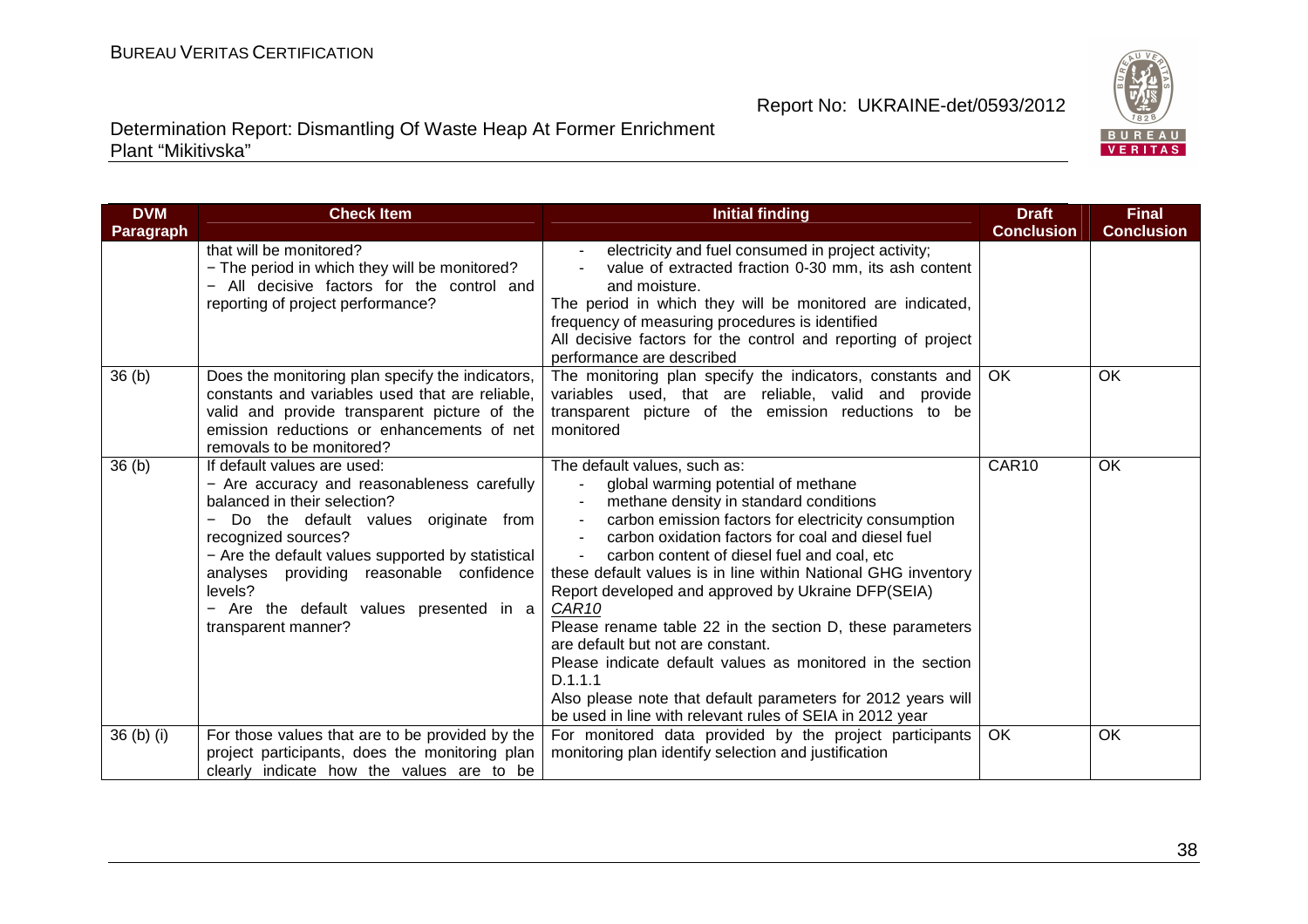

| <b>DVM</b>                       | <b>Check Item</b>                                                                                                                                                                                  | <b>Initial finding</b>                                                                                                                                                                                                                                                                                                                                                                                                                                                                                                                                                                                                                                                                                                                                                                                                                                                                                             | <b>Draft</b>      | <b>Final</b>      |
|----------------------------------|----------------------------------------------------------------------------------------------------------------------------------------------------------------------------------------------------|--------------------------------------------------------------------------------------------------------------------------------------------------------------------------------------------------------------------------------------------------------------------------------------------------------------------------------------------------------------------------------------------------------------------------------------------------------------------------------------------------------------------------------------------------------------------------------------------------------------------------------------------------------------------------------------------------------------------------------------------------------------------------------------------------------------------------------------------------------------------------------------------------------------------|-------------------|-------------------|
| <b>Paragraph</b>                 |                                                                                                                                                                                                    |                                                                                                                                                                                                                                                                                                                                                                                                                                                                                                                                                                                                                                                                                                                                                                                                                                                                                                                    | <b>Conclusion</b> | <b>Conclusion</b> |
|                                  | selected and justified?                                                                                                                                                                            |                                                                                                                                                                                                                                                                                                                                                                                                                                                                                                                                                                                                                                                                                                                                                                                                                                                                                                                    |                   |                   |
| 36 (b) (ii)                      | For other values,<br>- Does the monitoring plan clearly indicate the<br>precise references from which these values are<br>taken?<br>- Is the conservativeness of the values<br>provided justified? | References on<br>provided.<br>data sources<br>indicated<br>is<br>Conservativeness of these values is justified                                                                                                                                                                                                                                                                                                                                                                                                                                                                                                                                                                                                                                                                                                                                                                                                     | OK                | OK                |
| 36 (b) (iii)                     | For all data sources, does the monitoring plan<br>specify the procedures to be followed if<br>expected data are unavailable?                                                                       | CAR11<br>Please provide description of procedures to be followed if<br>expected data are unavailable                                                                                                                                                                                                                                                                                                                                                                                                                                                                                                                                                                                                                                                                                                                                                                                                               | CAR11             | OK                |
| 36 (b) (iv)                      | Are International System Unit (SI units) used?                                                                                                                                                     | Some units from International System Unit are used                                                                                                                                                                                                                                                                                                                                                                                                                                                                                                                                                                                                                                                                                                                                                                                                                                                                 | <b>OK</b>         | OK                |
| 36 <sub>(b)</sub> <sub>(v)</sub> | Does the monitoring plan note any parameters,<br>coefficients, variables, etc. that are used to<br>calculate baseline emissions or net removals<br>but are obtained through monitoring?            | The monitoring plan clearly indicate next parameters that<br>obtained through monitoring but used for baseline<br>calculations:<br>amount of coal that has been mined in the baseline<br>scenario and combusted for energy use, equivalent<br>to the amount of coal extracted from the waste heap<br>because of the project activity<br>net Calorific Value of coal<br>carbon Oxidation factor of coal<br>carbon content of coal<br>the average ash content of sorted fractions<br>the average humidity of sorted fractions<br>CAR12<br>PDD indicates that coal obtained from the waste heap used<br>for burning in TPPs and boiler houses. Mikitivska coal<br>enrichment plant produce coke from K and X coal classes.<br>Monitoring plan indicates that the average ash content of<br>sorted fractions and the average humidity of sorted fractions<br>is used for energetic coal. Please explain this mismatch. | CAR12             | OK                |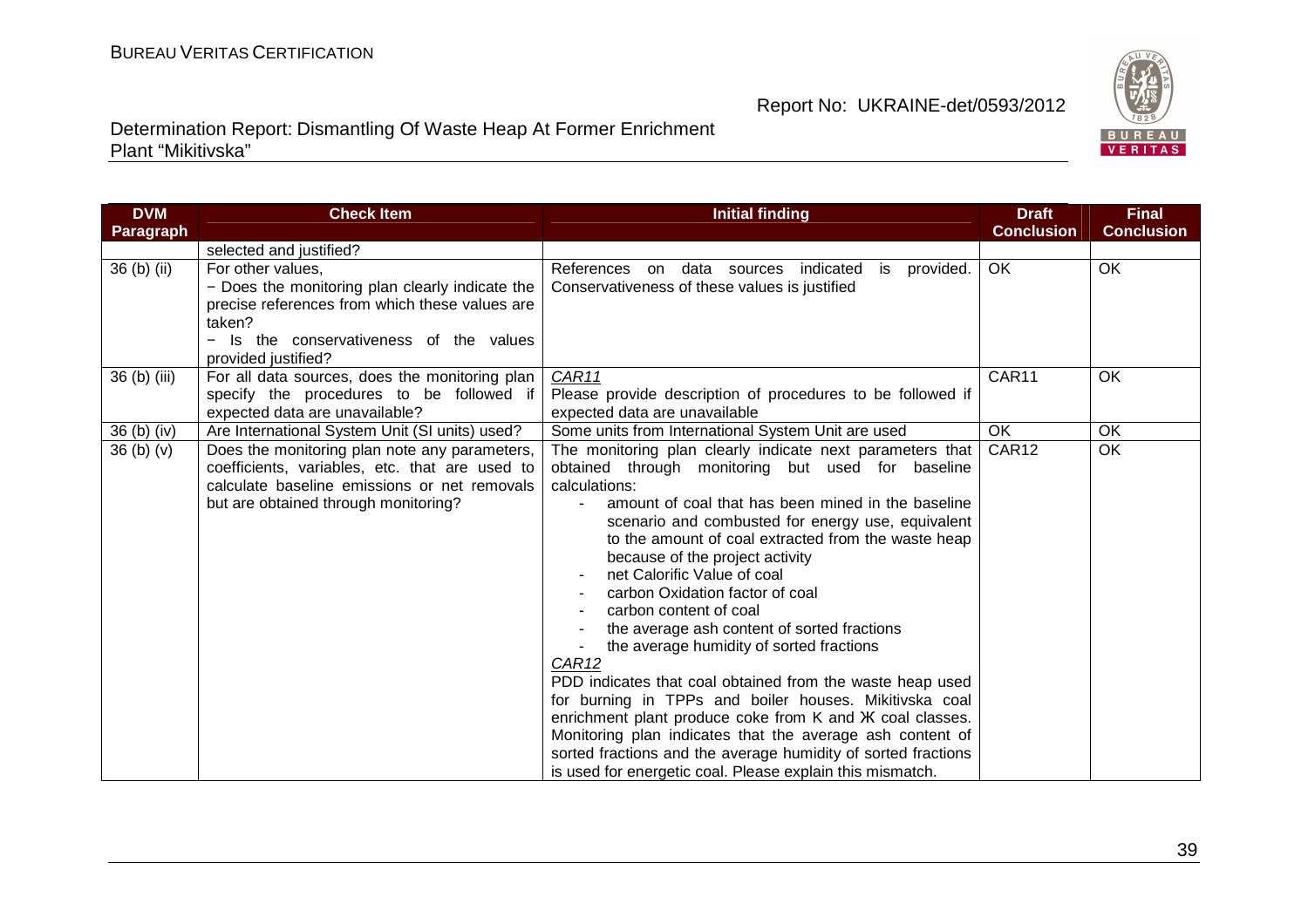

| <b>DVM</b><br>Paragraph          | <b>Check Item</b>                                                                                                                                                                                                                                                                                                                                                                                                                                                                                                                                                                                                                                                 | <b>Initial finding</b>                                                                                                                                                                                                                                                                                                                                                                                                                                                                                                                                                                                                                                                                | <b>Draft</b><br><b>Conclusion</b> | <b>Final</b><br><b>Conclusion</b> |
|----------------------------------|-------------------------------------------------------------------------------------------------------------------------------------------------------------------------------------------------------------------------------------------------------------------------------------------------------------------------------------------------------------------------------------------------------------------------------------------------------------------------------------------------------------------------------------------------------------------------------------------------------------------------------------------------------------------|---------------------------------------------------------------------------------------------------------------------------------------------------------------------------------------------------------------------------------------------------------------------------------------------------------------------------------------------------------------------------------------------------------------------------------------------------------------------------------------------------------------------------------------------------------------------------------------------------------------------------------------------------------------------------------------|-----------------------------------|-----------------------------------|
| 36 <sub>(b)</sub> <sub>(v)</sub> | Is the use of parameters, coefficients,<br>variables, etc. consistent between the baseline<br>and monitoring plan?                                                                                                                                                                                                                                                                                                                                                                                                                                                                                                                                                | The use of parameters, coefficients, variables is consistent<br>between the baseline and the monitoring plan                                                                                                                                                                                                                                                                                                                                                                                                                                                                                                                                                                          | OK.                               | OK                                |
| 36 <sub>(c)</sub>                | Does the monitoring plan draw on the list of<br>standard variables contained in appendix B of<br>"Guidance on criteria for baseline setting and<br>monitoring"?                                                                                                                                                                                                                                                                                                                                                                                                                                                                                                   | The monitoring plan was drawn in accordance with the list of<br>standard variables contained in appendix B of "Guidance on<br>criteria for baseline setting and monitoring"                                                                                                                                                                                                                                                                                                                                                                                                                                                                                                           | OK.                               | <b>OK</b>                         |
| 36 <sub>(d)</sub>                | Does the monitoring plan explicitly and clearly<br>distinguish:<br>(i) Data and parameters that are not monitored<br>throughout the crediting period, but are<br>determined only once (and thus remain fixed<br>throughout the crediting period), and that are<br>available already at the stage of determination?<br>(ii) Data and parameters that are not monitored<br>throughout the crediting period, but are<br>determined only once (and thus remain fixed<br>throughout the crediting period), but that are<br>not already available at the stage of<br>determination?<br>(iii) Data and parameters that are monitored<br>throughout the crediting period? | The monitoring plan explicitly and clearly distinguish:<br>(i) Data and parameters that are not monitored throughout<br>the crediting period, but are determined only once (and thus<br>remain fixed throughout the crediting period), and that are<br>available already at the stage of determination?<br>(ii) Data and parameters that are not monitored throughout<br>the crediting period, but are determined only once (and thus<br>remain fixed throughout the crediting period), but that are not<br>already available at the stage of determination?<br>(iii) Data and parameters that are monitored throughout the<br>crediting period.<br>For more information see also CAR | <b>OK</b>                         | <b>OK</b>                         |
| 36(e)                            | Does the monitoring plan describe the methods<br>employed for data monitoring (including its<br>frequency) and recording?                                                                                                                                                                                                                                                                                                                                                                                                                                                                                                                                         | The monitoring plan clearly describes the methods employed<br>for data monitored, such as direct measuring with metering<br>devices and laboratory samples, account from bookkeeper<br>invoices; frequency of monitoring procedures and recording                                                                                                                                                                                                                                                                                                                                                                                                                                     | OK.                               | <b>OK</b>                         |
| 36(f)                            | Does the<br>monitoring<br>plan elaborate all<br>algorithms and formulae used<br>for the<br>estimation/calculation<br>of<br>baseline<br>emissions/removals<br>project<br>and                                                                                                                                                                                                                                                                                                                                                                                                                                                                                       | The monitoring plan elaborates all formulae required to<br>baseline and project emissions adjusted by leakages<br>calculation                                                                                                                                                                                                                                                                                                                                                                                                                                                                                                                                                         | OK.                               | OK                                |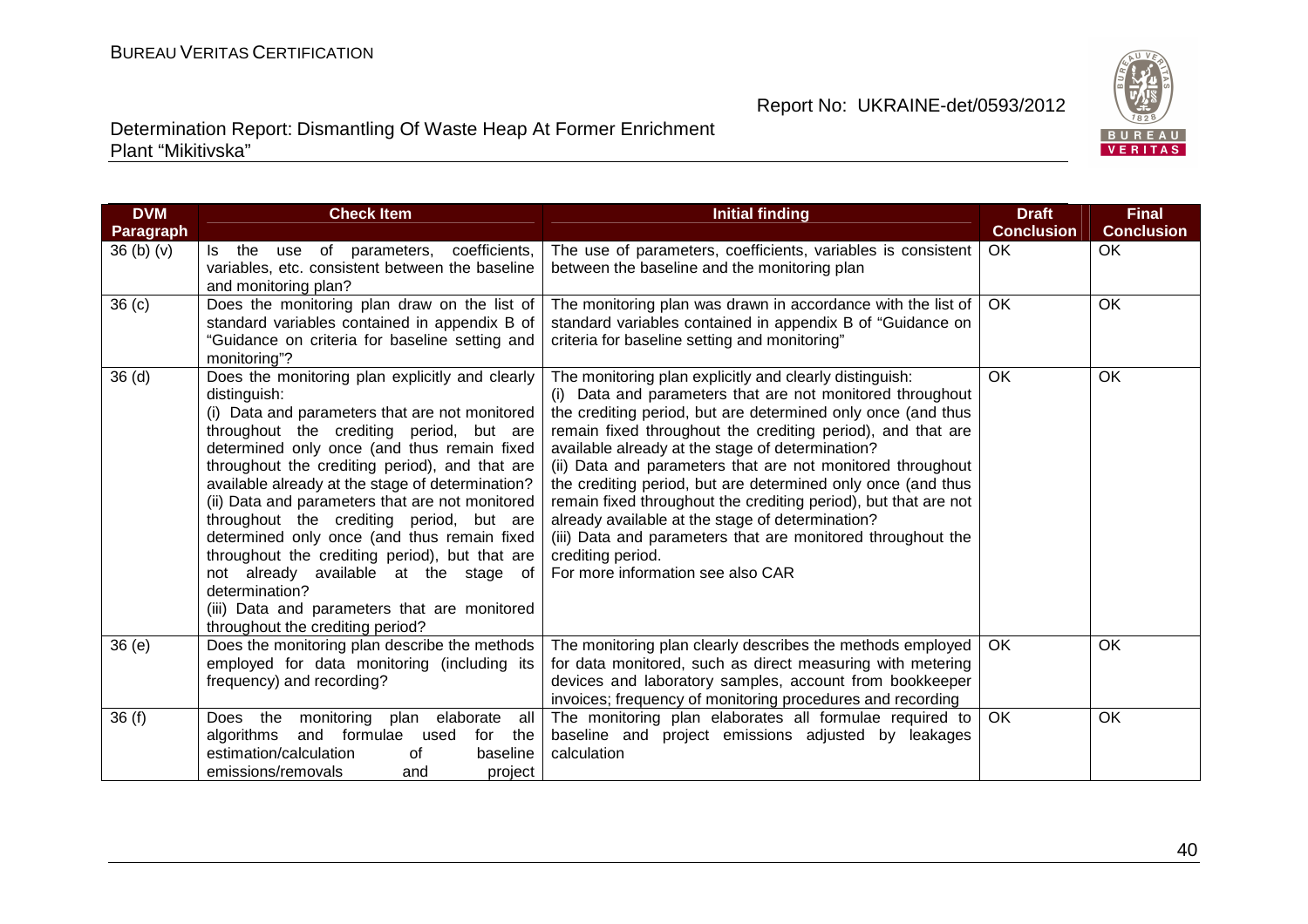

| <b>DVM</b>       | <b>Check Item</b>                                                                                                                                                 | <b>Initial finding</b>                                                                                                                                                                                                                              | <b>Draft</b>      | <b>Final</b>      |
|------------------|-------------------------------------------------------------------------------------------------------------------------------------------------------------------|-----------------------------------------------------------------------------------------------------------------------------------------------------------------------------------------------------------------------------------------------------|-------------------|-------------------|
| <b>Paragraph</b> |                                                                                                                                                                   |                                                                                                                                                                                                                                                     | <b>Conclusion</b> | <b>Conclusion</b> |
|                  | emissions/removals or direct monitoring of<br>emission reductions from the project, leakage,<br>as appropriate?                                                   |                                                                                                                                                                                                                                                     |                   |                   |
| 36 (f) (i)       | underlying<br>the<br>rationale<br>for<br>the<br>ls<br>algorithms/formulae explained?                                                                              | The underlying rationale for the formulae is explained                                                                                                                                                                                              | OK                | OK                |
| $36(f)$ (ii)     | Are consistent variables, equation formats,<br>subscripts etc. used?                                                                                              | All variables, equation formats, subscripts are used in<br>consistent way                                                                                                                                                                           | OK                | OK                |
| 36 (f) (iii)     | Are all equations numbered?                                                                                                                                       | All equations are numbered                                                                                                                                                                                                                          | OK                | OK                |
| 36 (f) (iv)      | Are all variables, with units indicated defined?                                                                                                                  | All variables with units are indentified                                                                                                                                                                                                            | OK                | OK                |
| 36(f)(v)         | the<br>conservativeness<br><sub>of</sub><br>the<br>algorithms/procedures justified?                                                                               | The conservativeness of the procedures are justified                                                                                                                                                                                                | OK                | OK                |
| 36(f)(v)         | To the extent possible, are methods to<br>quantitatively account for uncertainty in key<br>parameters included?                                                   | Uncertainty level in key parameters identified as low in table<br>D.2 "Quality control and quality assurance procedures<br>undertaken for data monitored". Only uncertainty level of<br>value of waste heap ignition burning is indicated as medium | <b>OK</b>         | OK                |
| 36 (f) (vi)      | Is consistency between the elaboration of the<br>baseline scenario and the procedure for<br>calculating the emissions or net removals of the<br>baseline ensured? | Consistency between the elaboration of the baseline<br>scenario and the procedure for calculating baseline<br>emissions is ensured                                                                                                                  | <b>OK</b>         | OK                |
| 36 (f) (vii)     | Are any parts of the algorithms or formulae that<br>are not self-evident explained?                                                                               | The monitoring plan contains detailed explanation of each<br>part of formulae                                                                                                                                                                       | <b>OK</b>         | <b>OK</b>         |
| $36(f)$ (vii)    | Is it justified that the procedure is consistent<br>with standard technical procedures in the<br>relevant sector?                                                 | The proposed monitoring plan is similar with monitoring<br>plans of JI projects implemented at SIA "Antracit", SIA<br>"Monolit", "Temp" LLC etc,                                                                                                    | $\overline{OK}$   | OK                |
| 36 (f) (vii)     | Are references provided as necessary?                                                                                                                             | The references are provided in relevant points                                                                                                                                                                                                      | OK                | OK                |
| 36 (f) (vii)     | Are implicit and explicit key assumptions<br>explained in a transparent manner?                                                                                   | The explicit and implicit key assumptions are explained in<br>transparent manner                                                                                                                                                                    | OK                | OK                |
| 36 (f) (vii)     | Is it clearly stated which assumptions and<br>significant<br>procedures<br>have<br>uncertainty<br>associated<br>with them, and<br>how such                        | In the project design document there is not stated any<br>information about significant uncertainty level of assumptions<br>and procedures.                                                                                                         |                   |                   |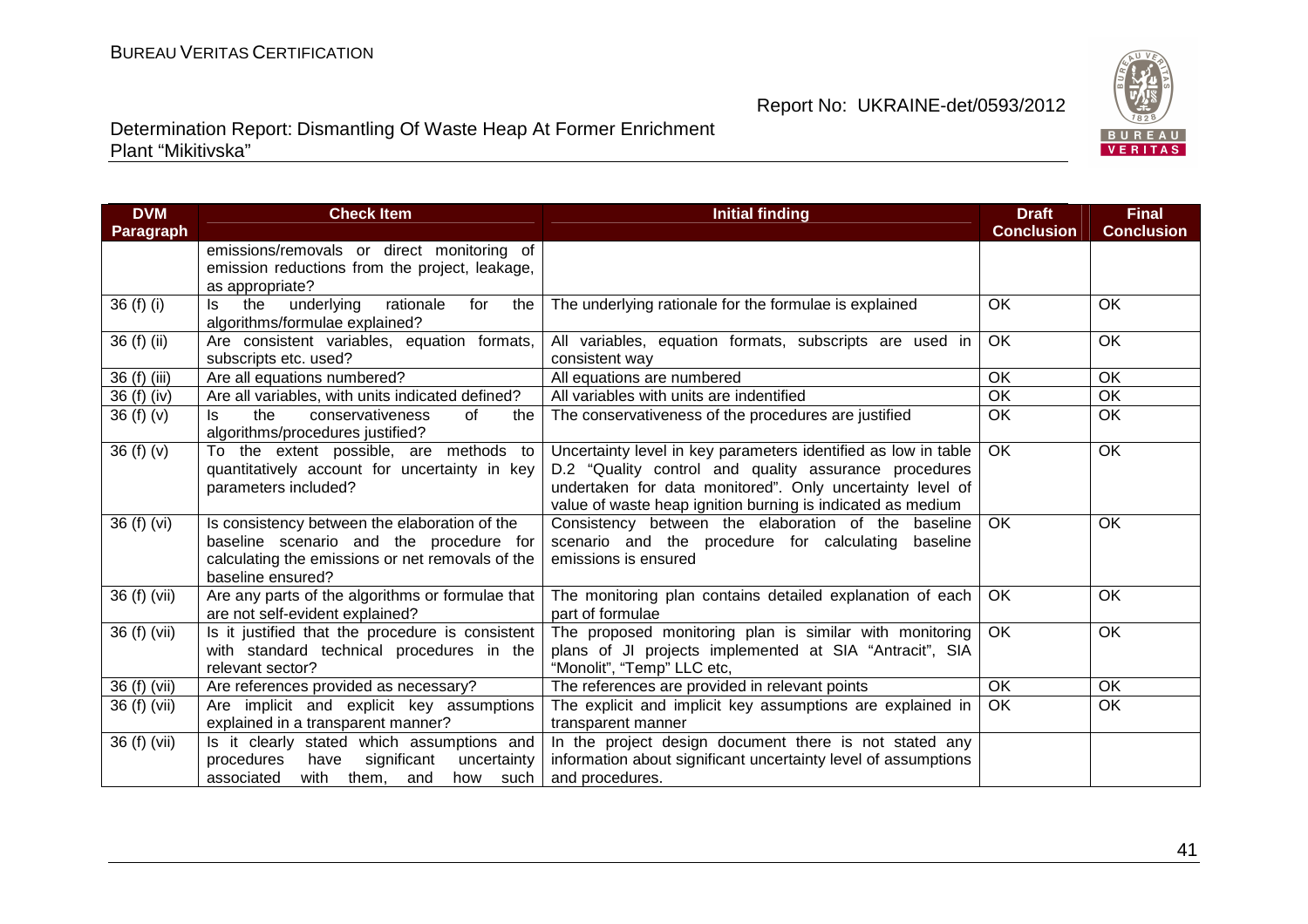

| <b>DVM</b>   | <b>Check Item</b>                                                          | <b>Initial finding</b>                                             | <b>Draft</b>      | <b>Final</b>      |
|--------------|----------------------------------------------------------------------------|--------------------------------------------------------------------|-------------------|-------------------|
| Paragraph    |                                                                            |                                                                    | <b>Conclusion</b> | <b>Conclusion</b> |
|              | uncertainty is to be addressed?                                            |                                                                    |                   |                   |
| 36 (f) (vii) | Is the uncertainty of key parameters described                             | The uncertainty level of parameters monitored is indicated in      | OK.               | <b>OK</b>         |
|              | and, where possible, is an uncertainty range at                            | the section D.2, quality control and quality assurance             |                   |                   |
|              | 95% confidence level for key parameters for                                | procedures. The uncertainty level of parameters monitored is       |                   |                   |
|              | the calculation of emission reductions or                                  | indicated as low, only Probability of waste heap burning is        |                   |                   |
|              | enhancements of net removals provided?                                     | indicated as medium                                                |                   |                   |
| 36(9)        | Does the monitoring plan identify a national or                            | The monitoring plan identifies next state ruling documents:        | <b>OK</b>         | OK                |
|              | international monitoring standard if such                                  | GOST 11022-95 and GOST 11014-2001 for                              |                   |                   |
|              | standard has to be and/or is applied to certain<br>aspects of the project? | sampling analysis process<br>GOST 305-82 on diesel fuel parameters |                   |                   |
|              | Does the monitoring plan provide a reference                               | References on detailed description of mentioned standard           |                   |                   |
|              | as to where a detailed description of the                                  | are provided                                                       |                   |                   |
|              | standard can be found?                                                     |                                                                    |                   |                   |
| 36 (h)       | Does the monitoring plan document statistical                              | The monitoring plan used a group of statistical data,              | OK                | <b>OK</b>         |
|              | techniques, if used for monitoring, and that they                          | used in conservative manner. Fuel and energy                       |                   |                   |
|              | are used in a conservative manner?                                         | resources of Ukraine, Statistical Yearbook, issued by              |                   |                   |
|              |                                                                            | State Statistics Committee of Ukraine, and Report on               |                   |                   |
|              |                                                                            | the fire risk of Donetsk Region's waste heaps, Scientific          |                   |                   |
|              |                                                                            | Research Institute "Respirator" were used for project              |                   |                   |
|              |                                                                            | calculations                                                       |                   |                   |
| 36 (i)       | Does the monitoring plan present the quality                               | CAR13                                                              | CAR13             | <b>OK</b>         |
|              | assurance and control procedures for the                                   | Please add information on calibration of power meter NIK           |                   |                   |
|              | monitoring process, including, as appropriate,                             | 2303 ARK1 and scales VTA-60                                        |                   |                   |
|              | information on calibration and on how records                              |                                                                    |                   |                   |
|              | on data and/or method validity and accuracy                                |                                                                    |                   |                   |
|              | are kept and made available upon request?                                  |                                                                    |                   |                   |
| 36 (j)       | Does the monitoring plan clearly identify the                              | The monitoring plan clearly identifies the responsibilities and    | OK.               | <b>OK</b>         |
|              | responsibilities and the authority regarding the                           | the authorities regarding the monitoring activities, see please    |                   |                   |
|              | monitoring activities?                                                     | section D.3 of the PDD                                             |                   |                   |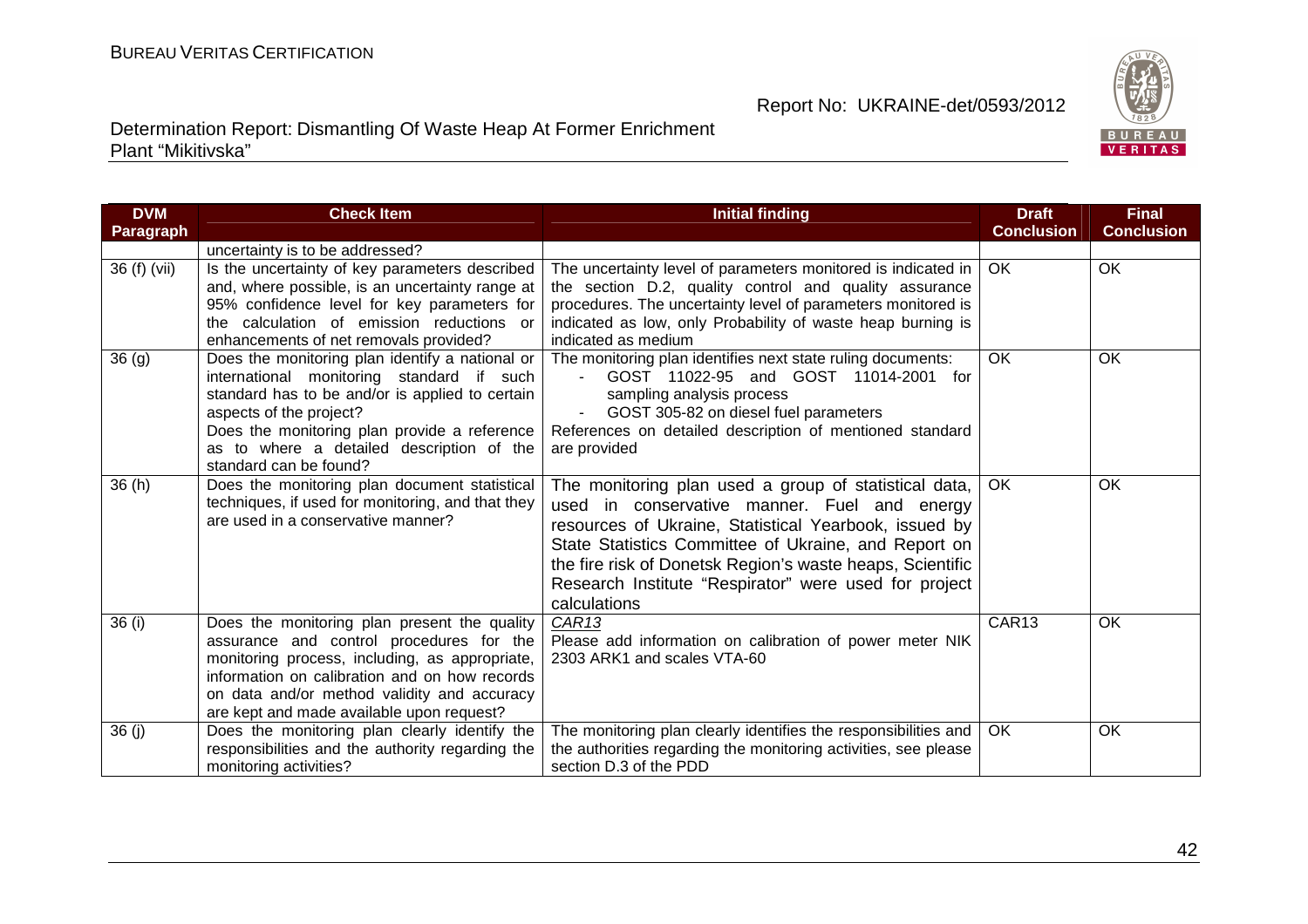

| <b>DVM</b> | <b>Check Item</b>                                                                                                                                                                                                                                                                                                          | <b>Initial finding</b>                                                                                                                                                                                                                                                                                      | <b>Draft</b>      | <b>Final</b>      |
|------------|----------------------------------------------------------------------------------------------------------------------------------------------------------------------------------------------------------------------------------------------------------------------------------------------------------------------------|-------------------------------------------------------------------------------------------------------------------------------------------------------------------------------------------------------------------------------------------------------------------------------------------------------------|-------------------|-------------------|
| Paragraph  |                                                                                                                                                                                                                                                                                                                            |                                                                                                                                                                                                                                                                                                             | <b>Conclusion</b> | <b>Conclusion</b> |
| 36(k)      | Does the monitoring plan, on the whole, reflect<br>good monitoring practices appropriate to the<br>project type?<br>If it is a JI LULUCF project, is the good practice<br>guidance developed by IPCC applied?                                                                                                              | The monitoring plan is identical to monitoring plans in JI<br>projects implemented at SIA "Antracit", SIA "Monolit", "Temp"<br>LLC.                                                                                                                                                                         | OK                | OK                |
| 36 (I)     | Does the monitoring plan provide, in tabular<br>form, a complete compilation of the data that<br>need to be collected for its application,<br>including data that are measured or sampled<br>and data that are collected from other sources<br>but not including data that are calculated with<br>equations?               | The monitoring plan provides in tabular form a complete<br>compilation of the data collected and required for emission<br>reduction calculation, including data that are measured or<br>sampled and data that are collected from other sources but<br>not including data that are calculated with equations | <b>OK</b>         | OK                |
| 36(m)      | Does the monitoring plan indicate that the data<br>monitored and required for verification are to be<br>kept for two years after the last transfer of<br>ERUs for the project?                                                                                                                                             | CAR14<br>Please indicate that the data monitored and required for<br>ERUs calculations will be kept two years after the last ERUs<br>transfer.                                                                                                                                                              | CAR14             | OK                |
| 37         | If selected elements or combinations<br>of<br><b>CDM</b><br>methodologies<br>approved<br>or<br>methodological tools are used for establishing<br>the monitoring plan, are the selected elements<br>or combination, together with elements<br>supplementary developed by the project<br>participants in line with 36 above? | Selected elements of CDM methodology ACM009, Version<br>03.2 was used for leakages estimations in line within the<br>section 36 above                                                                                                                                                                       | <b>OK</b>         | OK                |
|            | Approved CDM methodology approach only_Not applicable                                                                                                                                                                                                                                                                      |                                                                                                                                                                                                                                                                                                             |                   |                   |
|            | Applicable to both JI specific approach and approved CDM methodology approach_Not applicable                                                                                                                                                                                                                               |                                                                                                                                                                                                                                                                                                             |                   |                   |
| Leakage    |                                                                                                                                                                                                                                                                                                                            |                                                                                                                                                                                                                                                                                                             |                   |                   |
|            | JI specific approach only                                                                                                                                                                                                                                                                                                  |                                                                                                                                                                                                                                                                                                             |                   |                   |
| 40(a)      | Does the PDD appropriately describe an<br>assessment of the potential leakage of the<br>project and appropriately explain which sources                                                                                                                                                                                    | The PDD appropriately describes an assessment of project<br>leakages, and appropriately explains inclusion or exclusion<br>of leakages                                                                                                                                                                      | OK.               | OK                |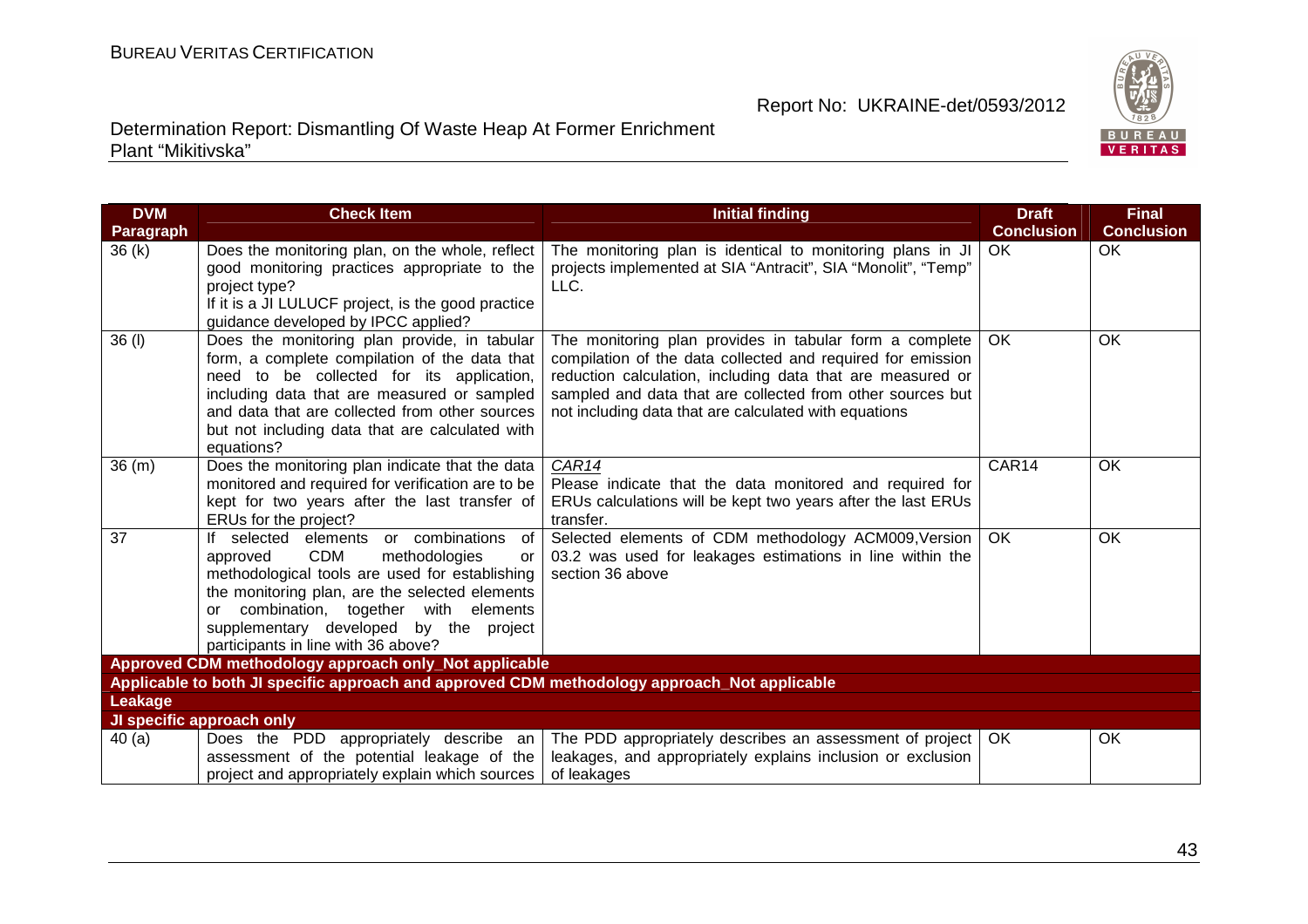

| <b>DVM</b> | <b>Check Item</b>                                                                  | <b>Initial finding</b>                                                                              | <b>Draft</b>      | <b>Final</b>      |
|------------|------------------------------------------------------------------------------------|-----------------------------------------------------------------------------------------------------|-------------------|-------------------|
| Paragraph  |                                                                                    |                                                                                                     | <b>Conclusion</b> | <b>Conclusion</b> |
|            | of leakage are to be calculated and which can                                      |                                                                                                     |                   |                   |
|            | be neglected?                                                                      |                                                                                                     |                   |                   |
| 40(b)      | Does the PDD provide a procedure for an ex                                         | Procedure for ex-ante estimations of leakages are described                                         | OK                | OK                |
|            | ante estimate of leakage?                                                          | in the section B.2 of the PDD                                                                       |                   |                   |
|            | Approved CDM methodology approach only_Not applicable                              |                                                                                                     |                   |                   |
|            | Estimation of emission reductions or enhancements of net removals                  |                                                                                                     |                   |                   |
| 42         | Does the PDD indicate which of the following                                       | The PDD indicates that assessment of emissions in the                                               | OK.               | OK                |
|            | approaches it chooses?                                                             | baseline scenario and in the project scenario was chosen                                            |                   |                   |
|            | (a) Assessment of emissions or net removals in                                     |                                                                                                     |                   |                   |
|            | the baseline scenario and in the project                                           |                                                                                                     |                   |                   |
|            | scenario                                                                           |                                                                                                     |                   |                   |
|            | (b) Direct assessment of emission reductions                                       |                                                                                                     |                   |                   |
| 43         | If the approach (a) in 42 is chosen, does the                                      | The PDD provides estimates of:                                                                      | CAR15             | OK<br>OK          |
|            | PDD provide ex ante estimates of:<br>(a) Emissions or net removals for the project | (a) Emissions for the project scenario, which is 44 935<br>tonnes of CO2 equivalent for 01/02/2008- | CAR <sub>16</sub> |                   |
|            | scenario (within the project boundary)?                                            | 31/12/2012                                                                                          |                   |                   |
|            | (b) Leakage, as applicable?                                                        | (b) Leakages, which is -410866 tonnes of CO2                                                        |                   |                   |
|            | (c) Emissions or net removals for the baseline                                     | equivalent for 01/02/2008-31/12/2012                                                                |                   |                   |
|            | scenario (within the project boundary)?                                            | (c) Emissions for the baseline scenario which is 1 315                                              |                   |                   |
|            | (d) Emission reductions or enhancements of                                         | 318 tonnes of CO2 equivalent for 01/02/2008-                                                        |                   |                   |
|            | net removals adjusted by leakage?                                                  | 31/12/2012                                                                                          |                   |                   |
|            |                                                                                    | (d) Emission reduction adjusted by leakage, which is                                                |                   |                   |
|            |                                                                                    | 1 681 250 tonnes of CO2 equivalent for 01/02/2008-                                                  |                   |                   |
|            |                                                                                    | 31/12/2012                                                                                          |                   |                   |
|            |                                                                                    | CAR <sub>15</sub>                                                                                   |                   |                   |
|            |                                                                                    | Please check rounding's in the section E                                                            |                   |                   |
|            |                                                                                    | CAR16                                                                                               |                   |                   |
|            |                                                                                    | Please check JI PDD form in the head of section E.2                                                 |                   |                   |
| 44         | If the approach (b) in 42 is chosen, does the                                      | See section 42                                                                                      | <b>OK</b>         | OK                |
|            | PDD provide ex ante estimates of:                                                  |                                                                                                     |                   |                   |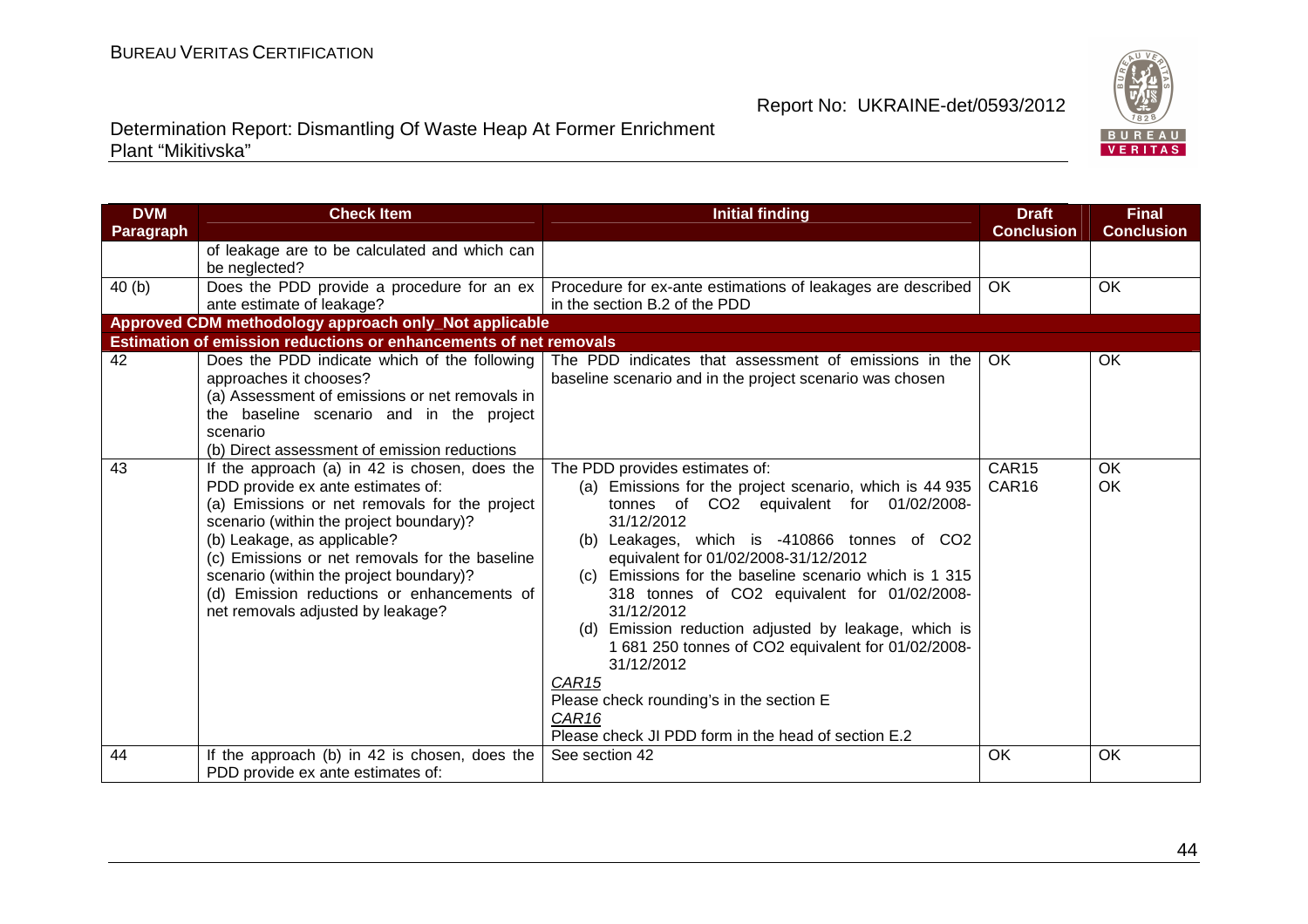

| <b>DVM</b> | <b>Check Item</b>                                  | <b>Initial finding</b>                                         | <b>Draft</b>      | <b>Final</b>      |
|------------|----------------------------------------------------|----------------------------------------------------------------|-------------------|-------------------|
| Paragraph  |                                                    |                                                                | <b>Conclusion</b> | <b>Conclusion</b> |
|            | (a) Emission reductions or enhancements of         |                                                                |                   |                   |
|            | net removals (within the project boundary)?        |                                                                |                   |                   |
|            | (b) Leakage, as applicable?                        |                                                                |                   |                   |
|            | (c) Emission reductions or enhancements of         |                                                                |                   |                   |
|            | net removals adjusted by leakage?                  |                                                                |                   |                   |
| 45         | For both approaches in 42                          | (a) The estimates are given on                                 | <b>OK</b>         | OK.               |
|            | (a) Are the estimates in 43 or 44 given:           | (i) on a yearly basis                                          |                   |                   |
|            | (i) On a periodic basis?                           | (ii) from 01/02/2008 till 31/12/2012                           |                   |                   |
|            | (ii) At least from the beginning until the end of  | (iii) On a source-by-source/sink-by-sink basis                 |                   |                   |
|            | the crediting period?                              | (iv) for each GHG, which are CH4 and CO2                       |                   |                   |
|            | (iii) On a source-by-source/sink-by-sink           | (v) in tonnes of CO2 equivalent                                |                   |                   |
|            | basis?                                             | (vi) using global warming potentials defined by decision       |                   |                   |
|            | (iv) For each GHG?                                 | 2/CP.3                                                         |                   |                   |
|            | (v) In tones of CO2 equivalent, using global       | (b) The formula used for calculating in 43 is consistent       |                   |                   |
|            | warming potentials defined by decision             | throughout the PDD                                             |                   |                   |
|            | 2/CP.3 or as subsequently revised in               | (c) The key factors influencing the baseline emissions and     |                   |                   |
|            | accordance with Article 5 of the Kyoto             | the activity level of the project and the emissions as well as |                   |                   |
|            | Protocol?                                          | risks associated with the project were taken into account for  |                   |                   |
|            | (b) Are the formula used for calculating the       | calculating estimates in 43                                    |                   |                   |
|            | estimates in 43 or 44 consistent throughout the    | (d) The data sources used for calculating the estimates in 43  |                   |                   |
|            | PDD?                                               | are clearly identified, reliable and transparent.              |                   |                   |
|            | (c) For calculating estimates in 43 or 44, are     | (e) emission factors used for calculations in 43 are in line   |                   |                   |
|            | key factors influencing the baseline emissions     | with National GHG Inventory Report approved by Ukrainian       |                   |                   |
|            | or removals and the activity level of the project  | <b>DFP</b>                                                     |                   |                   |
|            | and the emissions or net removals as well as       | (f) The estimations in 43 are based on conservative            |                   |                   |
|            | risks associated with the project taken into       | assumptions and the most plausible scenarios in a              |                   |                   |
|            | account, as appropriate?                           | transparent manner                                             |                   |                   |
|            | (d) Are data sources used for calculating the      | (g) the estimates in 43 are consistent throughout the PDD      |                   |                   |
|            | estimates in 43 or 44 clearly identified, reliable | the annual average value of estimated emission<br>(h)          |                   |                   |
|            | and transparent?                                   | reductions is calculated by dividing the total estimated       |                   |                   |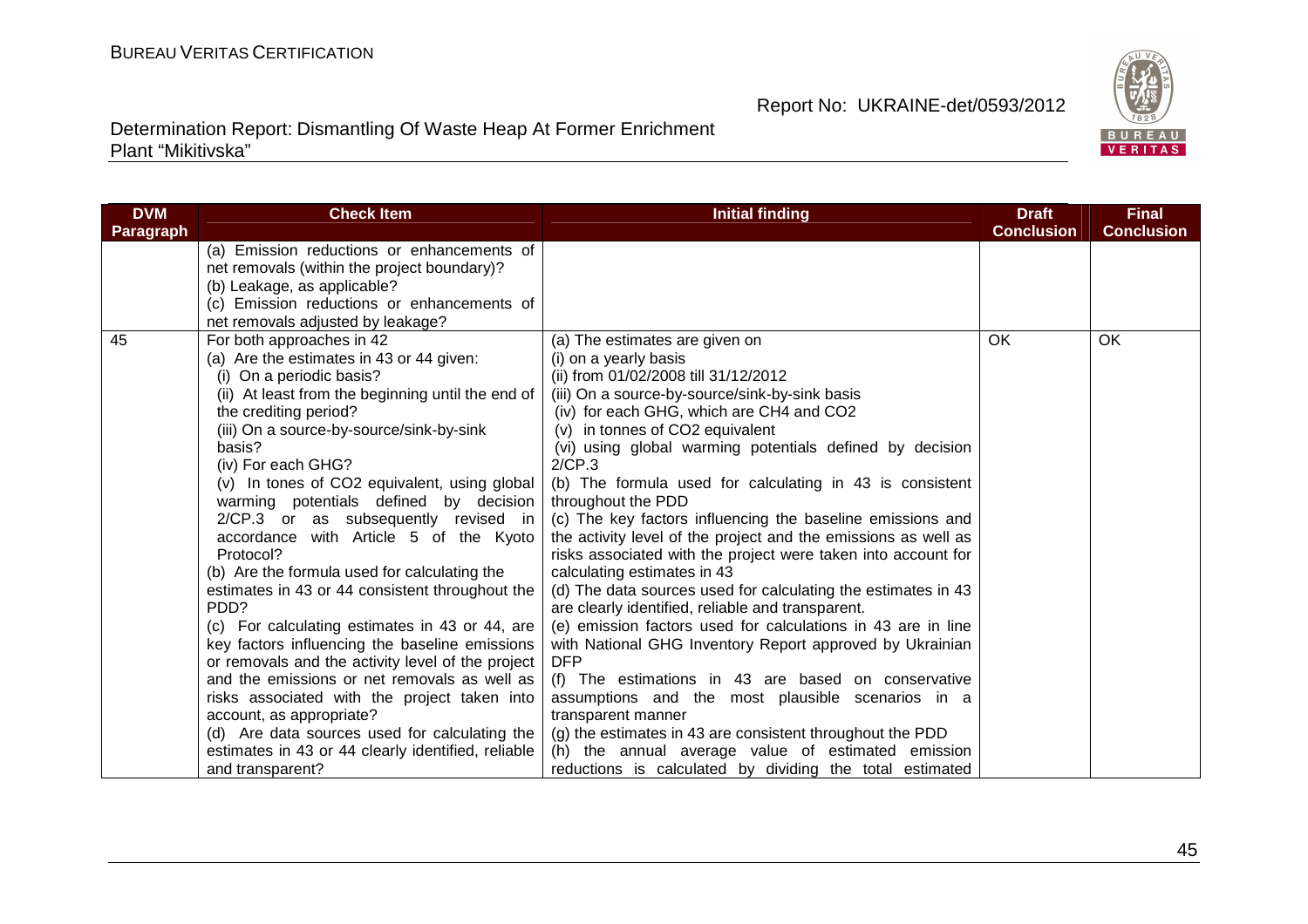

| <b>DVM</b>                   | <b>Check Item</b>                                     | <b>Initial finding</b>                                      | <b>Draft</b>      | <b>Final</b>      |
|------------------------------|-------------------------------------------------------|-------------------------------------------------------------|-------------------|-------------------|
| Paragraph                    |                                                       |                                                             | <b>Conclusion</b> | <b>Conclusion</b> |
|                              | Are emission factors (including default<br>(e)        | emission reductions or enhancements of net removals over    |                   |                   |
|                              | emission factors) if used for calculating the         | the crediting period by the total months of the crediting   |                   |                   |
|                              | estimates in 43 or 44 selected by carefully           | period and multiplying by twelve.                           |                   |                   |
|                              | balancing accuracy and reasonableness, and            |                                                             |                   |                   |
|                              | appropriately justified of the choice?                |                                                             |                   |                   |
|                              | (f) Is the estimation in 43 or 44 based on            |                                                             |                   |                   |
|                              | conservative assumptions and the most                 |                                                             |                   |                   |
|                              | plausible scenarios in a transparent manner?          |                                                             |                   |                   |
|                              | $(q)$ Are the estimates in 43 or 44 consistent        |                                                             |                   |                   |
|                              | throughout the PDD?                                   |                                                             |                   |                   |
|                              | Is the annual average of estimated<br>(h)             |                                                             |                   |                   |
|                              | emission reductions or enhancements of net            |                                                             |                   |                   |
|                              | removals calculated by dividing the total             |                                                             |                   |                   |
|                              | estimated<br>emission<br>reductions<br>or             |                                                             |                   |                   |
|                              | enhancements of net removals over<br>the              |                                                             |                   |                   |
|                              | crediting period by the total months of the           |                                                             |                   |                   |
|                              | crediting period and multiplying by twelve?           |                                                             |                   |                   |
| 46                           | If the calculation of the baseline emissions or       | The PDD includes illustrative ex ante calculations of       | OK.               | <b>OK</b>         |
|                              | net removals is to be performed ex post, does         | emission reductions for 2012 year                           |                   |                   |
|                              | the PDD include an illustrative ex ante               |                                                             |                   |                   |
|                              | emissions or net removals calculation?                |                                                             |                   |                   |
|                              | Approved CDM methodology approach only_Not applicable |                                                             |                   |                   |
| <b>Environmental impacts</b> |                                                       |                                                             |                   |                   |
| 48 (a)                       | Does the PDD list and attach documentation on         | The PDD provides analysis of environmental impacts in       | OK.               | OK                |
|                              | the analysis of the environmental impacts of          | accordance with actual Ukrainian rules. Environmental       |                   |                   |
|                              | the project, including transboundary impacts, in      | impact assessment, as a part of work project is note in the |                   |                   |
|                              | accordance with procedures as determined by           | section F. Environmental impact assessment was provided     |                   |                   |
|                              | the host Party?                                       | to the project in 2008 year                                 |                   |                   |
| 48 (b)                       | If the analysis in 48 (a) indicates that the          | The PDD provides conclusion on Environmental impact         | OK                | OK                |
|                              | environmental<br>considered<br>impacts<br>are         | assessment undertaken in accordance with requirements of    |                   |                   |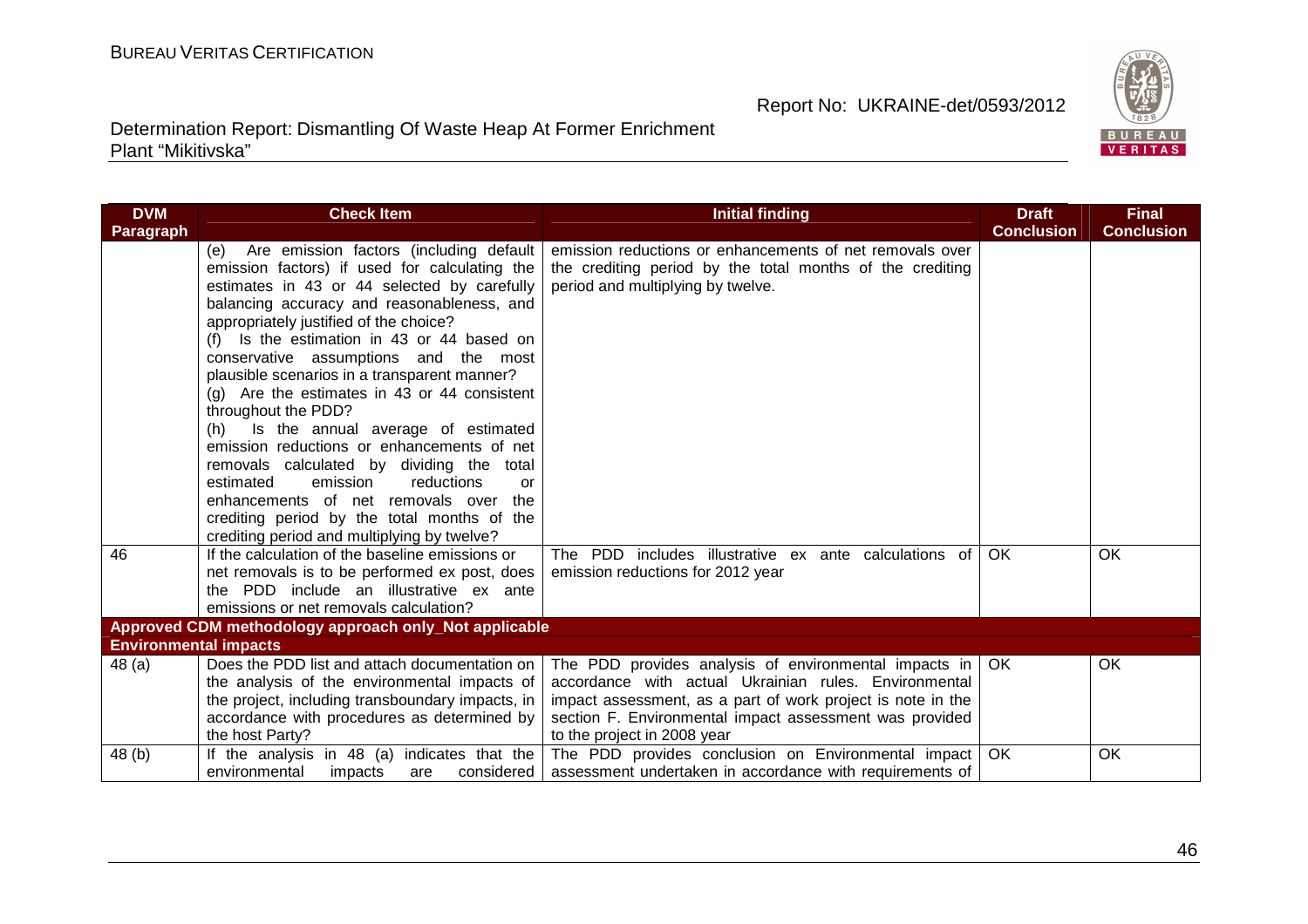

| <b>DVM</b>                                                                                                                              | <b>Check Item</b>                                                                                                                                                                                                                                                                                                                                               | <b>Initial finding</b>                                                                                                                                                                                                                                                                                                               | <b>Draft</b>      | <b>Final</b>      |  |  |
|-----------------------------------------------------------------------------------------------------------------------------------------|-----------------------------------------------------------------------------------------------------------------------------------------------------------------------------------------------------------------------------------------------------------------------------------------------------------------------------------------------------------------|--------------------------------------------------------------------------------------------------------------------------------------------------------------------------------------------------------------------------------------------------------------------------------------------------------------------------------------|-------------------|-------------------|--|--|
| Paragraph                                                                                                                               |                                                                                                                                                                                                                                                                                                                                                                 |                                                                                                                                                                                                                                                                                                                                      | <b>Conclusion</b> | <b>Conclusion</b> |  |  |
|                                                                                                                                         | significant by the project participants or the<br>host Party, does the PDD provide conclusion<br>and all references to supporting documentation<br>of an environmental impact assessment<br>undertaken in accordance with the procedures<br>as required by the host Party?                                                                                      | the Host Party                                                                                                                                                                                                                                                                                                                       |                   |                   |  |  |
| <b>Stakeholders consultations</b>                                                                                                       |                                                                                                                                                                                                                                                                                                                                                                 |                                                                                                                                                                                                                                                                                                                                      |                   |                   |  |  |
| 49                                                                                                                                      | If stakeholder consultation was undertaken in<br>accordance with the procedure as required by<br>the host Party, does the PDD provide:<br>A list of stakeholders from whom<br>(a)<br>comments on the projects have been received,<br>if any?<br>(b) The nature of the comments?<br>A description on whether and how the<br>(c)<br>comments have been addressed? | The actual Ukraine legislation doesn't require public<br>information for JI projects. Project was presented to local<br>authorities and obtained positive opinion (positive conclusion<br>on work project). Any comments from local communities<br>were not obtained. Comments will be collected during the<br>determination process | OK.               | OK                |  |  |
| Determination regarding small-scale projects (additional elements for assessment) Not applicable                                        |                                                                                                                                                                                                                                                                                                                                                                 |                                                                                                                                                                                                                                                                                                                                      |                   |                   |  |  |
| Applicable to bundled JI SSC projects only_Not applicable                                                                               |                                                                                                                                                                                                                                                                                                                                                                 |                                                                                                                                                                                                                                                                                                                                      |                   |                   |  |  |
| Applicable to all JI SSC projects_Not applicable                                                                                        |                                                                                                                                                                                                                                                                                                                                                                 |                                                                                                                                                                                                                                                                                                                                      |                   |                   |  |  |
| Determination regarding land use, land-use change and forestry projects (additional/alternative elements for assessment) Not applicable |                                                                                                                                                                                                                                                                                                                                                                 |                                                                                                                                                                                                                                                                                                                                      |                   |                   |  |  |
| Determination regarding programmes of activities (additional/alternative elements for assessment) Not applicable                        |                                                                                                                                                                                                                                                                                                                                                                 |                                                                                                                                                                                                                                                                                                                                      |                   |                   |  |  |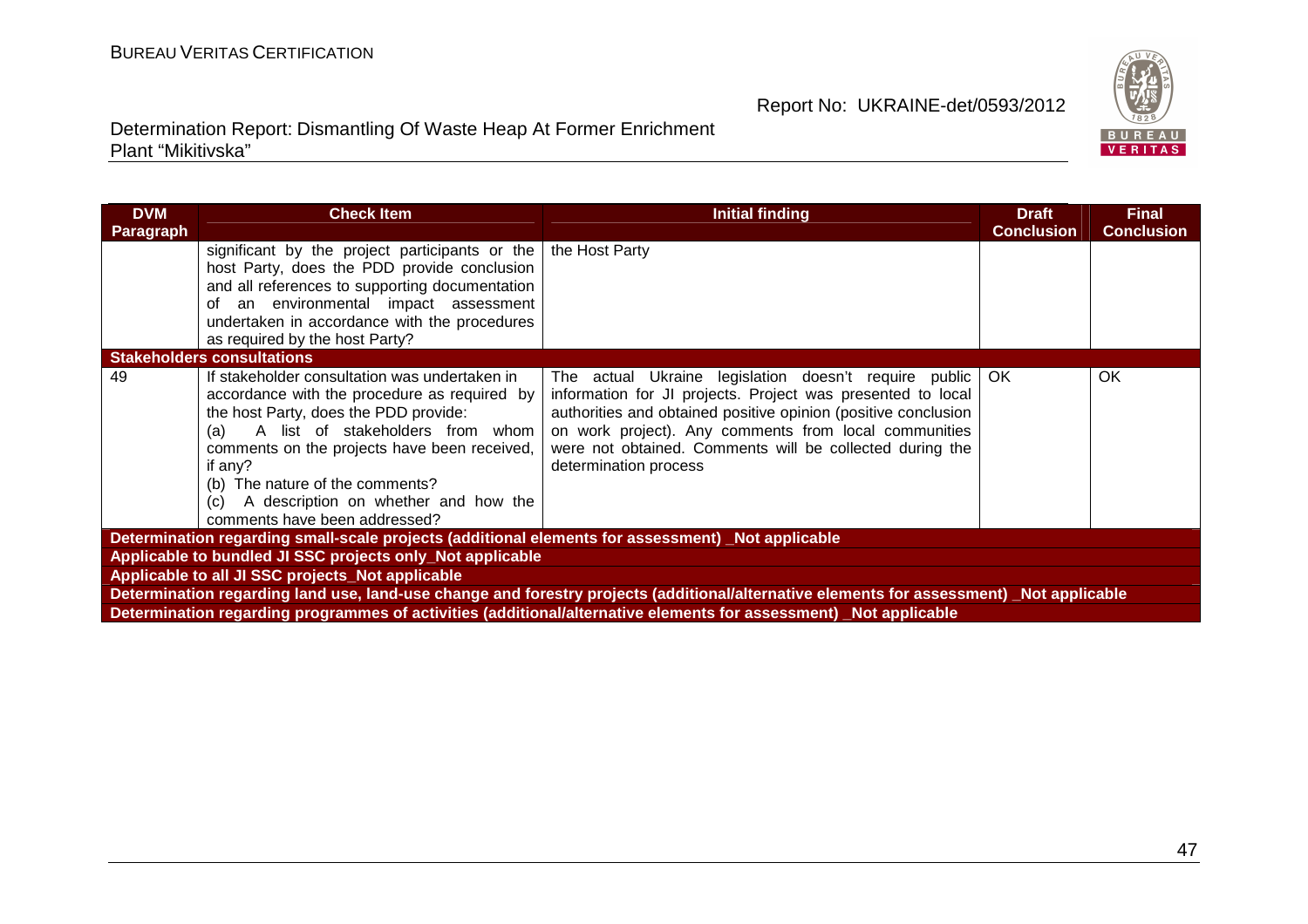

#### Determination Report: Dismantling Of Waste Heap At Former Enrichment Plant "Mikitivska"

| 1 avit 4<br>Resolution of Corrective Action and Clarification Requests                                                                                                                           |                                                |                                                                                                                                                                                                                                                                                                                        |                               |  |
|--------------------------------------------------------------------------------------------------------------------------------------------------------------------------------------------------|------------------------------------------------|------------------------------------------------------------------------------------------------------------------------------------------------------------------------------------------------------------------------------------------------------------------------------------------------------------------------|-------------------------------|--|
| Draft report clarifications and corrective action<br>requests by validation team                                                                                                                 | Ref. to<br>checklist<br>question<br>in table 1 | Summary of project participant response                                                                                                                                                                                                                                                                                | Determination team conclusion |  |
| CAR01<br>Please add JI component in the project history                                                                                                                                          |                                                | Added in the Section A.2.: Since 2008<br>project is considered as JI projects. Project<br>Idea (PIN) was submitted to assigned<br>Coordinating Center (State Agency of<br>Environmental Investments) on 18/07/2012.<br>More information is also provided in Section<br>A.5. "Project approval by the Parties involved" | The issue is closed           |  |
| CAR02<br>Please correct section A.4.1.4 that it is not exceed one<br>page                                                                                                                        |                                                | Section A.4.1.4 was corrected, the size does<br>not exceed 1 page.                                                                                                                                                                                                                                                     | The issue is closed           |  |
| CAR03<br>Please correct section A.4.3 that it is not exceed one<br>page                                                                                                                          |                                                | Section A.4.3 was corrected, the size does not<br>exceed 1 page. Although this section is on two<br>pages. If it is placed on one page, next pages<br>will be half-empty, that does not make sense.                                                                                                                    | The issue is closed           |  |
| CAR04<br>Please check value of estimated annual reductions                                                                                                                                       |                                                | Value is checked, refined values - 1681249<br>tCO <sub>2</sub> e                                                                                                                                                                                                                                                       | The issue is closed           |  |
| CAR05<br>Please check length of crediting period. Table 4<br>indicates length of crediting period in 59 months, data<br>in the section A.4.3.1 indicates 4 years 3 months,<br>which is 49 months |                                                | In the English version of the PDD was made a<br>mistake, it was written- 4 years 3 months.<br>Fixed - 4 years 11 months.                                                                                                                                                                                               | The issue is closed           |  |

#### **Table 2 Resolution of Corrective Action and Clarification Requests**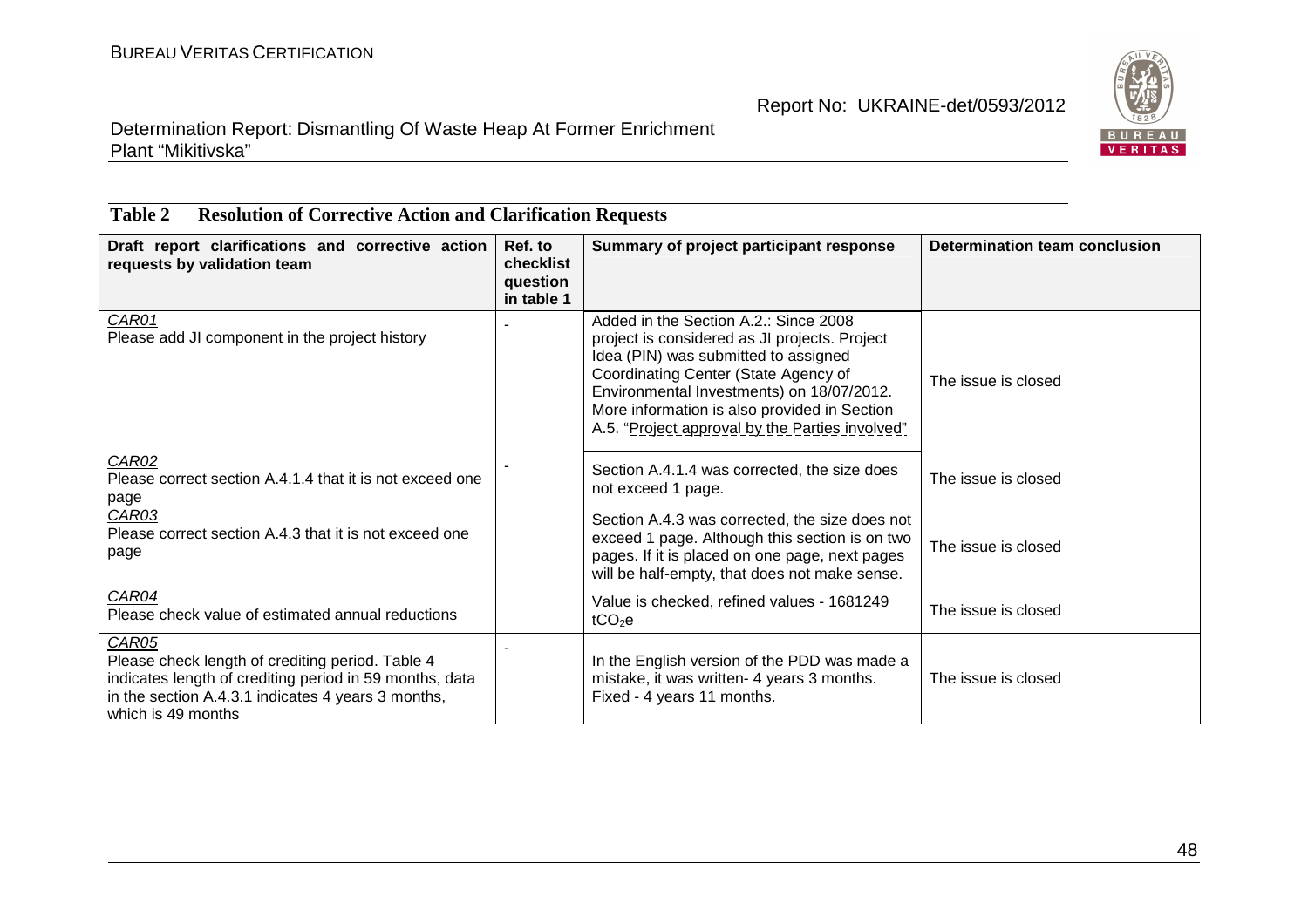

| CAR06<br>Please provide in the PDD Letter of Endorsement<br>issued by DFP of the Host Party and written project<br>approvals from both parties involved                                                                                                                                                                     | 19    | Letter of endorsement #1932/23/7 was<br>received on 23/07/2012. It is planned to get a<br>letter of approval from SEIA and a letter of<br>approval from a foreign country in August<br>2012.                                                                                         | pending             |
|-----------------------------------------------------------------------------------------------------------------------------------------------------------------------------------------------------------------------------------------------------------------------------------------------------------------------------|-------|--------------------------------------------------------------------------------------------------------------------------------------------------------------------------------------------------------------------------------------------------------------------------------------|---------------------|
| CAR07<br>Please explain why multi-project emission factor can<br>not be used or delete this statement                                                                                                                                                                                                                       | 22    | Was explained in the Section B, Step 1: Can<br>not be used multi-project emission factor or<br>sectoral baseline, because the project under<br>consideration is one of the few of its kind, both<br>in the sector (mining of rock dumps in<br>Ukraine) as well as among JI projects. | The issue is closed |
| CAR08<br>PDD lists in table 5 standard variables, approved by<br>Ukrainian DFP for 2008-2011 years, and these values<br>are used for ERUs estimations in 2012 year. Please<br>mark table 5 as monitored parameters.                                                                                                         | 25    | The name of the table 5 is changed. List of<br>constants and parameters in the calculation of<br>baseline emissions. It is mentioned, that<br>during the monitoring period the value can be<br>changed                                                                               | The issue is closed |
| CAR09<br>PDD indicates that high calorific value, oxidation factor<br>and carbon content of steam coal were used, but<br>waste heap contains coke coals. Please comment                                                                                                                                                     | 25    | In the region of the former enrichment plant<br>"Mikitivska" there are no deposits of coking<br>coal.                                                                                                                                                                                | The issue is closed |
| CAR <sub>10</sub><br>Please rename table 22 in the section D, these<br>parameters are default but not are constant.<br>Please indicate default values as monitored in the<br>section D.1.1.1<br>Also please note that default parameters for 2012<br>years will be used in line with relevant rules of SEIA in<br>2012 year | 36(b) | The name of the table 22 is changed: "List of<br>parameters and constants used in the<br>calculations of emissions". It is mentioned,<br>that during the monitoring period the value can<br>be changed                                                                               | The issue is closed |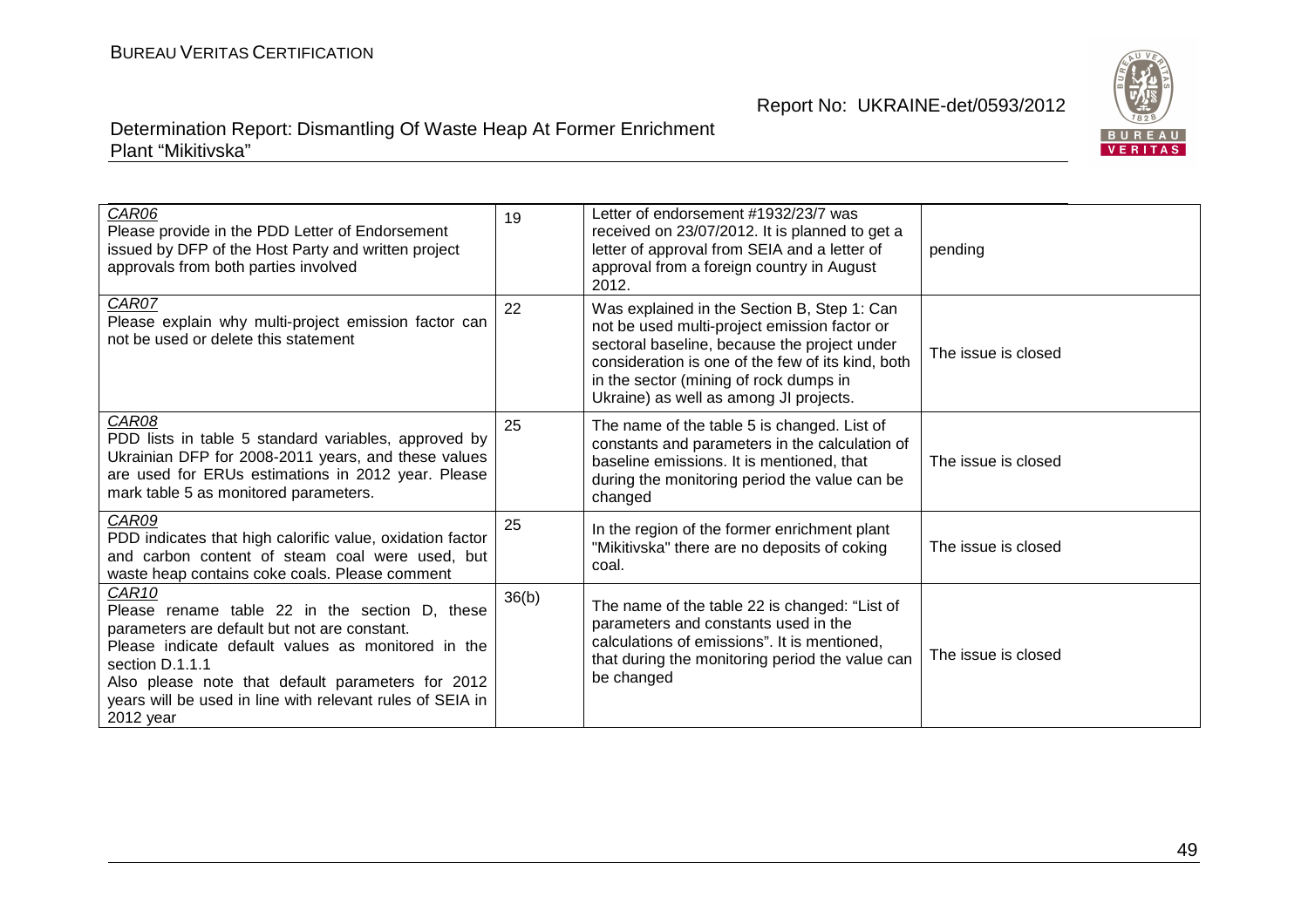

| CAR11<br>Please provide description of procedures to be<br>followed if expected data are unavailable                                                                                                                                                                                                                                                                                               | 36 (b) (iii) | This procedure is described in Section D<br>"Procedures identified for corrective"<br>actions in order to provide for more<br>accurate future monitoring and reporting".                                                                                                                                                                        | The issue is closed |
|----------------------------------------------------------------------------------------------------------------------------------------------------------------------------------------------------------------------------------------------------------------------------------------------------------------------------------------------------------------------------------------------------|--------------|-------------------------------------------------------------------------------------------------------------------------------------------------------------------------------------------------------------------------------------------------------------------------------------------------------------------------------------------------|---------------------|
| CAR <sub>12</sub><br>PDD indicates that coal obtained from the waste heap<br>used for burning in TPPs and boiler houses. Mikitivska<br>coal enrichment plant produce coke from K and Ж coal<br>classes. Monitoring plan indicates that the average ash<br>content of sorted fractions and the average humidity of<br>sorted fractions is used for energetic coal. Please<br>explain this mismatch. | 36(b)(v)     | In the region of the former enrichment plant<br>"Mikitivska" there are no deposits of coking<br>coal. Also, the obtained carbonaceous fraction<br>is used for blending with steem coal (in little<br>portions), which goes only for burning on<br>thermal plants and boiler houses.                                                             | The issue is closed |
| CAR13<br>Please add information on calibration of power meter<br>NIK 2303 ARK1 and scales VTA-60                                                                                                                                                                                                                                                                                                   | 36(i)        | Information about calibration of the meter and<br>scales is added in the Appendix 3.                                                                                                                                                                                                                                                            | The issue is closed |
| CAR14<br>Please indicate that the data monitored and required<br>for ERUs calculations will be kept two years after the<br>last ERUs transfer.                                                                                                                                                                                                                                                     | 36(m)        | In the Section D (Archiving, data storage and<br>record handling procedure) is given: These<br>documents and other data monitored and<br>required for determination and verification, as<br>well as any other data that are relevant to the<br>operation of the project will be kept for at least<br>two years after the last transfer of ERUs. | The issue is closed |
| CAR <sub>15</sub><br>Please check rounding's in the section E                                                                                                                                                                                                                                                                                                                                      | 43           | Rounding is verified, values are corrected.                                                                                                                                                                                                                                                                                                     | The issue is closed |
| CAR <sub>16</sub><br>Please check JI PDD form in the head of section E.2                                                                                                                                                                                                                                                                                                                           | 43           | The form is corrected due to the "Guidelines"<br>for users of the joint implementation project<br>design document form".                                                                                                                                                                                                                        | The issue is closed |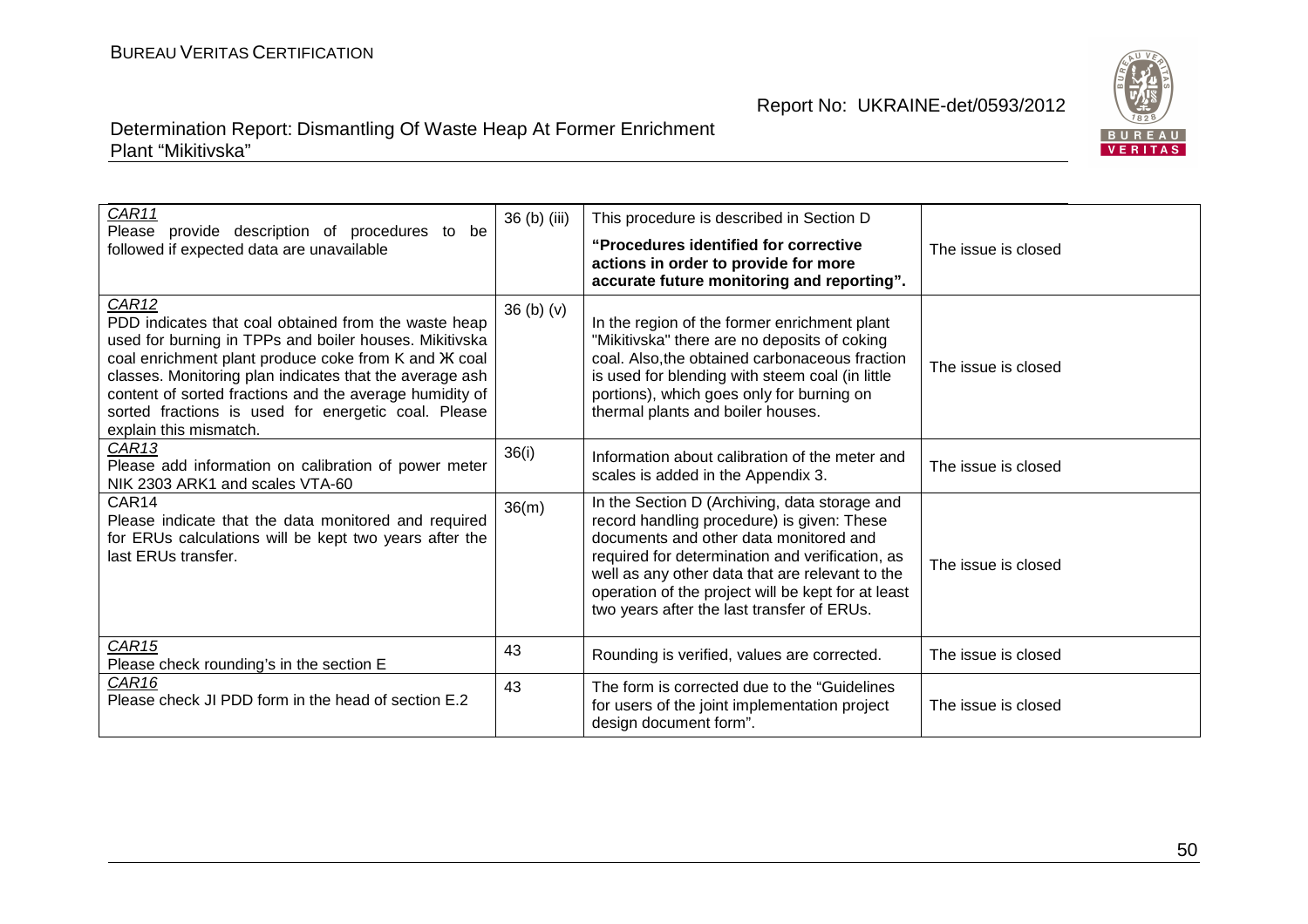

| CL01<br>Please explain current status of dismantled waste<br>heap, and add data for its formation                                                                                                                                                                                              |       | Currently, 80-85% of the waste heap is<br>dismantled .It is planned to finish its<br>dismantling till 31/12/2012. The waste heap<br>was formed in the 80s of the 20th century                                                                                                                         | The issue is closed |
|------------------------------------------------------------------------------------------------------------------------------------------------------------------------------------------------------------------------------------------------------------------------------------------------|-------|-------------------------------------------------------------------------------------------------------------------------------------------------------------------------------------------------------------------------------------------------------------------------------------------------------|---------------------|
| CLO2<br>Please indicate source of project geographical<br>coordinates                                                                                                                                                                                                                          |       | Source of the project geographical<br>coordinates - program Google-Earth.                                                                                                                                                                                                                             | The issue is closed |
| CLO3<br>Please add information on coal content in the fraction<br>$+30$ mm                                                                                                                                                                                                                     |       | The content of coal in the fraction $(+30)$ is not<br>a parameter, which is monitored and is not<br>involved in emissions calculating. This fraction<br>goes to the filling-in of local roads, the<br>possibility of her spontaneous combustion is<br>excluded.                                       | The issue is closed |
| CL <sub>04</sub><br>PDD indicates that coal obtained from the waste heap<br>used for burning in TPPs and boiler houses. Mikitivska<br>coal enrichment plant produce coke from K and Ж coal<br>classes. These classes of coal are useless for<br>energetic goals. Please explain this mismatch. | 23    | Sorted Carbonaceous fraction (0-30 mm) is<br>used for blending with steam coal (in small<br>proportion), which goes only to combustion at<br>thermal power plants and boiler houses. In<br>pure form it is not used for combustion, so<br>none of the classes of the coal can't be used<br>toward it. | The issue is closed |
| CL05<br>Please indicate class of energy consumption of sorting<br>factory in accordance with Order #1052 of NERC                                                                                                                                                                               | 25    | According to the order #1052 NERC,<br>customers who consume less than 150 MWh<br>per month, are indicated as the 2 class. The<br>sorting complex consumes less electricity, so<br>it belongs to the 2 class of consumers.                                                                             | The issue is closed |
| CL <sub>06</sub><br>Please clarify values of project output (coal or rock<br>mass) to comparing with JI project on waste heap of<br>former Rossypnyanska mine                                                                                                                                  | 29(b) | Clarification is made, according to the data on<br>the number of fractions (0-30mm) in<br>comparable and recent projects: in both<br>projects the amount of sorted small fraction<br>ranges from 280,000 to 370,000 tons per year.                                                                    | The issue is closed |